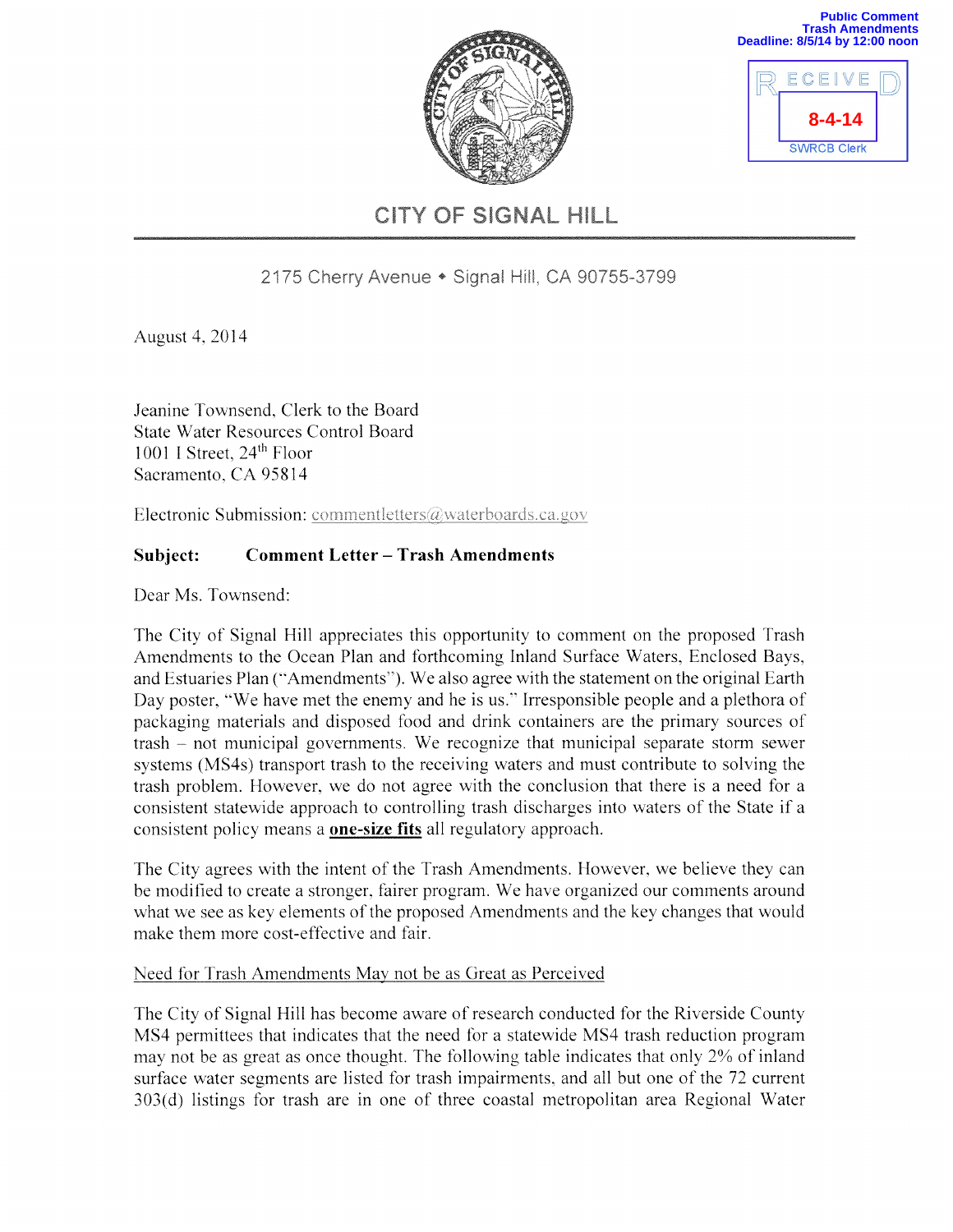Ms. Jeanine Townsend, Clerk to the Board City of Signal Hill Comments on Proposed Trash Amendments 04 August 2014 Page 2 of 6

Boards – Los Angeles, San Diego, and the San Francisco Bay Area. Furthermore, two of these Regional Water Boards have relatively new MS4 permits that incorporate requirements for watershed management planning and prioritization of pollutants of concern. In other words, these Regional Boards already have measures in place to address trash. In addition, the San Francisco Bay Area Regional Water Board is addressing trash in a different way through its Municipal Regional Stormwater Permit.

| <b>Region</b>      | # Inland<br><b>Surface</b><br>$\mathbf{W}\text{aters}^2$ | #<br>Impaired<br>by Trash | % NOT<br>Impaired<br>by Trash |
|--------------------|----------------------------------------------------------|---------------------------|-------------------------------|
| North Coast $(1)$  | 151                                                      | $\left( \right)$          | 100                           |
| San Francisco (2)  | 533                                                      | 26                        | 95.12%                        |
| Central Coast (3)  | 490                                                      | 0                         | 100                           |
| Los Angeles $(4)$  | 330                                                      | 42                        | 87.3%                         |
| Central Valley (5) | 117                                                      | 0                         | 100                           |
| Lahontan $(6)$     | 1,085                                                    | $\theta$                  | 100                           |
| Colorado River (7) | 52                                                       |                           | 98.1%                         |
| Santa Ana (8)      | 230                                                      | $\theta$                  | 100                           |
| San Diego (9)      | 561                                                      | 3                         | 99.5%                         |
| <b>Total</b>       | 3,549                                                    | 72 <sup>1</sup>           | 98.0%                         |

<sup>1</sup> From review of 2010 California 303(d) list of Water Quality Limited Segments. Differs from total of 73 segments identified in Draft Staff Report

<sup>2</sup> From manual summary of surface waters listed in Basin Plans

Our city is participating in two Watershed Management Programs (WMPs) pursuant to the requirements of Los Angeles Regional Board Order No. R4-2012-0175. One of these is for the Lower Los Angeles River Watershed, and the other is for the Los Cerritos Channel Watershed. The Lower Los Angeles River WMP lists trash as a highest priority pollutant since there is a trash TMDL for the Los Angeles River. The Los Cerritos Channel WMP lists trash as a high priority pollutant because there is a 303(d) listing for trash for the Los Cerritos Channel, but there is not yet a TMDL for trash for this water body. The proposed Trash Amendments would functionally make trash a highest priority pollutant for the Los Cerritos Channel Watershed. The Trash Amendments would also make trash a priority pollutant for the defined "priority land uses" statewide, even though the receiving waters for land uses might not have been determined to be impaired for trash.

The fact that the three Regional Water Boards with 71 of the 72 trash listings already have programs in place to address trash indicates that the Trash Amendments, as drafted, are not necessary. There is a need to ensure that where trash TMDLs or other measures to address trash impairments are developed permittees are allowed to focus on truly high trash generation areas and catch basins. The application of a prohibition of discharge of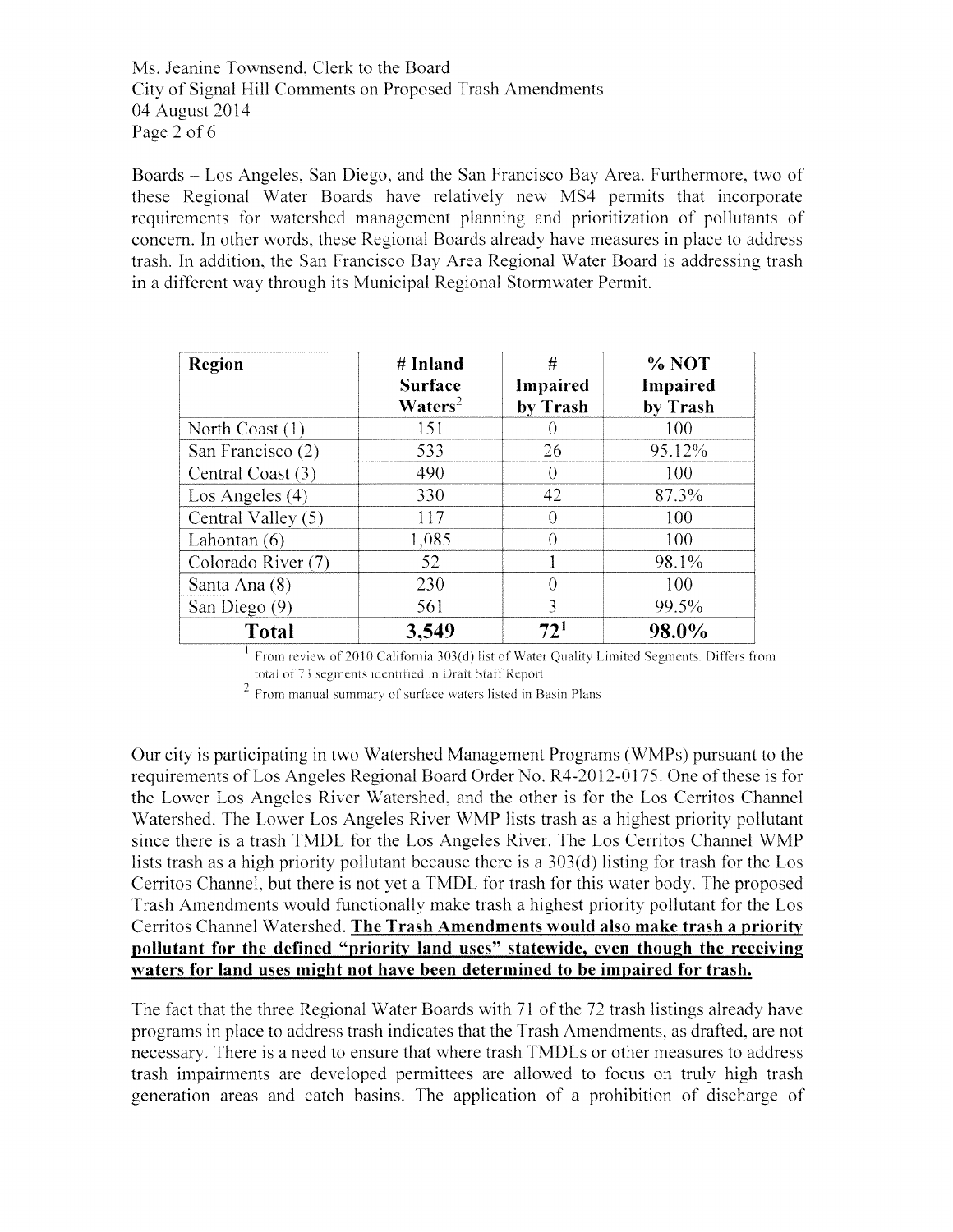Ms. Jeanine Townsend, Clerk to the Board City of Signal Hill Comments on Proposed Trash Amendments 04 August 2014 Page 3 of 6

preproduction plastic by manufacturers of preproduction plastics, transporters of preproduction plastics, and manufacturers that use preproduction plastics in the manufacture of other products is also needed. In addition, there should be statewide definitions of trash and debris.

#### Unintended Consequences of Draft Trash Amendments

The Trash Amendments, as currently drafted, will likely result in multiple unintended consequences. First, the *de facto* definition of trash as a high priority pollutant will likely result in the diversion of funds away from addressing local water quality issues such as listed impairments and other local pollutants of concern since, in the absence of major stormwater quality funding programs, most local governments have limited money available to address water quality. Secondly, making trash a high priority pollutant in the absence of a 303(d) listing for trash may cause financial hardships, especially for Phase II MS4s, since neither of the specified compliance tracks is inexpensive.

#### Need to Focus on Areas with High Trash Generation Rates

Our several years of experience with implementation of the Los Angeles River Trash TMDL have reinforced the City's long-held belief that trash reduction programs should be focused on high trash generation areas. In fact, in 2007, the City requested that the Los Angeles Regional Water Board focus the re-issued Los Angeles River Trash TMDL on areas of high trash generation by presenting evidence from a 2006 report entitled "Market-Based Strategies For Reducing Trash Loadings to Los Angeles Area Watersheds, An Initial Assessment." Using data collected by the County of Los Angeles in the Los Angeles River watershed, this study of 258 catch basins showed that 50% of the trash load was generated by 13% of the catch basins and 80% of the trash load was generated by 38% of the catch basins. Approximately 77% of the trash load was from commercial and industrial areas.

This assessment, prepared by the Coalition for Environmental Protection, Restoration and Development, is not listed in the References section of the Draft Staff Report, and it should be reviewed before any action is taken on the proposed Trash Amendments. For the convenience of the Board, it is attached to this comment letter.

The focus of the proposed Trash Amendments on five priority land uses is a good start to focusing on high trash generation areas. By focusing on high density residential (with at least 10 developed residential units per acre), industrial, commercial, mixed urban, and public transportation station land uses, the areas addressed by either Track 1 or Track 2 procedures could be reduced by 50% or more of a municipality's land area, depending on the density and location of transportation stations. However, as noted above, a small percentage of catch basins in commercial and industrial areas have been demonstrated in a research study to contribute a major portion of the trash load. Of the 258 catch basins analyzed in the 2006 report, 105 were in commercial and industrial areas, and all but one of the 34 catch basins responsible for generating 50% of the trash loadings were located in commercial and industrial land use drainages.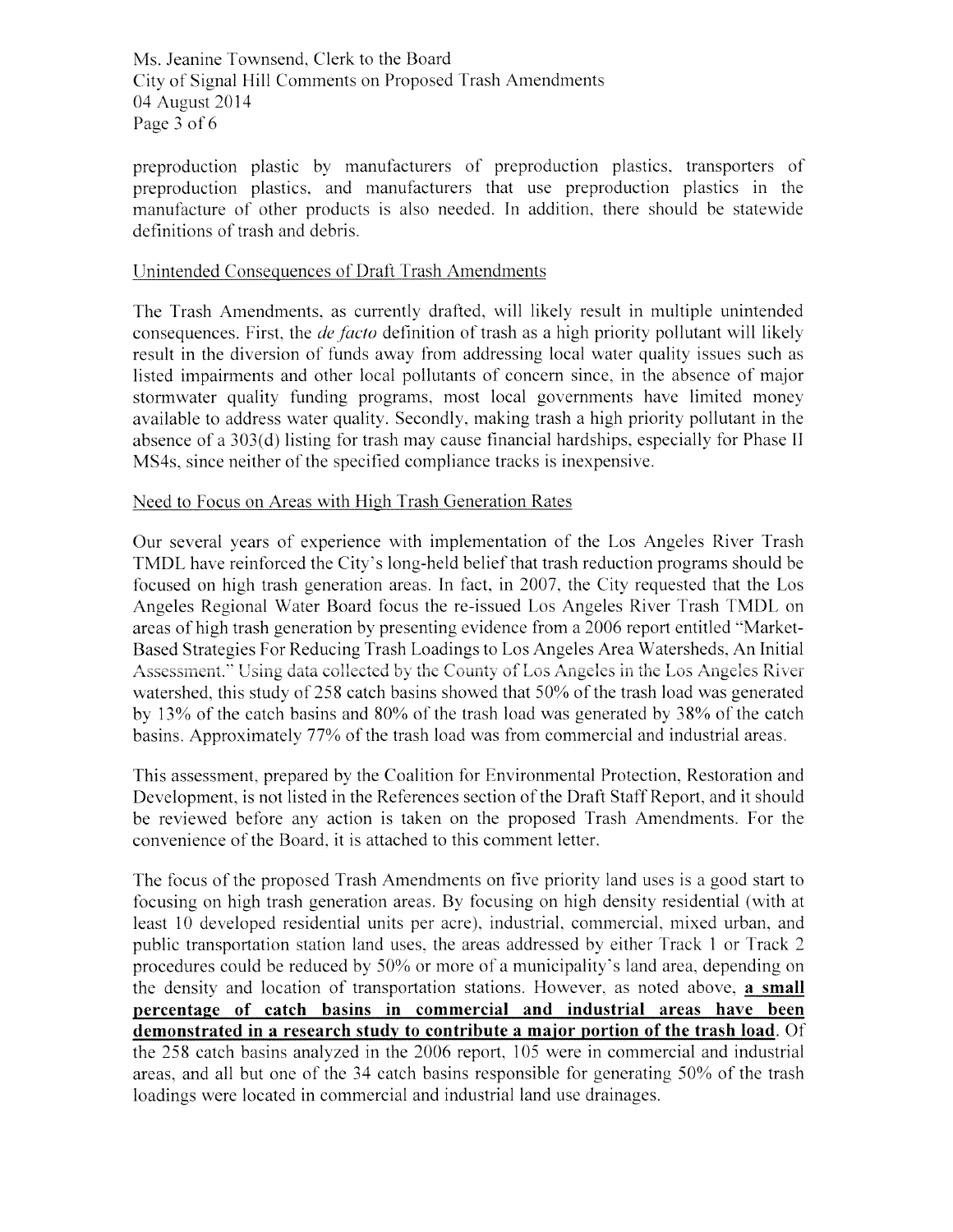Ms. Jeanine Townsend, Clerk to the Board City of Signal Hill Comments on Proposed Trash Amendments 04 August 2014 Page 4 of 6

The draft amendments do allow an MS4 permittee with regulatory authority over priority land uses to request a Water Board allow the permittee to comply with Track 1 or Track 2 requirements with alternate land uses that generate loads of trash equivalent to or greater than one of the priority land uses. However, the draft amendments do not specifically allow targeting of high trash generation areas with priority land uses through the use of such tools as the "Keep America Beautiful Visible Litter Survey." The draft Trash Amendment should be revised to allow  $-$  even encourage  $-$  targeting of truly high trash generation areas within the broad priority land uses.

#### Source Control

The City of Signal Hill agrees with the California Stormwater Quality Association (CASOA) that regulatory source controls should be developed and implemented. The staff report notes on page 7 that "California is the leader in implementing local ordinances with goals of reducing trash, specifically plastics." However, what is needed is a statewide program to reduce trash to complement the "consistent statewide approach to controlling trash discharges into waters of the state" being developed by the State Water Board. The City agrees with the option of granting time extensions for adoption of regulatory source control ordinances by local governments. Such an incentive will encourage more local, and perhaps regional, source control programs, but State action is also needed. Product and packaging stewardship should be encouraged and/or required by the State. SB 346, the brake pad bill, became law in 2010 and is on track to greatly reduce copper stormwater pollution by 2025. A similar effort is needed to reduce trash. Producers of products and packaging that ends up in the water could be required to design and implement recycling/collection programs and/or redesign products to be biodegradable in water. The State Water Board should work with other state agencies, the legislature, the California Product Stewardship Council, the Governor, and product and packaging manufacturers to reduce trash at the source.

In addition, the State Water Board should consider the market-related approaches to source control assessed in the 2006 report entitled "Market-Based Strategies For Reducing Trash Loadings to Los Angeles Area Watersheds, An Initial Assessment" discussed above.

#### Relationship to Los Angeles Trash TMDLs

The staff report states on page 4 that "the proposed Trash Amendments would apply to all surface waters in the state, with the exception of those waters with [in] the jurisdiction of the Los Angeles Water Board that have trash TMDLs in effect prior to the Trash Amendments." The staff report goes on to say,

"While the proposed Trash Amendments do not apply to existing trash TMDLs in the Los Angeles Region, the proposed Trash Amendments direct the Los Angeles Water Board to reconsider the scope of its trash TMDLs within one year of the Trash Amendments' effective date and focus its permittees' trash control efforts on high trash generation areas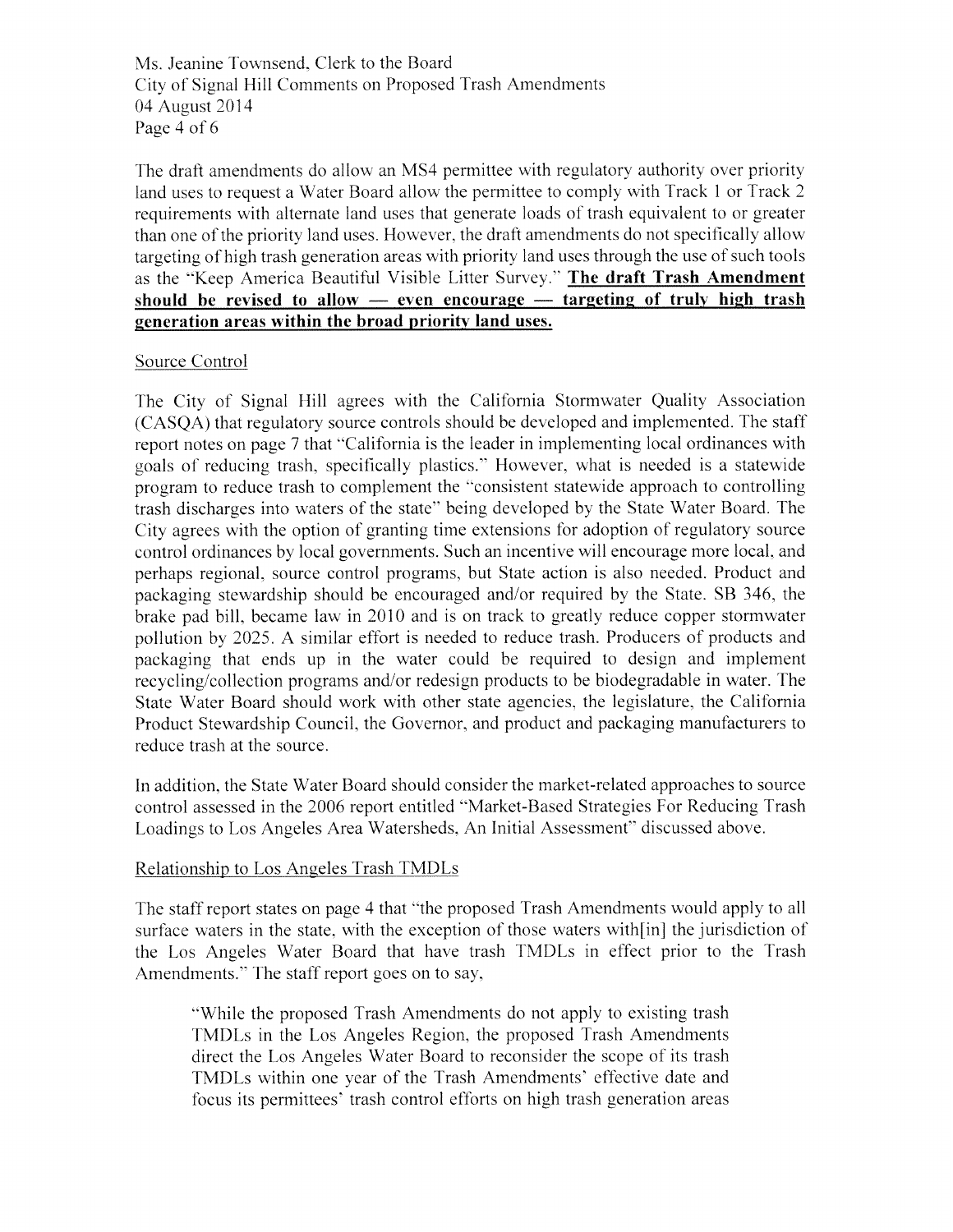Ms. Jeanine Townsend, Clerk to the Board City of Signal Hill Comments on Proposed Trash Amendments 04 August 2014 Page 5 of 6

> rather than all areas within each permittee's jurisdiction. The reconsideration would occur for all existing trash TMDLs, except for the Los Angeles River Watershed and Ballona Creek Trash TMDLs, because those two TMDLs are approaching final compliance deadlines of July 1, 2014 and 2015, respectively."

> Actually, the final compliance date for the Los Angeles River Trash TMDL is September 30, 2016. For September 30, 2014, the compliance point is 10% of the baseline load calculated as a rolling 3-year annual average. For July 30, 2015, the compliance point is 3.3% of the baseline load calculated as a rolling 3-year average. The Regional Water Board clarified the final compliance date for the Los Angeles River Trash TMDL in Attachment O of Order No. R4-2012-0175. Section A.2 of the Attachment states, "Permittees shall comply with the final water qualitybased effluent limitation of zero trash discharged to the Los Angeles River no later than September 30, 2016 and every year thereafter." Several cities, especially those installing certified full capture devices, have already achieved 90% compliance. However, achieving full compliance will be very expensive due to the need to retrofit or replace catch basins in which the certified full capture devices could not be installed.

> The City of Signal Hill requests that the phrase, "except for the Los Angeles River Watershed and Ballona Creek Trash TMDLs, because these two TMDLs are approaching final compliance deadlines of July 1, 2014 and 2014, respectively" be deleted and replaced with:

> > "The final compliance point for the Los Angeles River and Ballona Creek Trash TMDLs will be delayed until six months after the Los Angeles Regional Water Board completes its reconsideration of the scope of its trash TMDLs. Further, the Los Angeles Regional Water Board should be directed to consider each Permittee that is determined to have achieved 90% compliance with the current Los Angeles River and Ballona Creek Trash TMDLs to be in full compliance with the TMDLs. 90% compliance with a TMDL covering an entire jurisdiction is more than equivalent to compliance with the Trash Amendments. Those jurisdictions determined to be a minimum of 80% in compliance shall be allowed to achieve full compliance through focusing trash control efforts on high trash generation areas."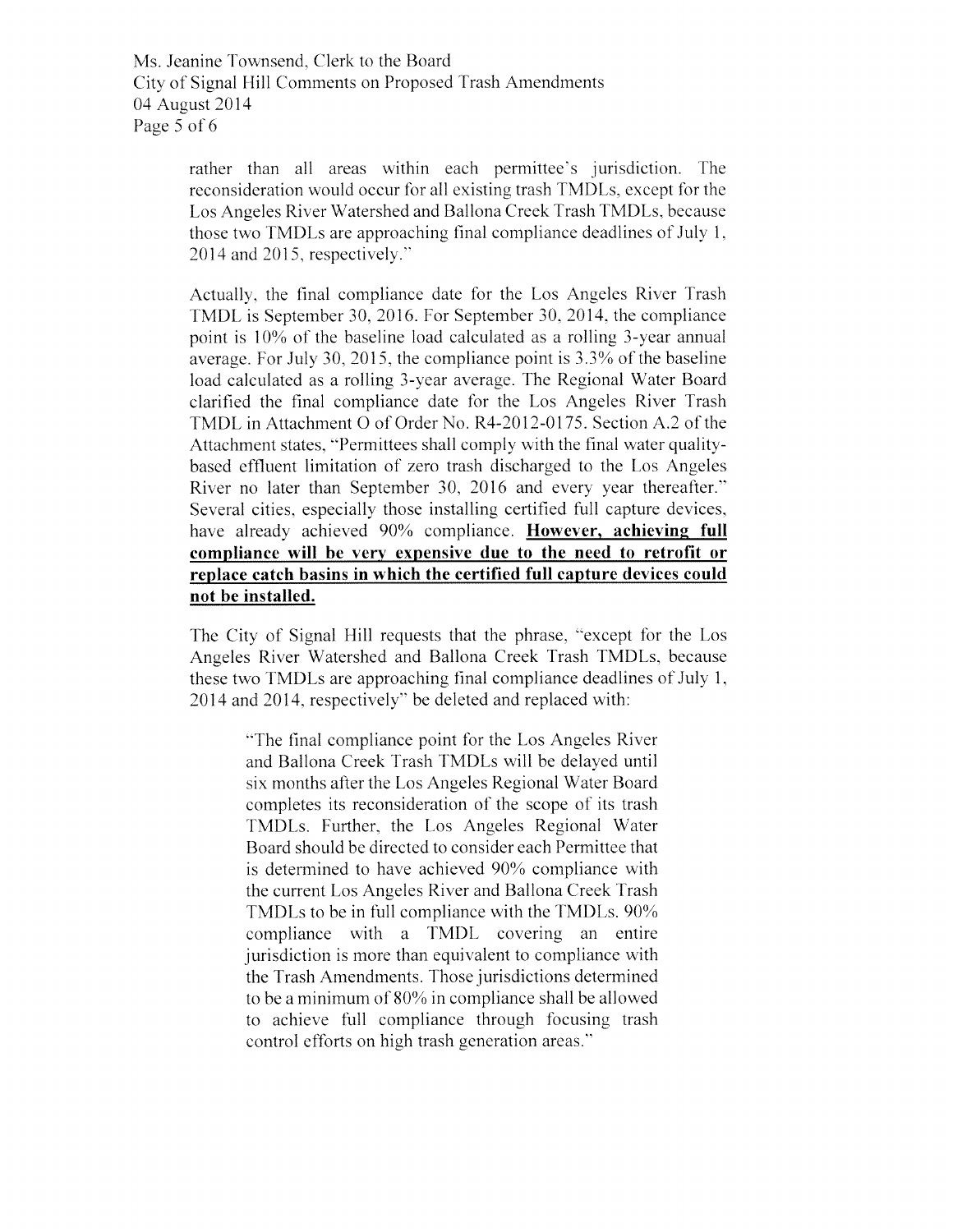Ms. Jeanine Townsend, Clerk to the Board City of Signal Hill Comments on Proposed Trash Amendments 04 August 2014 Page 6 of 6

> Appendix C acknowledges that California communities already spend more than \$428 million annually to control trash and prevent it from entering waters of the State and that Caltrans spends another \$52 million on trash control. The author of the appendix also estimates that an expenditure of between \$2.93 and \$7.77 more per resident may be required annually for the next 10 years to implement the Trash Amendments. The author also notes that communities implementing a trash and debris TMDL are spending an average of \$5.30 per resident more than communities not implementing a trash or debris TMDL. These numbers, when applied statewide, will result in very high costs, and municipal stormwater programs generally do not have dedicated revenues for stormwater implementation.

> The greatest assistance that the State Board could provide to local governments is in allowing the use of a certified trash surveys to focus the implementation of this new policy to catch basins that generate significant amounts of trash, irrespective of the land use category.

> Thank you again for the opportunity to provide comments on the proposed Trash Amendments. This is an important issue, and it must be addressed carefully and consistently.

Sincerely,

 $160$ 

Kenneth C. Farfsing City Manager, City of Signal Hill

Attachment: CEPRD Trash TMDL Final Report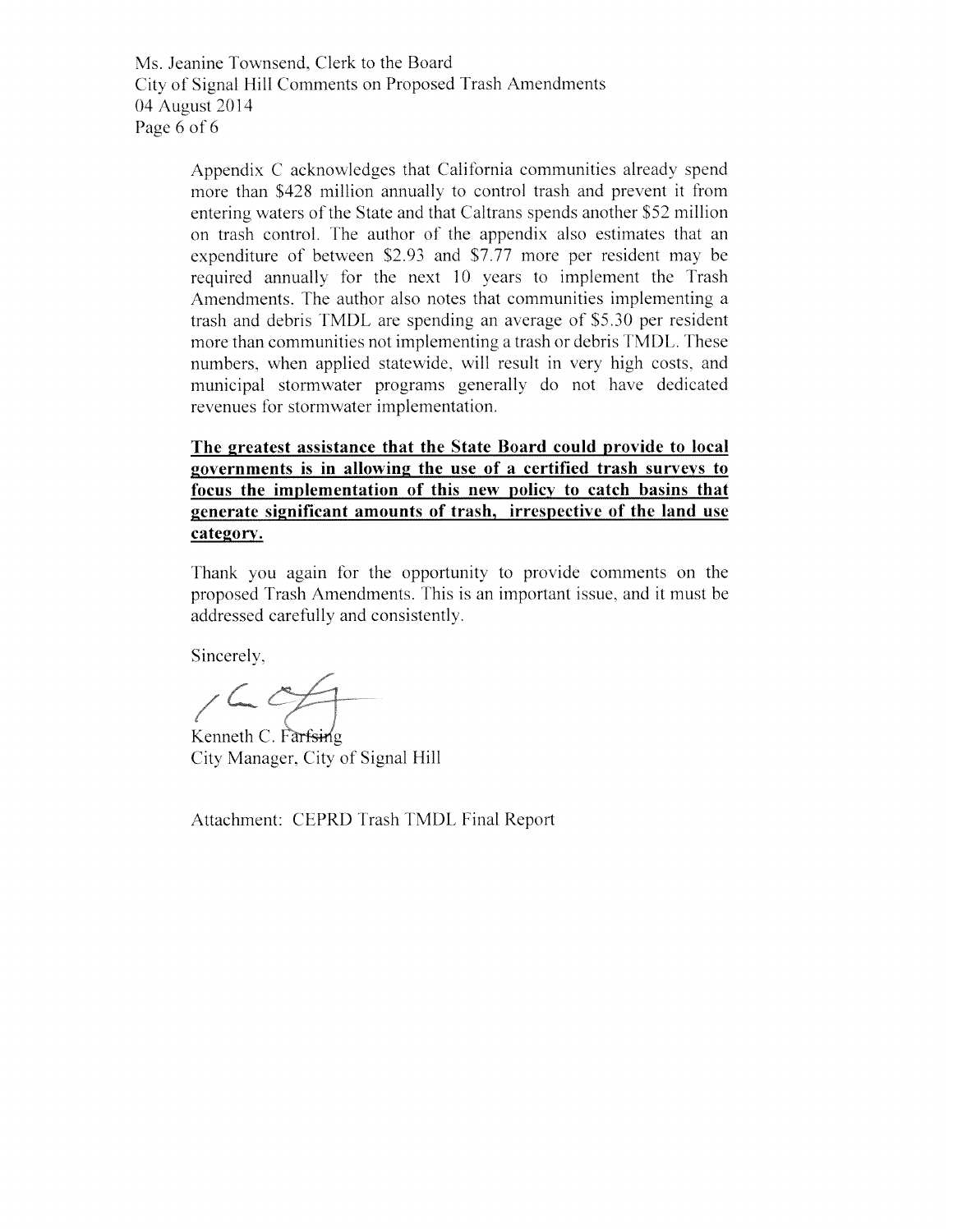# **MARKET-BASED STRATEGIES FOR**

# **REDUCING TRASH LOADING TO**

# **LOS ANGELES AREA WATERSHEDS**

# **AN INITIAL ASSESSMENT**

Prepared by

The Coalition for Environmental Protection, Restoration and Development

FINAL REPORT

March, 2006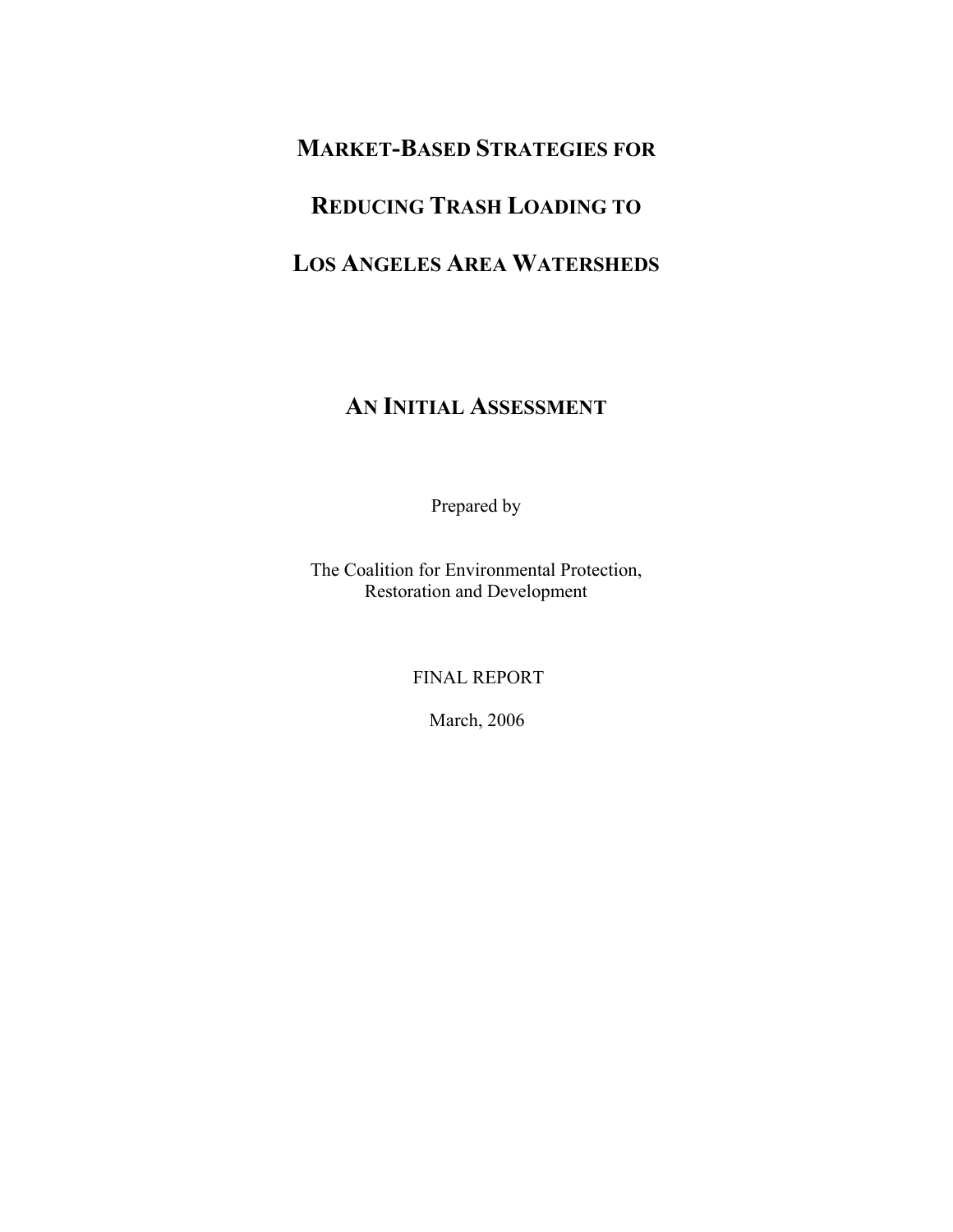# **CONTENTS**

|--|--|

# EXECUTIVE SUMMARY ......................................................................................... ES-1

### I. BACKGROUND

### II. LOS ANGELES RIVER AND BALLONA CREEK TRASH FLOWS

### III. TRASH DISCHARGE EXCHANGE (TDE) MARKET INFRASTRUCTURE REQUIREMENTS

# IV. OTHER POTENTIAL MARKET-RELATED CONTROLS

# V. RECOMMENDATIONS FOR FUTURE ACTION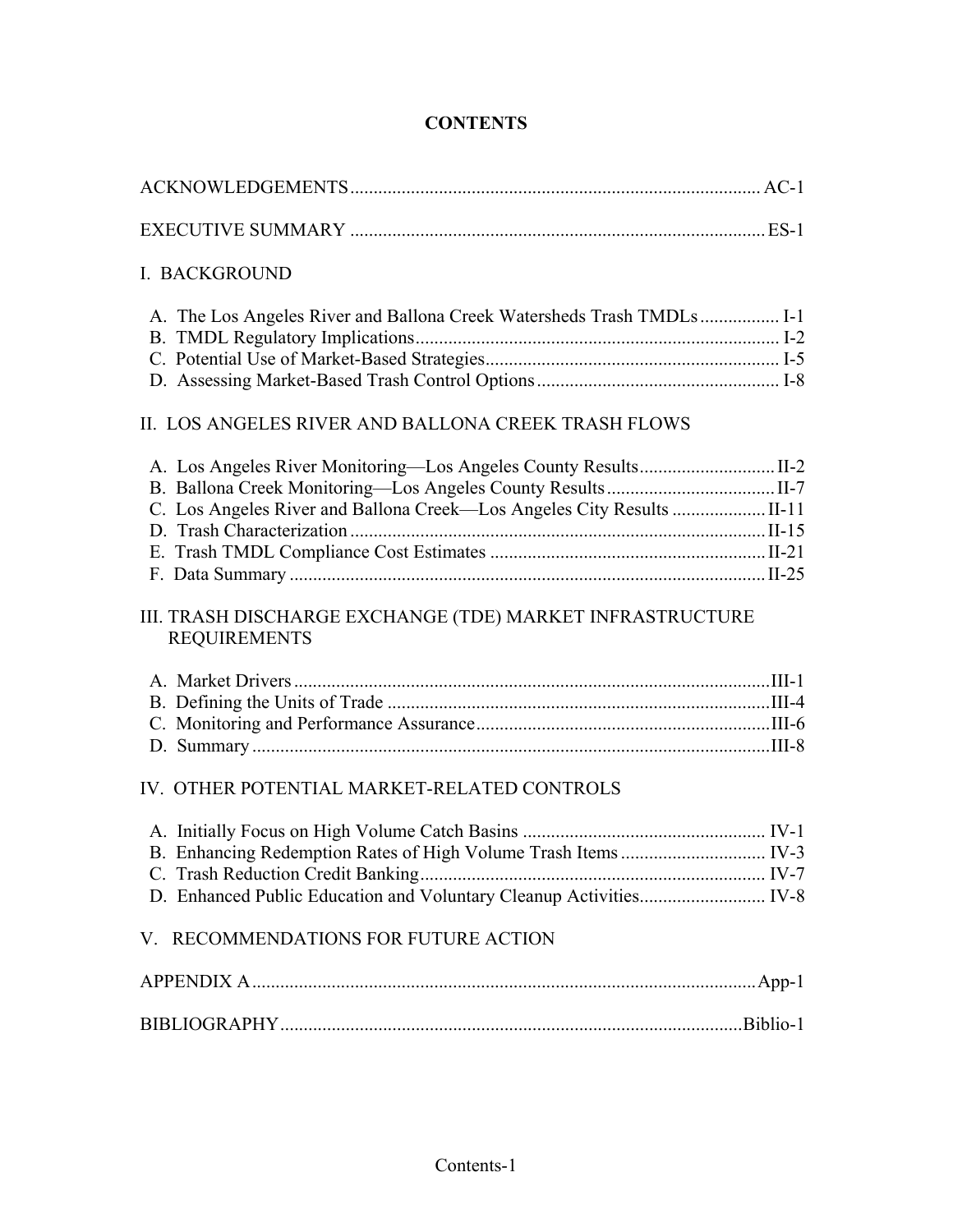#### **ACKNOWLEDGEMENTS**

The Coalition for Environmental Protection, Restoration and Development ("CEPRD") has been established as a 501 (c) (3) nonprofit tax-exempt educational corporation to promote expanded working relationships among environmental regulatory agencies at the federal, state, regional and local levels. These government officials and agencies are tasked with implementing legislative and judicial mandates at an ever increasing pace. They have neither the resources nor the information necessary to develop policies that are both environmentally protective and economically sound. CEPRD is designed to provide a vehicle through which ideas can be shared and tested in a non-confrontational setting. Regulators have shown that they value the opportunity to better understand what works - and what doesn't - with the regulated community. Through the sponsorship of forums, research and publications, CEPRD is uniquely situated to test cutting edge approaches that will have bottom line impacts.

This study was made possible in part through the generous support of the Los Angeles County Department of Public Works, the United States Environmental Protection Agency (Grant ID# XP-97979001-0), the American Chemistry Council, the Polystyrene Packaging Council and the cities of Arcadia, Bellflower, Cerritos, Downey, Lakewood, Long Beach, Monrovia, Paramount, Sierra Madre, and Signal Hill in Los Angeles County. The California Integrated Waste Management Board and the Watershed Divisions of the City of Los Angeles and County of Los Angeles provided access to trash collection data that was collected from prior studies and analyses.

 The views, opinions and recommendations expressed herein do not necessarily reflect those of the parties which have provided support for this project.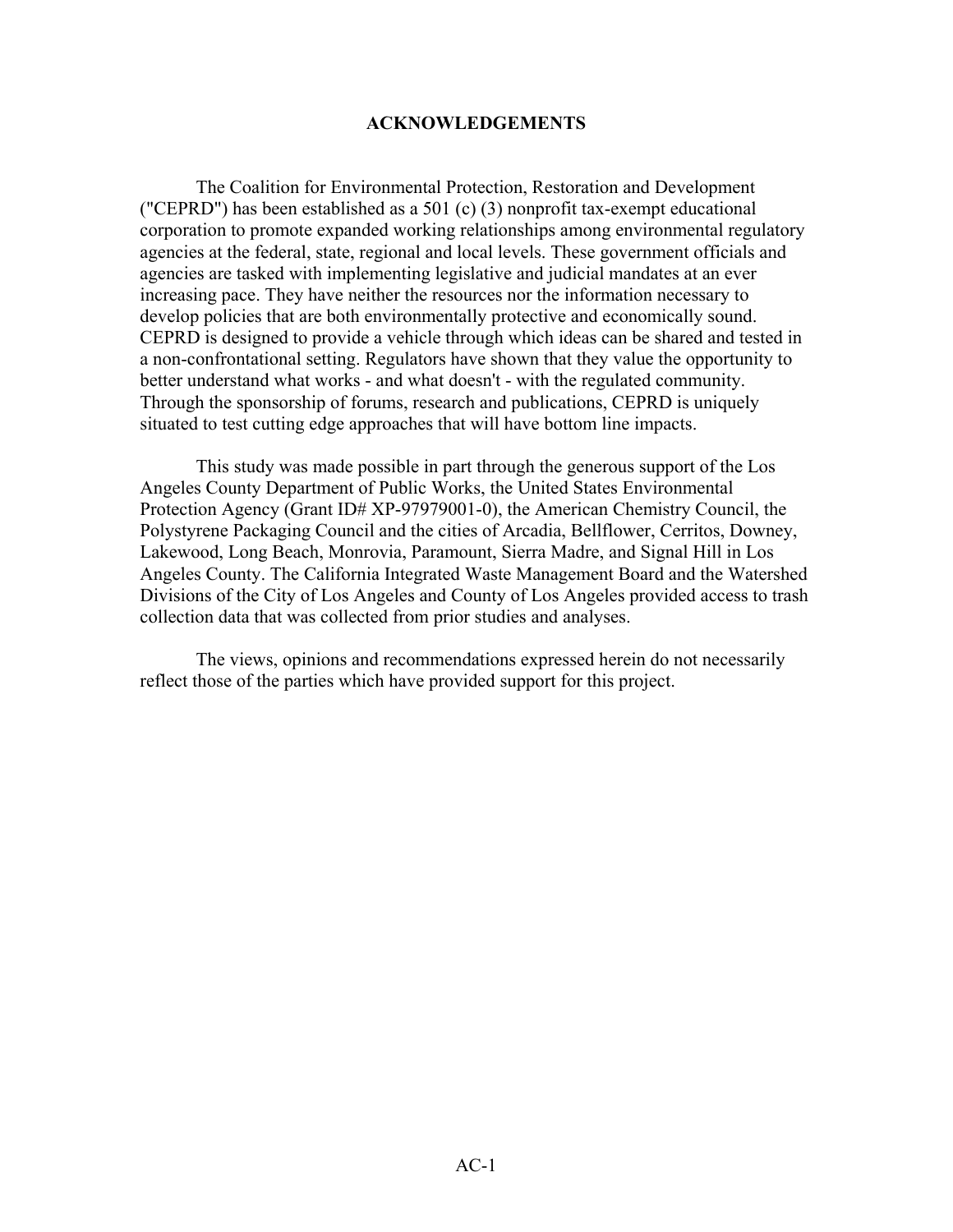#### **EXECUTIVE SUMMARY**

 This report assesses the potential use of market-based approaches to reduce trash flows into the Los Angeles River, Ballona Creek and other regional watersheds. It also identifies a variety of other measures which seek to encourage the proper handling and disposal of consumer products. While not endorsing any specific option, this report is designed to provide a foundation upon which prudent choices may be made in designing a regional system for trash control consistent with existing regulatory obligations.

Section I summarizes the adoption of three trash total maximum daily loads (TMDLs) and the likely extension of trash control efforts to private sector sellers and consumers of items that are commonly discarded and found in Los Angeles waterways. Other market-based programs, such as the existing regional air emission trading system (RECLAIM), allow regulated entities to achieve load reductions by focusing their efforts on the most efficient compliance opportunities. As such, they provide a cost-effective approach for integrating public and private sector, trash TMDL implementation efforts.

 In accordance with U.S. Environmental Protection Agency market development guidelines, Section II analyzes trash load monitoring data, trash source surveys, and TMDL compliance cost estimates to assess whether market-based options may be useful strategies for trash load control. Although most of the available monitoring data and trash control cost estimates are preliminary, the following observations indicate that market-based approaches may be useful to consider as trash source controls:

- (1) *Diverse trash sources.* Water-borne trash includes many diverse items, such as beverage and food containers, plastic bottles, cigarette butts, and plastic bags. Control costs are likely to vary for each of these materials and market based-systems can be utilized to focus source management efforts on high-impact, low cost, measures. A substantial amount of the material typically collected from catch basins also includes sediments and degradable vegetation, items that are not regulated under the trash TMDLs.
- (2) *Significant redemption potential.* Unlike most beverage bottles made from aluminum, glass, and plastic,, most watershed trash products are not subject to redemption or other disposal avoidance incentives. Extending incentive programs to include these items may significantly reduce trash loads before the wastes enter the regional storm drain system or other public facilities.
- (3) *Concentrated entry points.* A relatively small number of drainage inlets appear to account for a disproportionate share of the regional trash load. Significant efficiencies can result from focusing controls at these high trash volume locations.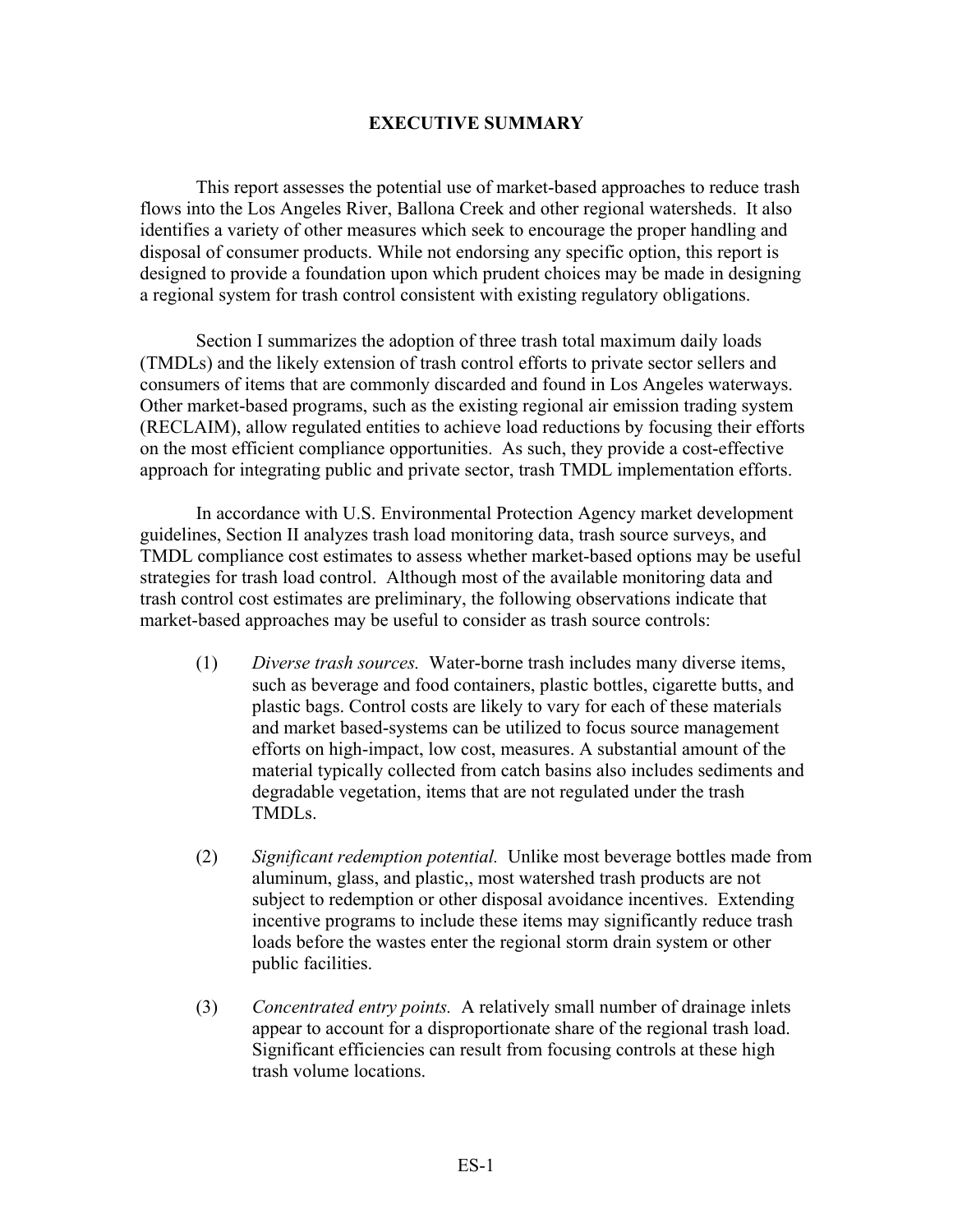(4) *Cost-effective option.* Preliminary estimates (see Section II.E), including the initial assessments made in the trash TMDLs indicate that regional watershed trash control costs could range from hundreds of millions to billions of dollars, depending on the equipment required to achieve compliance goals. Costs of this magnitude suggest that trash control compliance obligations will eventually be extended to include consumers, sellers, and manufacturers of frequently discarded items. Market-based approaches may provide a cost-effective option for achieving public and private sector program participation.

Drawing from the experience of other regions and established environmental market efforts, Section III describes the primary elements required to implement a trash discharge exchange (TDE) market in the Los Angeles region. These include: (a) creating market drivers that motivate regulators and the regulated community to pursue TDE development; (b) defining appropriate units of trade, including equivalent trash reduction "credits" applicable to diverse water-borne debris and baseline levels from which tradable credits may be generated; and (c) monitoring the TDE market to assure that credit transactions produce commensurate trash load reductions. Building a TDE market will require substantial and sustained stakeholder and regulatory commitment.

The consideration of market-based approaches often identifies compliance options that incorporate, but do not necessarily implement, full-scale market systems. Section IV discusses four market-related approaches that may, pending further analysis and review of feasibility, expenses, administration and other important issues, potentially help reduce regional trash loads in a cost-effective manner:

- (1) *Focus efforts on high trash volume inlets.* Monitoring data indicate that approximately 15% of all storm drain inlets account for 50% of waterborne trash. If verified by additional data, very significant pollutant reductions and cost savings can be achieved by first focusing compliance efforts on controlling trash loads at these locations.
- (2) *Extend redemption incentives to frequently discarded trash items.* Many watershed trash items are not currently subject to redemption incentives and the discard rate for these products is relatively high. Municipalities and state agencies are increasingly considering product bans or taxes to address this problem. It is possible that extending the existing redemption program to include high-volume trash items may substantially reduce waterborne loads in a more cost-effective manner. Redemption efforts have historically been subject to significant concerns about administrative costs, the amount and method of redemption payment collection and return, the use or modification of existing program infrastructure to include new materials and products, and possible "leakage" of redemption funds into neighboring areas that do have programs for the affected items. These issues would need to be fully addressed prior to determining that a redemption program could reduce trash loads in a cost effective manner.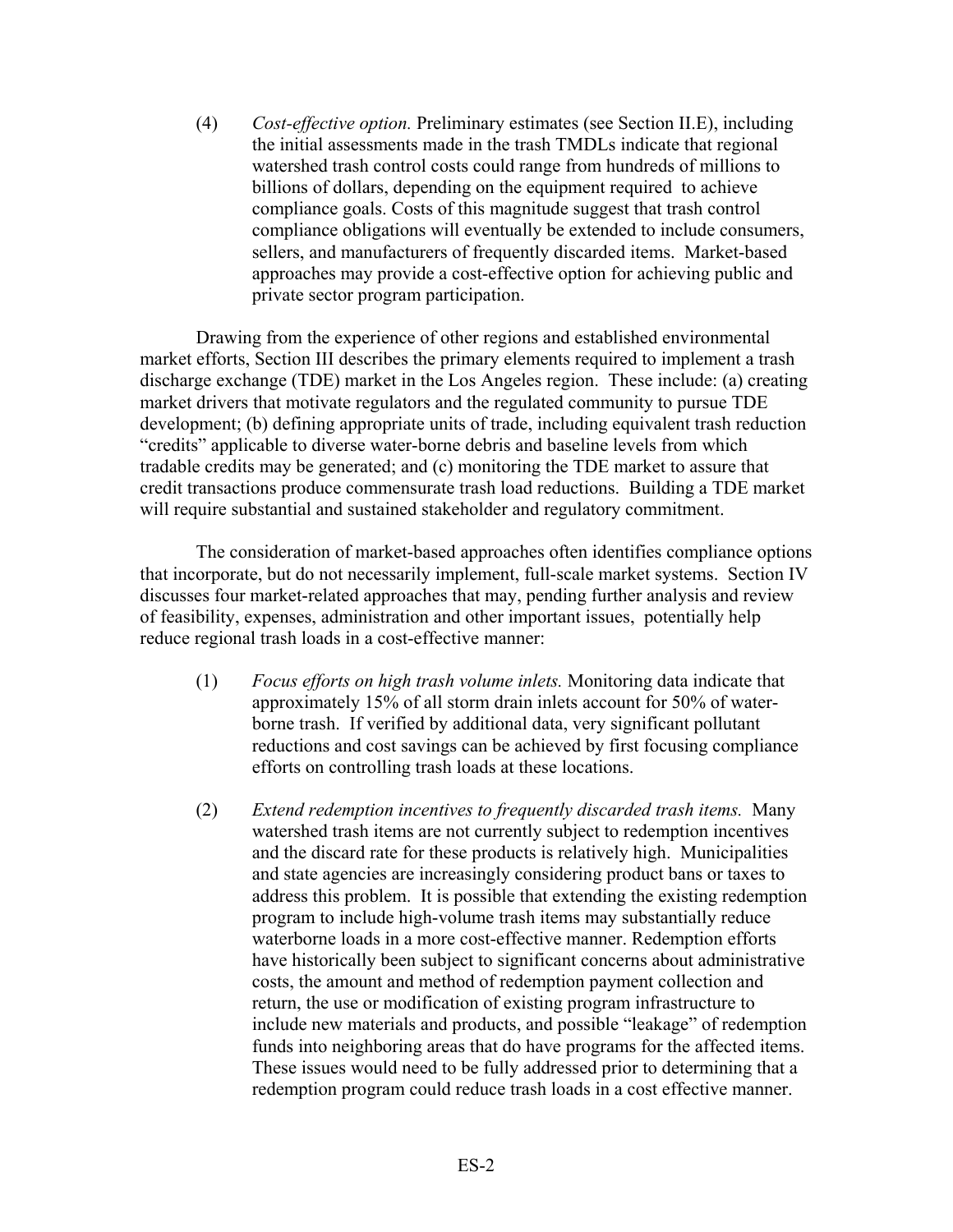- (3) *Trash program credit banking*. Entities that make significant, regional contributions to watershed trash control, including public storm system operators or multi-store food or beverage chains, can market and sell compliance "credits" to help offset the costs of their efforts. This approach may facilitate voluntary participation in, and efficiently generate revenue for, regional trash control program.
- (4) *Enhanced education and voluntary cleanups.* Survey data collected by the Institute for Applied Research (see Section IV.B) indicates that about 25% of the population never litters, 25% always litters, and 50% can be educated not to litter. Successful highway cleanup programs suggest that continued focused educational and voluntary "adopt-a-highway" programs can significantly reduce trash loads. Similar efforts can be extended to storm drains and high-trash generation rate urban communities.

 Beyond the assessments provided herein, further work is required in order to better assess the feasibility of the options presented. Accordingly, it is recommended that the following actions be taken:

- (1) Expand the stakeholder base of the current project to include the League of California Cities, the City of Los Angeles and private sector representatives of grocery, restaurant and petroleum marketing businesses;
- (2) Obtain the support of environmental regulatory and recycling agencies, including, but not necessarily limited to, the US Environmental Protection Agency, Cal-EPA, the California Integrated Waste Management Board, the Department of Conservation, the Los Angeles Regional Water Quality Control Board, the State Resources Agency and the State Water Resource Control Board
- (3) Identify area(s) within the Los Angeles region where a pilot markets based program for litter and trash reduction may be implemented;
- (4) Develop recommendations for the potential structure, operational framework, budget and financing mechanisms for this pilot project; and
- (5) If indicated, secure necessary funding commitments to implement a pilot markets based mechanism to reduce the flow of improperly disposed consumer products.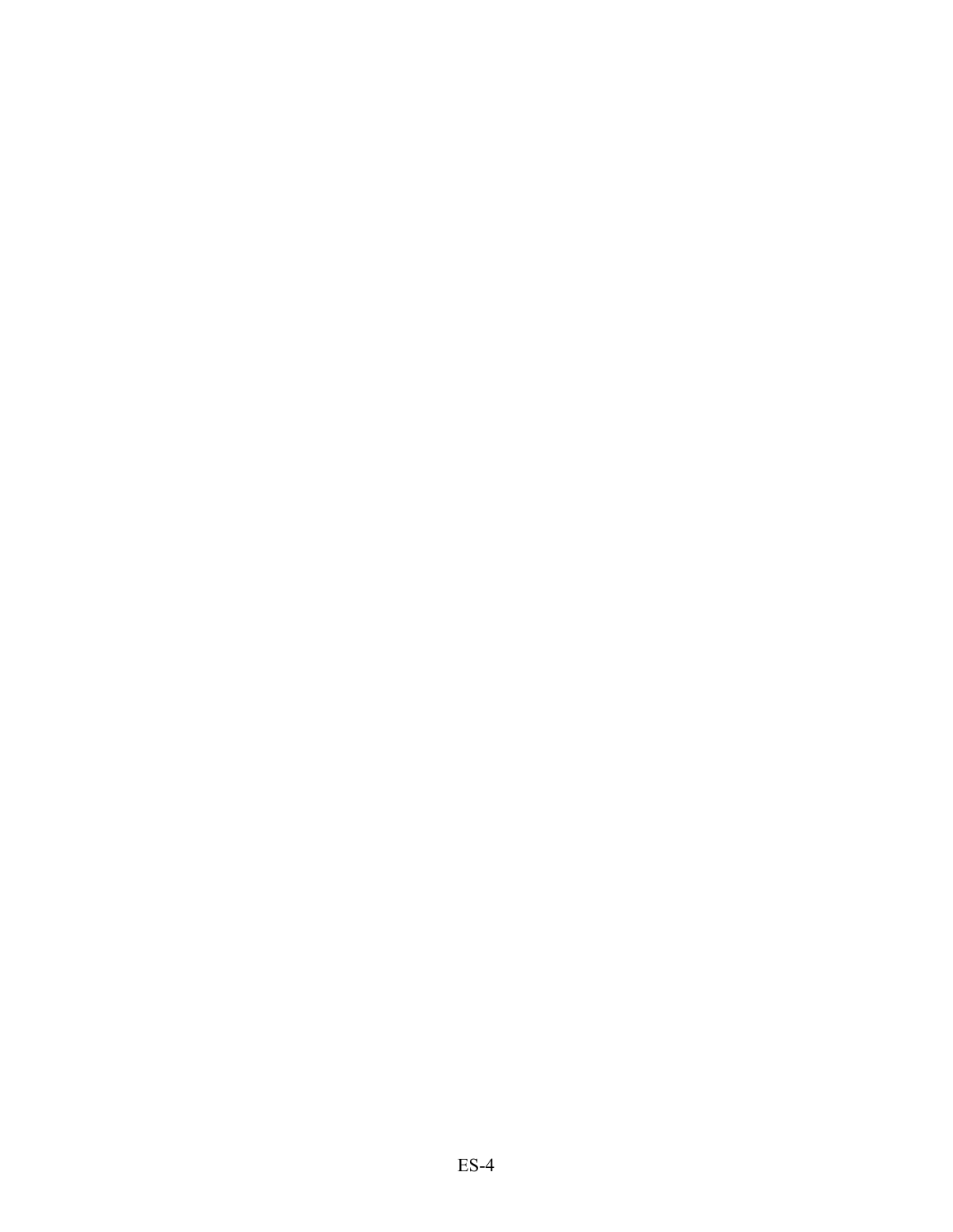#### **I. BACKGROUND**

 $\overline{a}$ 

 This report assesses the potential use of market-based approaches to reduce trash flows into the Los Angeles River and Ballona Creek. These two waterways are subject to the first federal Clean Water Act (CWA) urban trash total maximum daily load (TMDL) limitations adopted in the nation.<sup>1</sup> As discussed below, market-based strategies are an increasingly important part of the national TMDL program and can reduce the cost of achieving water quality objectives.

#### **A. The Los Angeles River and Ballona Creek Watersheds Trash TMDLs**

 In California, each of nine Regional Water Quality Control Boards (Regional Board) adopts a Basin Plan that identifies "beneficial uses" for the waters within its jurisdiction. Every two years, the Regional Board assesses whether the designated beneficial uses have been achieved. In the event that water quality conditions are found to "impair" any of these uses, the Regional Board (subject to EPA oversight) is required to: (a) identify the maximum allowable daily constituent discharges that will protect the designated beneficial uses; and (b) allocate the allowable load among point and non-point sources in the affected watershed. The resulting TMDL allocation is adopted as a Basin Plan amendment and enforced, among other means, as a component of the National Pollutant Discharge Elimination System (NPDES) permits issued to the affected waterway's public storm drain owners and operators. Under a 1999 consent decree settlement of lawsuits brought by environmental advocacy groups against the U.S. Environmental Protection Agency (EPA), federal and state regulators agreed to adopt over 90 TMDLs, for Los Angeles region waters by  $2012<sup>2</sup>$ 

 During its watershed review process, the Los Angeles Regional Board determined that the designated beneficial uses of certain waterways were impaired by "floatables" primarily consisting of trash. To date, three trash TMDLs, including those for the Los Angeles River and Ballona Creek, have been adopted and are the first such regulations implemented for urban areas of the country.<sup>3</sup> They define "trash" as:

<sup>&</sup>lt;sup>1</sup>See, e.g., Los Angeles Regional Water Quality Control Board, "Trash Total Maximum Daily Loads for the Los Angeles River Watershed," (September 19, 2001) and "Trash Total Maximum Daily Loads for the Ballona Creek and Wetland" (January 16, 2004). In California, the CWA is implemented by local Regional Water Quality Control Boards, which adopt Basin Plans pursuant to the Porter-Cologne Water Quality Act . These Basin Plans are equivalent to the "State Water Quality Control Plan" required under the CWA. The federal Environmental Protection Agency has oversight authority over state CWA compliance. 2 <sup>2</sup>A summary of current Los Angeles area TMDL development is provided on the City of Los Angeles webpage at http://www.lacity.org/SAN/wpd/WPD/program/TMDLs/tmdls.htm (accessed March 2005).  $3$  In 1999, a trash TMDL was adopted for the largely rural and recreational stretch of the East Fork of the San Gabriel River. The primary compliance strategy of the San Gabriel River TMDL involved inducing the U.S. Forest Service to enhance trash collection and control activities for the affected waterway. This San Gabriel River TMDL predated the finalization of the Los Angeles River and Ballona Creek TMDLs, but did not directly affect urban areas. For a general description of the San Gabriel River TMDL, see Los Angeles Regional Water Quality Control Board, "Regional Water Board Approves "Zero" Limit for Trash in East Fork of San Gabriel River" November 2, 1999 press release.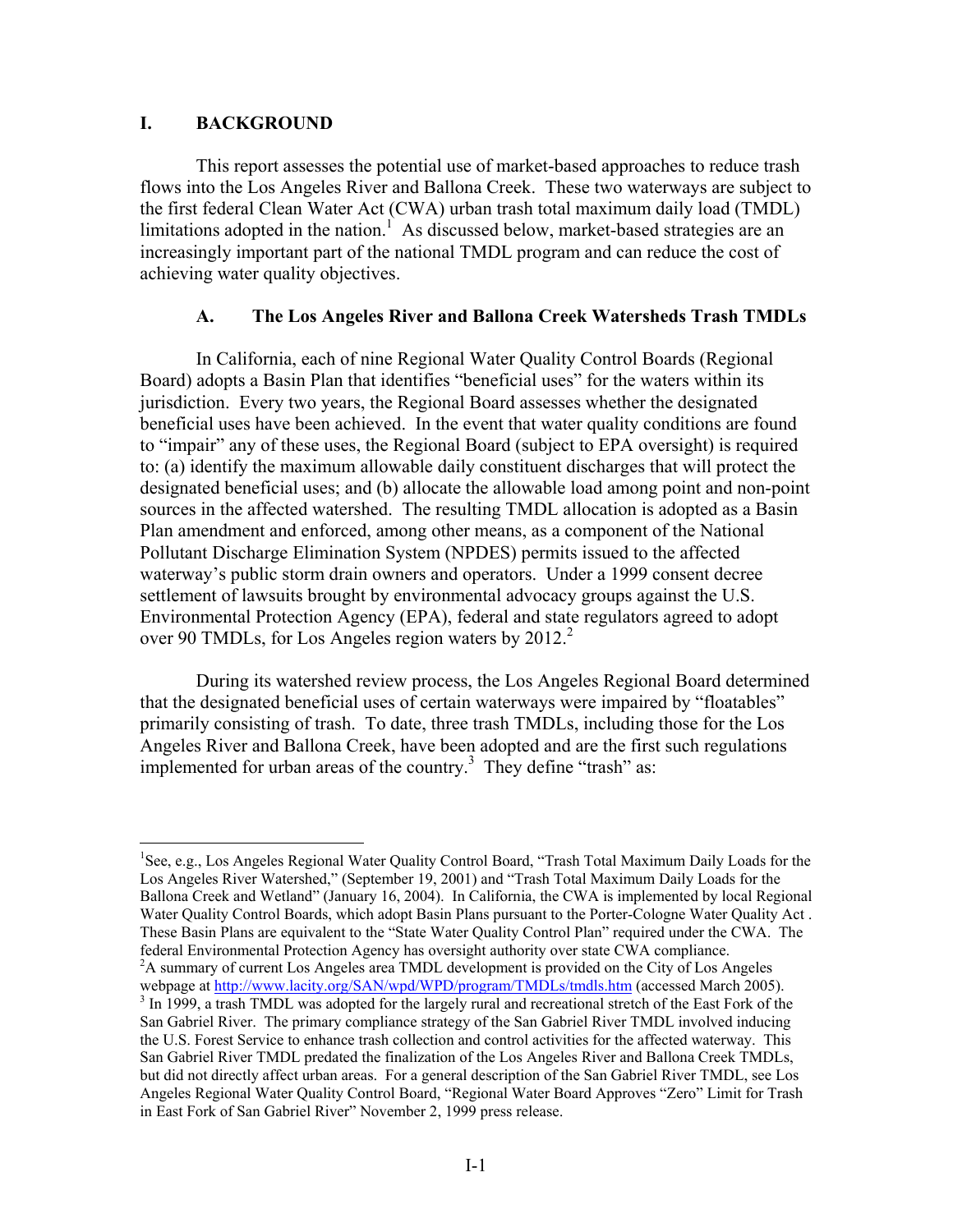[A]ll improperly discarded waste material, including, but not limited to, convenience food, beverage, and other product packages or containers constructed of steel, aluminum, glass, paper, plastic, and other natural and synthetic materials, thrown or deposited on the lands and waters of the state…. (Cal. Gov't Code Section 68055.1(g))

Under this definition, the trash TMDLs do not regulate sediment or vegetation that occurs in rivers, streams or waterways. The trash TMDLs specify that a "zero discharge" objective must be attained within ten years.<sup>4</sup>

 Dozens of public agencies objected to the trash TMDLs. In 2003, the City of Los Angeles (City), the County of Los Angeles (County) reached an out of court settlement with the Regional Board. In general, this agreement includes two elements: (1) expansion of the definition of a full capture system to include alternate trash control technologies; and (2) clarification that the "reopener" language in the trash TMDLs includes reconsideration of the final waste load allocations once a reduction of 50% has been achieved.<sup>5</sup> A continuing lawsuit by 22 other municipalities has invalidated the Los Angeles River TMDL within the jurisdiction of 14 watershed cities.<sup>6</sup> Other legal proceedings and legislative efforts are being pursued throughout the state and in other parts of the country which may eventually affect the trash TMDLs. At present, the Ballona Creek Trash TMDL remains in full effect and the Los Angeles River Trash TMDL is applicable to Caltrans, the County, and thirty cities that are not parties to the continuing litigation.

#### **B. TMDL Regulatory Implications**

 $\overline{a}$ 

 Trash TMDL compliance obligations and specific reduction measures have not yet been definitively determined. Most of the initial compliance effort has focused on trash interception from public storm drain systems, through the use of catch basin inserts or screens. A very limited number of special studies have evaluated source controls that might reduce trash loads before entry into the drainage conveyance network.<sup>7</sup> The early phases of the compliance process suggests that, for several reasons, the cost and eventual regulatory scope of the trash TMDLs will be extensive:

<sup>&</sup>lt;sup>4</sup> Los Angeles Regional Water Quality Control Board, "Trash Total Maximum Daily Loads for the Los Angeles River Watershed," (September 19, 2001) at 28 and "Trash Total Maximum Daily Loads for the Ballona Creek and Wetland" (January 16, 2004) at 18.

<sup>&</sup>lt;sup>5</sup> See, e.g., California Department of Transportation, "LA Trash TMDL – Settlement Agreement Eases Requirements; Other Court Action Still Scheduled," *Water Quality News Flash* (September 15, 2003). <sup>6</sup> Statement of Decision, *Arcadia, et al v. State Water Resources Control Board, et al.*, California Superior Court case no. GIC 803631 ((December 23, 2003).

<sup>&</sup>lt;sup>7</sup> Certain litter control studies sponsored in part by the California Department of Transportation and performed by California State University, Sacramento and other academic researchers have discussed the effectiveness of sweeper, trash insert interception and other litter control methods. These studies do not appear to systematically analyze source control options and remain focused on litter interception techniques. Several of the published litter control studies are available on-line at

http://www.owp.csus.edu/research/papers/#Litter>http://www.owp.csus.edu/research/papers/#Litter (accessed March, 2005).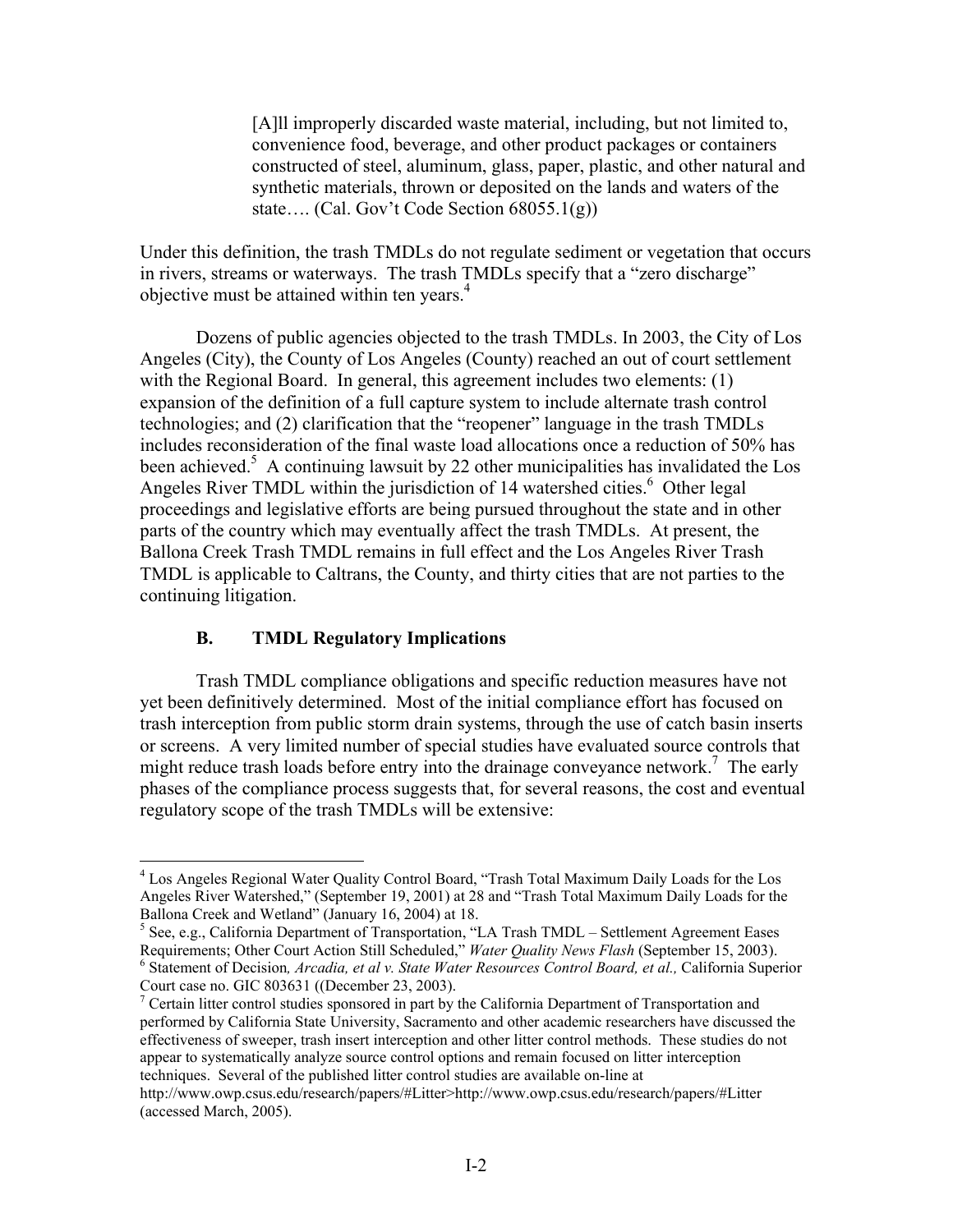- *(1) Significant costs.* Trash TMDL compliance costs estimated by the Regional Board indicate that the initial ten-year capital and operations and maintenance (O&M) expenses could amount to \$393 million for Ballona Creek and \$1.8 billion for the Los Angeles River, for an approximate total of \$2.2 billion. These estimates appear to assume that one "full capture" device, installed in a drain, can serve many upstream catch basins. The projections do not appear to include engineering and construction costs for diverting flows from basins that could not be retrofitted with the advanced trash catchment systems. If each of the basin inlets in the Los Angeles River and Ballona Creek watersheds were fitted with full capture devices, the Regional Board's cost estimates would at least double.<sup>8</sup> County compliance planning efforts, and the initial estimates from certain municipalities, indicate that full capture device installation may be several times more expensive than assumed in the TMDLs (see Section II.E, below). Consequently, even under relatively favorable cost and implementation assumptions, the trash TMDL compliance costs will require significant expenditures. Full capture devices may also incidentally increase concentrations of other impairment-causing contaminants and require further expenditures to protect water quality.
- *(2) Alternative compliance strategies are also costly.* Los Angeles County and the City have proposed a set of "best management practices" (BMPs) that may achieve a 50% trash load reduction. According to published reports, the City and County initially agreed to spend approximately \$168 million to achieve the  $50\%$  reduction level.  $9$  BMPs generally include such measures as public education and stenciled warnings above an inlet, installing screens in front of basin inlets, regular basin cleanouts, and street and parking lot sweeping.<sup>10</sup>It is possible that achieving the 50% reduction target could be significantly more costly than projected.
- *(3) Limited funding options.* To the extent compliance must be achieved by public entities, rate increases and bond financing, supported by user charges or other taxes, are the most likely TMDL implementation options. Although the City of Los Angeles approved Measure O, a \$500 million bond authorization, in November, 2004, potential trash and other anticipated TMDL compliance costs for bacteria, metals and similar constituents could significantly strain regional bond financing capacity and rate increases may be politically or legally infeasible. New tax and

<sup>&</sup>lt;sup>8</sup>The Board's "high-end" estimates relate to installing low capacity sub-grade vortex separation devices in areawide catch basins, an approach that would be deemed to be "full compliance" with the TMDLs. Los Angeles Regional Water Quality Control Board, "Trash Total Maximum Daily Loads for the Los Angeles River Watershed," (September 19, 2001) at 40; "Trash Total Maximum Daily Loads for the Ballona Creek and Wetland" (January 16, 2004) at 37.

<sup>&</sup>lt;sup>9</sup> California Department of Transportation, "LA Trash TMDL – Settlement Agreement Eases Requirements; Other Court Action Still Scheduled," *Water Quality News Flash* (September 15, 2003). 10 See, e.g., County of Los Angeles Department of Public Works, *Technical Report On Trash Best Management Practices,* (August 5, 2004).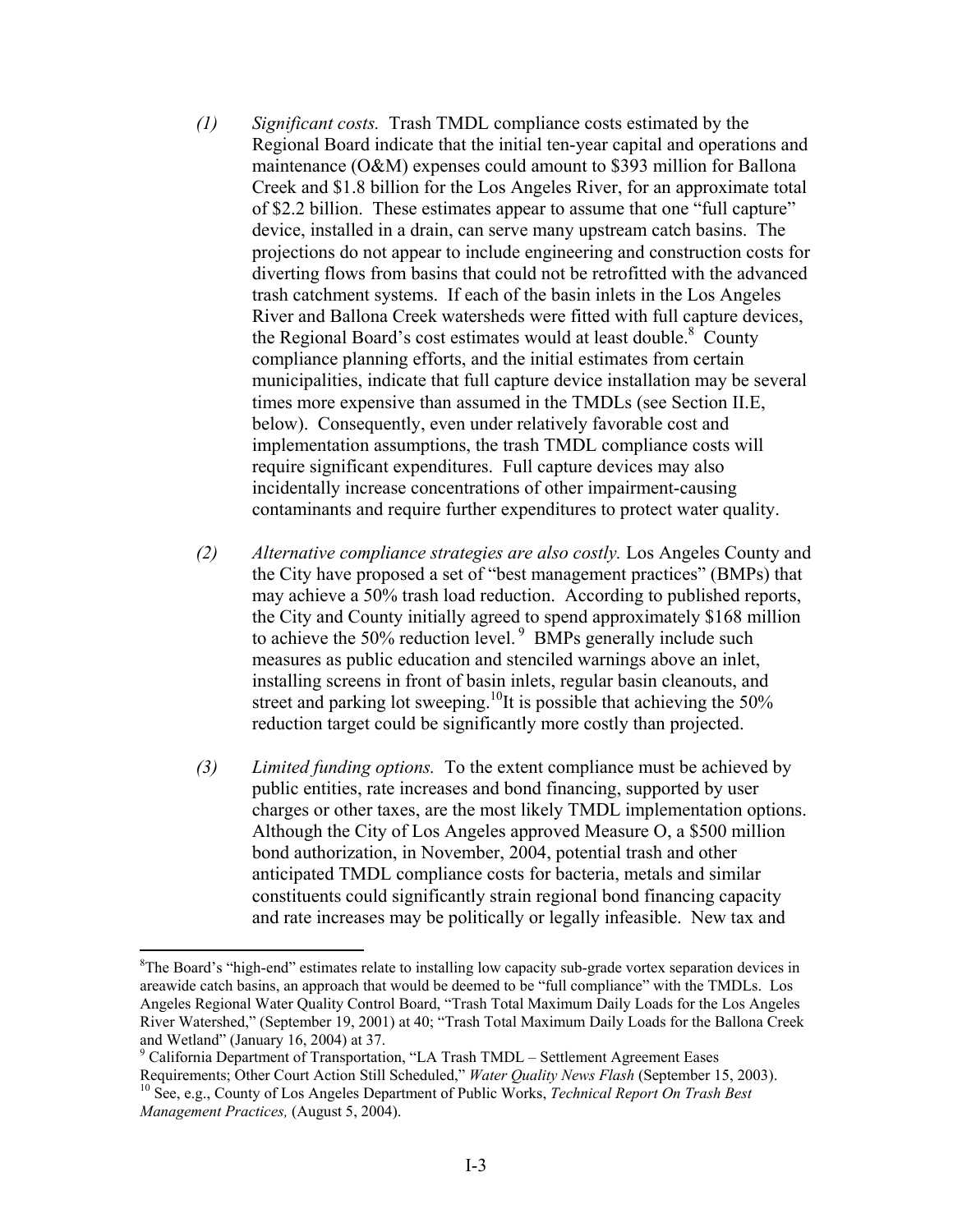service cost burdens also have secondary regional employment and economic impacts that affect other sources of tax revenue and the provision of existing public services. Both the Los Angeles region and the State of California are expected to experience significant budget pressures for the next several years.

- *(4) Potential private sector and trash source involvement.* As trash and other TMDL costs rise, it is likely that the regulatory focus will increasingly shift to private sector trash sources, including businesses that manufacture, use and sell items that comprise a substantial portion of water-borne trash flows. A 2003 State of California report, for example, characterized plastics as a major contaminant in " in stormwater runoff. The report also identified several potential controls that were being considered to address this issue, including banning the use of certain products and materials found in high volumes in Los Angeles watersheds.<sup>11</sup> Similarly, the City of Los Angeles has initiated a task force to identify ways of reducing high trash volume, water-borne plastic container loads, such as through the imposition of product user fees, taxes, use prohibitions, and other measures.<sup>12</sup> The California State Water Resources Control Board has funded a study by the non-profit Algalita Foundation that is "researching industrial sites and non-point sources responsible for adding plastic debris to the Los Angeles and San Gabriel Rivers' watersheds." The Agalita project summary indicates that "plastic pollution should be considered in its own right in the future and … routinely monitored as other pollutants are."<sup>13</sup> Given public budgetary pressures, programs that are perceived to address the so-called "externalities" generated by private commercial activities, such as cleaning up coffee cups, food wrappers and plastic bags in the watershed, may be politically more feasible to implement than other options. Private sector regulatory compliance mandates could be extended through municipalities and drainage management entities that are subject to TMDL requirements, or by the direct extension of the TMDL to trash sources located in the watershed.
- *(5) TMDL compliance burdens may be perceived as not sufficiently affecting trash source manufacturers and retailers.* Under the present TMDL regulatory structure, public storm drain owners and operators, including the County and municipalities, are responsible for eliminating trash loads that they do not create, but only passively convey. It is generally recognized that most stormwater-borne trash results from improper

<sup>&</sup>lt;sup>11</sup> California Integrated Waste Management Board, "Plastics White Paper," May 2003 at 17.

<sup>&</sup>lt;sup>12</sup> See, e.g., Interdepartmental Memorandum from Councilmember Ed Reyes to Jan Perry, Chair of the Environmental Quality and Waste Management Committee, "Plastic Bag Initiative," December 28, 2004 at 2.

<sup>&</sup>lt;sup>13</sup> The \$486,000 Agalita Foundation study is scheduled for completion in 2006. For a brief summary of the research effort, see Algalita Marine Research, "California State Water Resources Control Board Project," http://www.algalita.org/state\_water\_project.html (accessed March, 2005).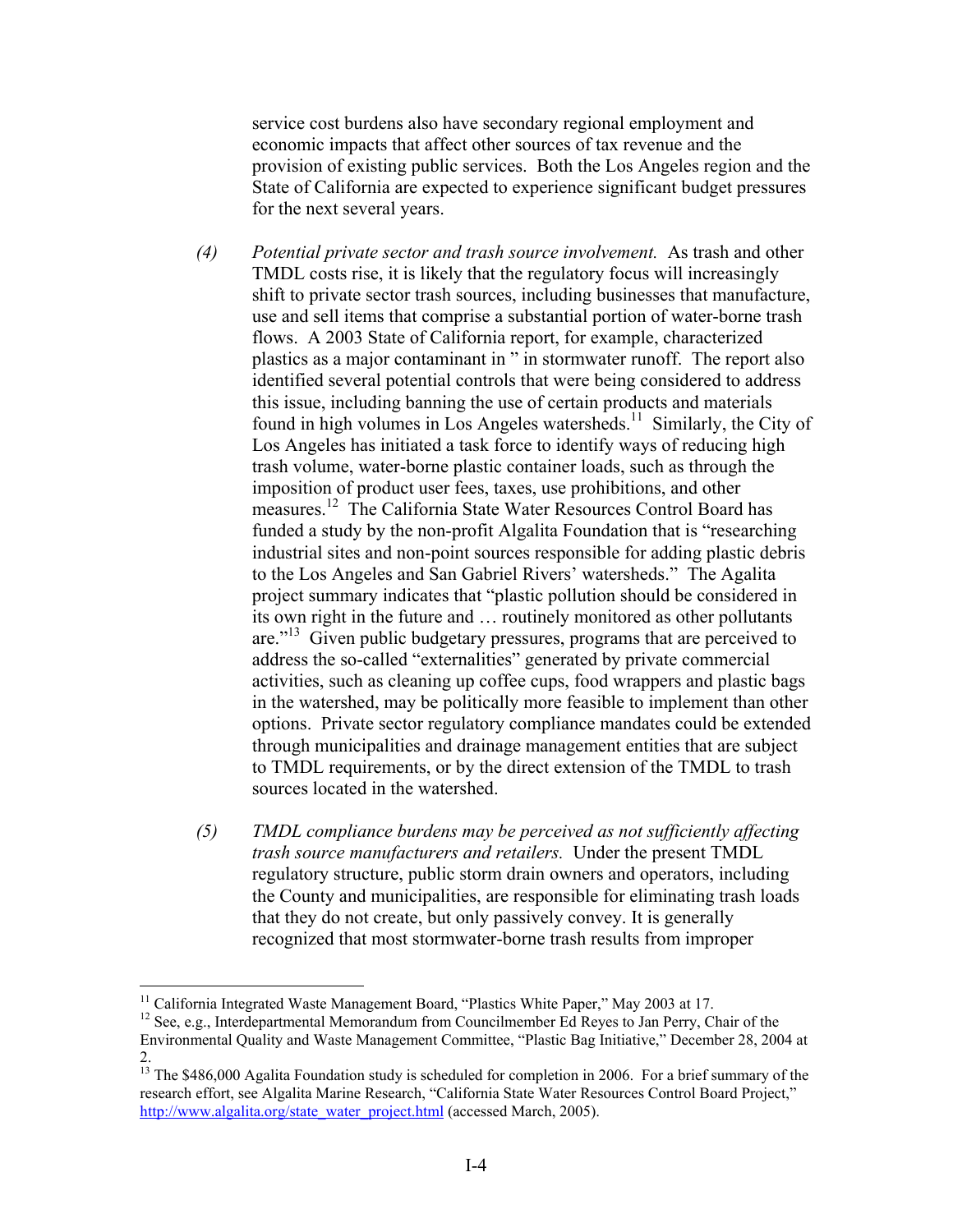consumer disposal.14 Nevertheless, it is not uncommon for regulators and local government entities to prefer measures that control private sector activities rather than impose costs and legal obligations directly on the voting public, and similar measures have already been proposed throughout California to control trash (see Section III.A and the applicable citations for a summary). In addition, anti-litter law enforcement and similar consumer-oriented control measures could be extremely costly to implement. Under such circumstances, the trash TMDL compliance focus could shift to the sellers and users of trash-producing items that are not properly disposed. Public cleanup efforts may also be perceived as providing a benefit to private sector entities that make or sell high-volume trash items but have few incentives to assist with trash source reduction programs. This so-called "moral hazard" problem can lead to increased trash volumes, even while public entities attempt to intercept and control area trash loads.

 In conclusion, even under relatively favorable technical and cost assumptions, trash TMDL compliance will likely generate substantial institutional compliance costs. As these expenses are incurred, pressure to recover at least a portion of the costs from private sector entities that are associated with the manufacture and sale of high-volume trash items will increase. Possible regulatory options include: (a) requiring that trashgenerating activities achieve TMDL load reductions each year; (b) specific product use limits or bans; and (c) the imposition of "pollution taxes" or fees on high-generation rate items. Trash TMDL compliance obligations may therefore be extended to businesses and other private activities throughout the Los Angeles region.

#### **C. Potential Use of Market-Based Strategies**

 $\overline{a}$ 

 In response to the significant costs involved in many environmental protection efforts, regulators and entities responsible for compliance (i.e., "stakeholders") have increasingly considered market-based approaches to achieve water quality goals. A market system can help reduce compliance costs by focusing regional reduction measures on the most efficient and cost-effective solutions.

 Market-based water quality programs can be a useful policy option, because the costs required to control constituent discharges from specific sources (e.g., a factory, a farm, or a commercial district) are often very different. A blanket regulatory mandate to cut discharges by some fixed amount affects both high and low cost dischargers to the same extent, resulting in compliance expenditures for both very efficient and highly inefficient control measures. In a market system, stakeholders can exchange discharge allowances to meet the desired reduction goal by investing primarily in the region's lower cost opportunities, achieving the same discharge control at significantly lower expense.

<sup>&</sup>lt;sup>14</sup> The state's *Plastics White Paper*, for example, states that, "Litter is a pervasive problem involving diffuse sources and human behavior, and there are no easy solutions. The principal tenet of this issue is that litter is not a problem caused by specific materials, such as plastics; rather, litter is caused by human behavior" (California Integrated Waste Management Board, "Plastics White Paper," May 2003 at 16).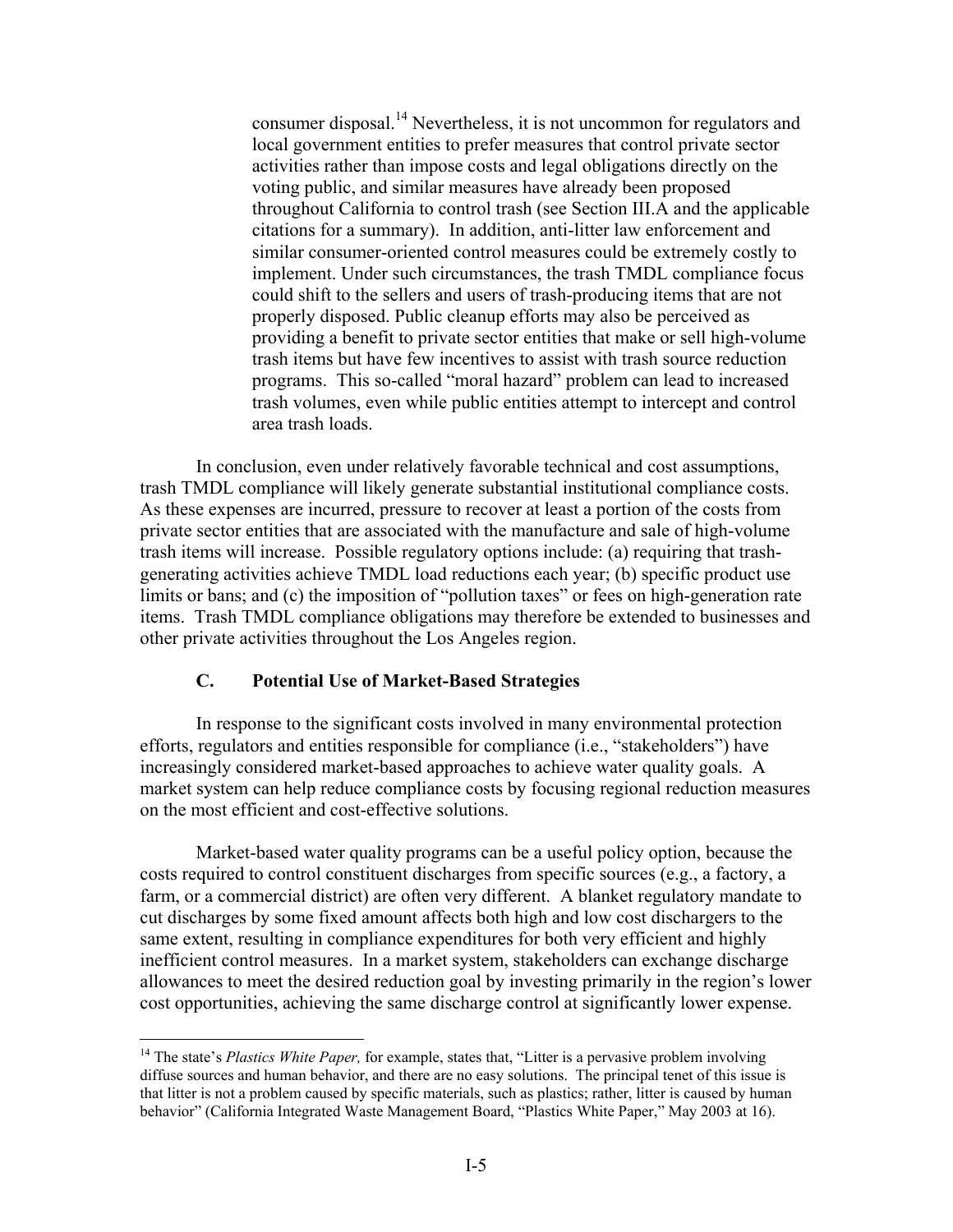Two sources, for example, may each generate 100 gallons of trash per year. It may cost one source \$30 to reduce its waste stream by a gallon, compared with \$5 dollars per gallon for the second source. If each discharger is individually required to reduce trash loads by 50% — a blanket mandate approach — it will cost \$1,750 to meet the regulatory objective. If the high cost discharger is allowed to offset or trade its trash load by paying for and achieving its share of the reduction goal at the lower cost location, the same environmental benefit (a 50% lower load) can be achieved for \$500. Under a market system, the same regulatory objective can be attained at an approximately 71% lower cost (see Table 1.1).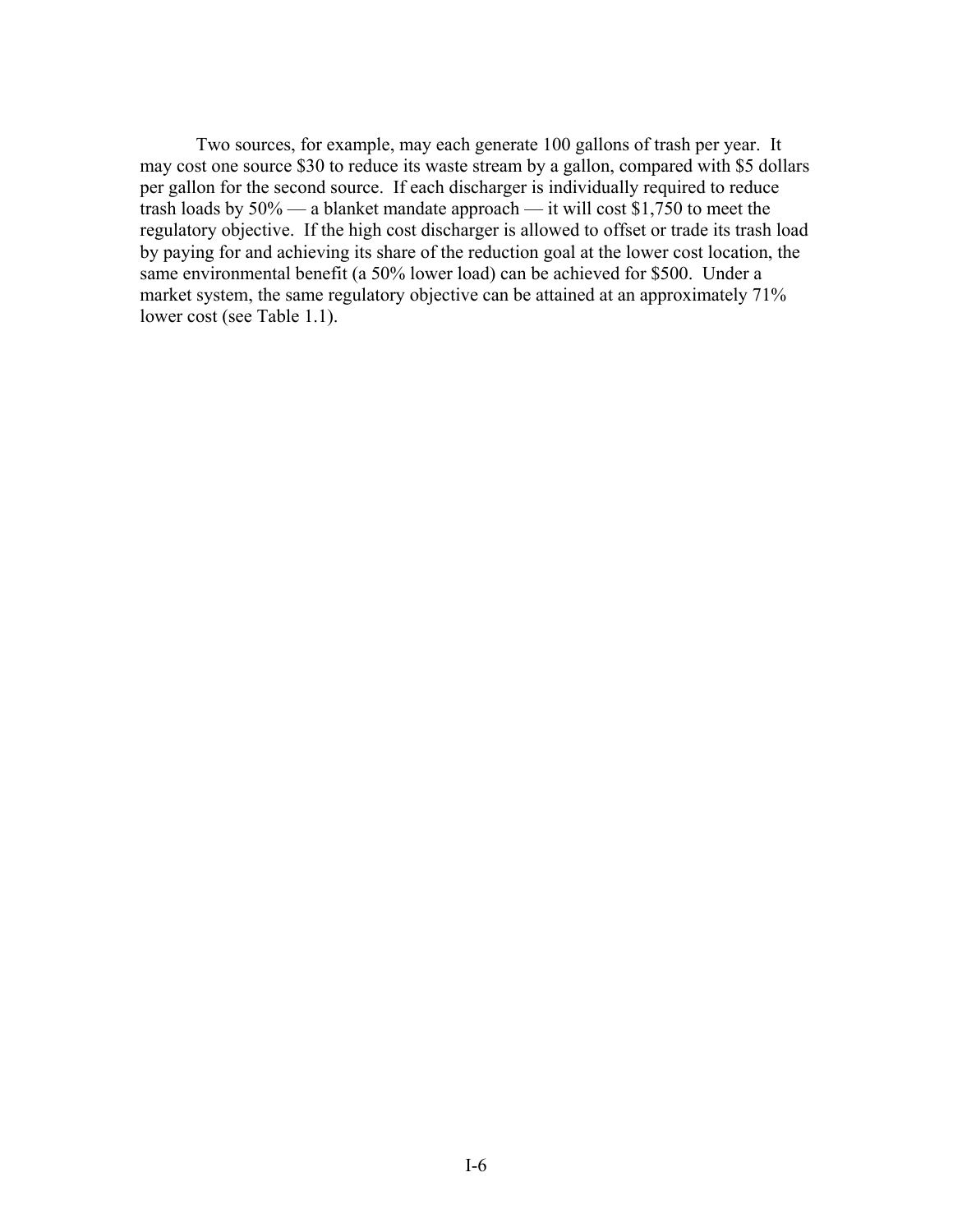|                                                              | <b>Discharger 1</b> | <b>Discharger 2</b>  | <b>Total Load</b>    |
|--------------------------------------------------------------|---------------------|----------------------|----------------------|
| <b>Baseline trash load</b><br>Load reduction cost per gallon | 100 gallons<br>\$30 | 100 gallons<br>\$5   | 200 gallons          |
| 50% reduction-blanket requirement                            | 50 gallons          | 50 gallons           | 100 gallons          |
| Cost                                                         | \$1,500             | \$250                | \$1,750              |
| 50% reduction with trading<br>Cost                           | 0 gallons<br>\$0    | 100 gallons<br>\$500 | 100 gallons<br>\$500 |

**Table 1.1 Market System Cost Reduction Illustration** 

 Market approaches are an increasingly common element of air and water quality protection efforts. Examples include the following:

- *Nutrient controls.* Market exchanges have been increasingly proposed and implemented to address non-point nutrient loads associated with agriculture and other major land uses. Typically, measures that reduce soil runoff containing phosphorous or nitrogen are credited with a load reduction "credit" that can be purchased by a treatment plant or other higher cost discharger located in the affected watershed. Overall loads are reduced at a lower aggregate cost.<sup>15</sup>
- *Power plant discharges.* Market exchanges have been credited with significant sulfur dioxide reductions from power plants in the Northeast in an effort to control acid rain. Power plants that have high compliance costs are allowed to invest in, and be credited with, reductions at lower cost generators in the affected region.<sup>16</sup>
- *Greenhouse gases.* Market exchange is one of the key measures proposed by environmental advocates for reducing greenhouse gases under the Kyoto Treaty. Higher cost dischargers in Europe, for example, would invest in less expensive controls in developing countries and significantly reduce worldwide greenhouse gas emissions more cost efficiently.<sup>17</sup>
- *Southern California air pollution control.* In the mid 1990s, Southern California air quality regulators implemented the RECLAIM program, one of the most successful regional trading programs in the country. Air emission dischargers are allowed to create credits for reductions below a

<u>.</u>

<sup>15</sup> Paul Faeth, *Fertile Ground: Nutrient Trading's Potential to Cost-Effectively Improve Water Quality*, World Resources Institute (2000).

<sup>&</sup>lt;sup>16</sup> Paul Portney, "Market-Based Environmental Policies," Resources for the Future (2003) at 17.<br><sup>17</sup> Portney, "Market-Based Environmental Policies" at 17.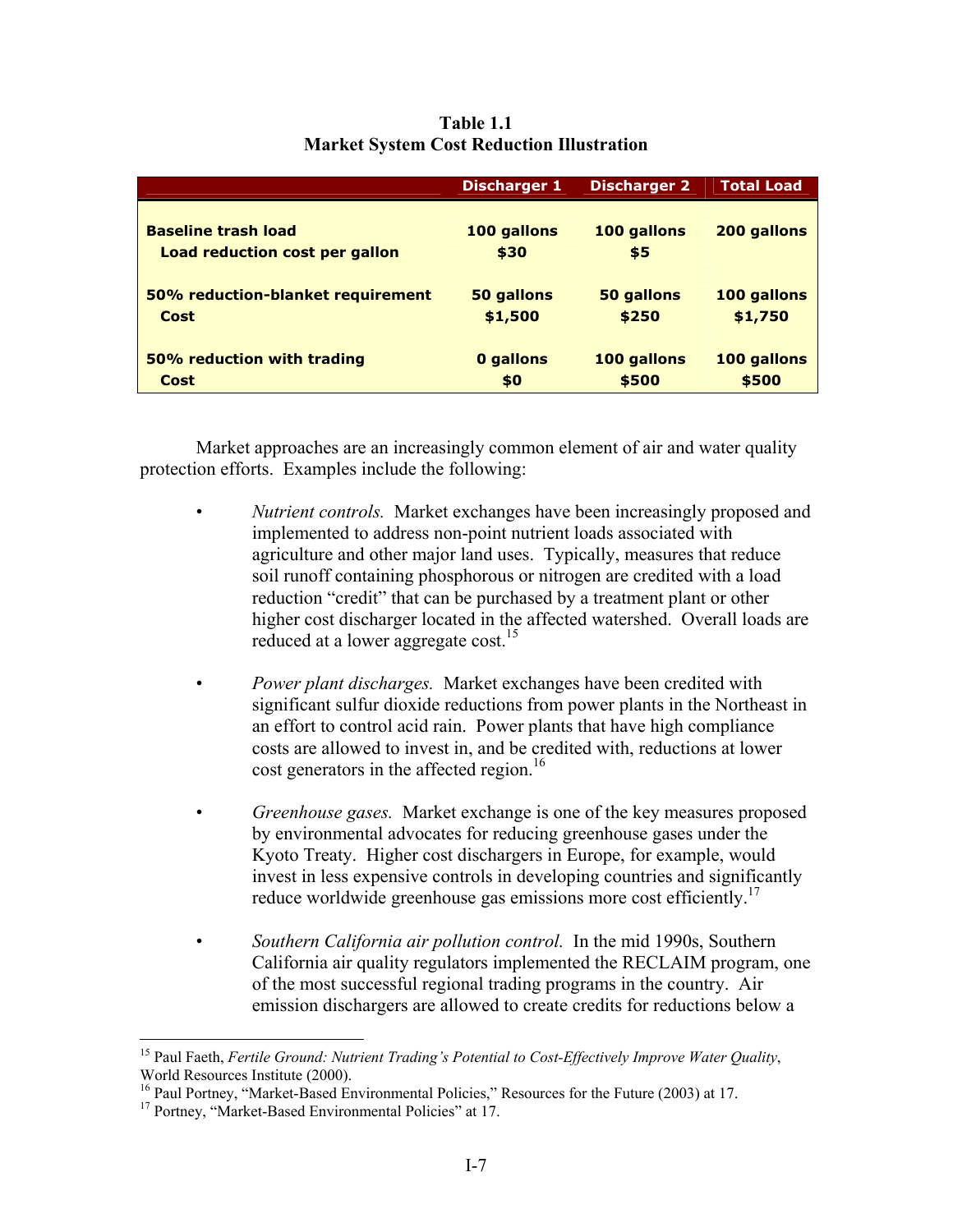target level and sell them to higher cost facilities (or new operations in the region). Particularly in its early years, RECLAIM is widely credited with reducing emissions and regional air pollution control compliance costs.<sup>18</sup>

 Market exchanges have also been successfully used to facilitate water quality compliance for constituents that arise from non-point (geographically diffuse and runoffborne) sources. In the Grasslands program, a group of California Central Valley farm operators relied on market-based options to reduce selenium-bearing runoff into a federally maintained drainage system.19 The program allocates a maximum selenium load among farmers that are organized into seven districts. In accordance with the recently adopted Grasslands region selenium TMDL, total allowable selenium discharges for the group will be lowered each year from 2005 through 2011. Pursuant to contract conditions for the use of the federal drainage facility, the Grasslands group is financially penalized if aggregate load allocations are exceeded and drain use is subject to a complete cutoff, if the total exceedance is greater than 20% of the allowable load.

 To help meet discharge objectives, the Grasslands project allows for districts that take steps to reduce loads below applicable targets to sell the "excess" reduction as a credit to other districts that have not yet fully achieved their goals. In the early phases of the program, approximately 39 such trades were completed. These transactions are credited with allowing the Grasslands districts to meet their combined annual load limits, usually by a significant margin and although trading has not been necessary in the most recent compliance periods, market exchanges remain an option for meeting future selenium discharge limits. The Grasslands experience has been cited by environmentalists and the EPA as a model for other non-point source, water quality improvement efforts. $^{20}$ 

 At present, over 40 water quality trading programs are being pursued throughout the United States, including both point and non-point source trades.<sup>21</sup> In 2003, the EPA adopted a CWA-related discharge trading policy initially focused on nutrients, like nitrogen and phosphorous, but the policy specifically contemplates market-based

 $\overline{a}$ 

<sup>18</sup> RECLAIM is usually credited with having generated significant, positive results during the 1993-1999 period. In 2000-2002, the program experienced certain problems with credit pricing that led to a critical assessment by EPA Region 9. Even that assessment, however, indicated that "[t]he added flexibility of trading under RECLAIM has reduced the costs of compliance for most regulated industries." See, Nicholas, et al, "Market Based Approaches To Environmental Preservation: Environmental Mitigation Fees And Beyond," Natural Resources Journal, Vol. 43, (2003) at 17-20 (manuscript available at www.law.ufl.edu/faculty/pdf/nich.pdf); U.S. EPA, Region 9, *An Evaluation of the South Coast Air Quality Management District's Regional Clean Air Incentives Market - Lessons in Environmental Markets and* 

*Innovation* (November, 2002) at 50.<br><sup>19</sup> The following discussion is drawn from Breetz, et al., "Water Quality Trading and Offset Initiatives in the U.S.: A Comprehensive Survey," Dartmouth College, (August 5, 2004) at 10-17.

<sup>&</sup>lt;sup>20</sup>See, e.g., U.S. EPA, Section 319 Success Stories, Vol. III, "Grassland Bypass Project: Economic Incentives Program Helps to Improve Water Quality,"

http://www.epa.gov/owow/nps/Section319III/CA.htm (accessed January 2005); Environmental Defense, "Nonpoint Source Pollution Control: Breaking the Regulatory Stalemate," (Undated report, circa 2000).

<sup>&</sup>lt;sup>21</sup> Breetz, et al. "Water Quality Trading and Offset Initiatives in the U.S.: A Comprehensive Survey," Dartmouth College, (August 5, 2004).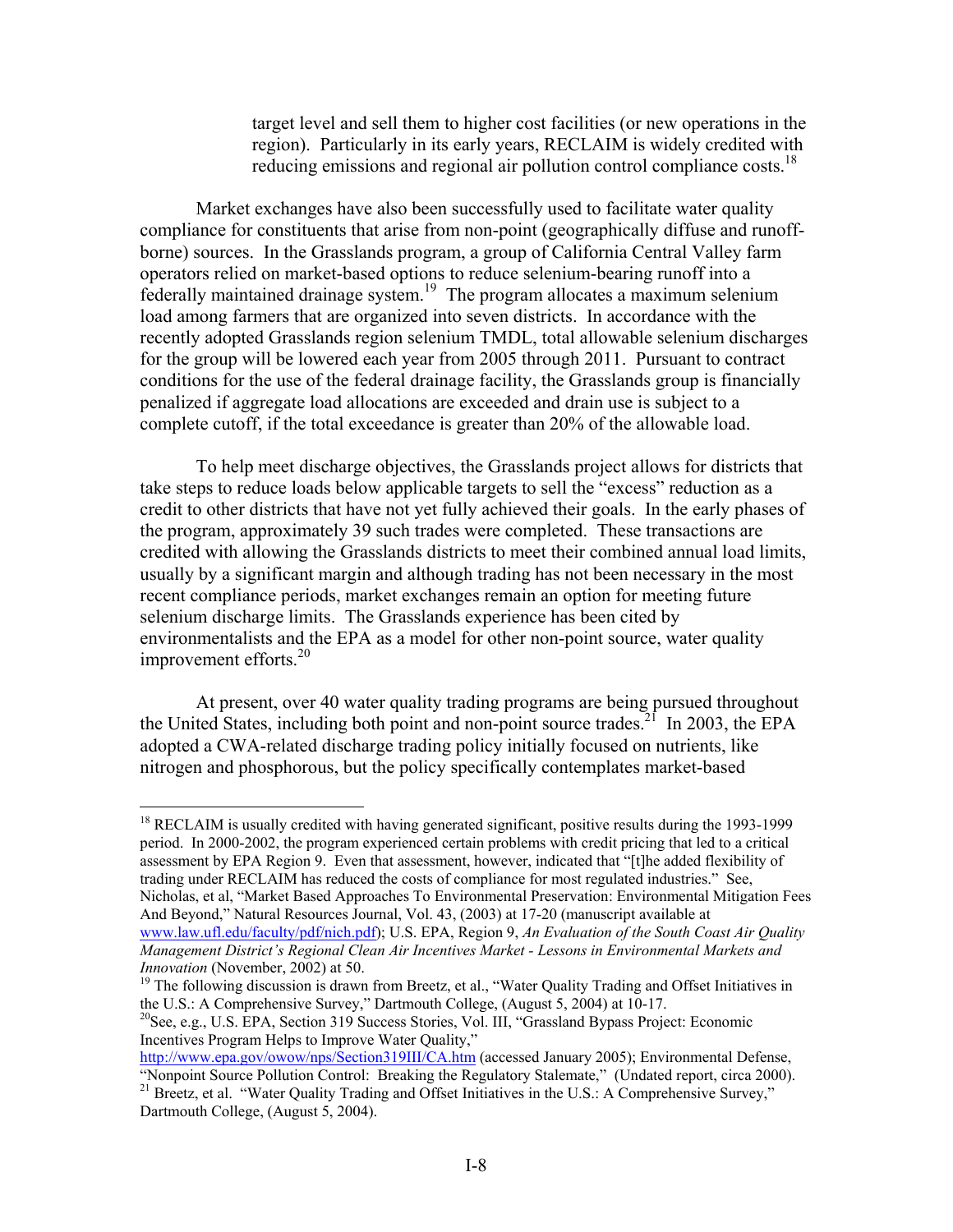solutions for other constituents.<sup>22</sup> EPA Region 10, which encompasses the Pacific Northwest, helped stakeholders along the lower Boise River devise a trading framework for point and non-point dischargers, including publication of the nation's first water quality trading "handbook."<sup>23</sup> In 2004, the national EPA incorporated much of the Region 10 material into a national trading handbook.<sup>24</sup>

 Even if fully functioning markets are not ultimately implemented, the market planning effort generates valuable information that can help stakeholders identify costs and compliance options for achieving the new regulatory requirements. As a result, the EPA trading handbook encourages the consideration of market exchanges to realize ancillary benefits:

> Even if [a market trading] assessment ultimately indicates that your watershed has limited or no potential for watershed scale trading, other trading opportunities may exist. **Markets, in and of themselves, can often create opportunities not easily recognized in advance analysis.**<sup>25</sup>

### **D. Assessing Market-Based Trash Discharge Exchange Options**

 Market-based strategies have not been systematically integrated with California TMDL development efforts, including the new Los Angeles River and Ballona Creek trash control programs. Given the substantial costs associated with the trash TMDLs, and the likelihood that compliance obligations will be extended to the private sector, it is prudent for stakeholders in the region to assess market-based options as early as possible in the program development process.

 The EPA and other resource agencies have identified certain fundamental issues that are generally considered during the assessment of market-based water quality protection strategies. These include: (a) an analysis of the constituent sources and control options; (b) an assessment of whether control costs are likely to vary among different sources; (c) evaluating potential stakeholder interest in trading and the "drivers" that would help stimulate market development; and (d) a consideration of market mechanisms and procedures that are required in each circumstance to facilitate trading activity.<sup>26</sup>

 Section 2 of this report summarizes available information about the volume, location, composition and control costs of trash loads into the Los Angeles River and Ballona Creek. Most of this data was developed by public agencies during the first phase of the trash TMDL compliance process and primarily examines trash entrance into the

<sup>23</sup> U.S. EPA, Region 10, "EPA Region 10's Water Quality Trading Initiative,"

<sup>&</sup>lt;sup>22</sup> U.S. EPA, Office of Water, *Water Quality Trading Policy*, (January 13, 2003).

http://yosemite.epa.gov/r10/oi.nsf/d9fbcd8fc7ce1c5d882564640065adff/e061bb2efbef6d54882566950062b 816?OpenDocument (January 2005); U.S. EPA, Region 10, *Water Quality Assessment Handbook, EPA* 

Region 10's Guide to Analyzing Your Watershed (July, 2003).<br><sup>24</sup> U.S. EPA, *Water Quality Assessment Handbook*, (November, 2004).<br><sup>25</sup> U.S. EPA, *Water Quality Assessment Handbook*, (November, 2004) (emphasis added) at 2.<br>

<sup>(</sup>November, 2004) at 3-4.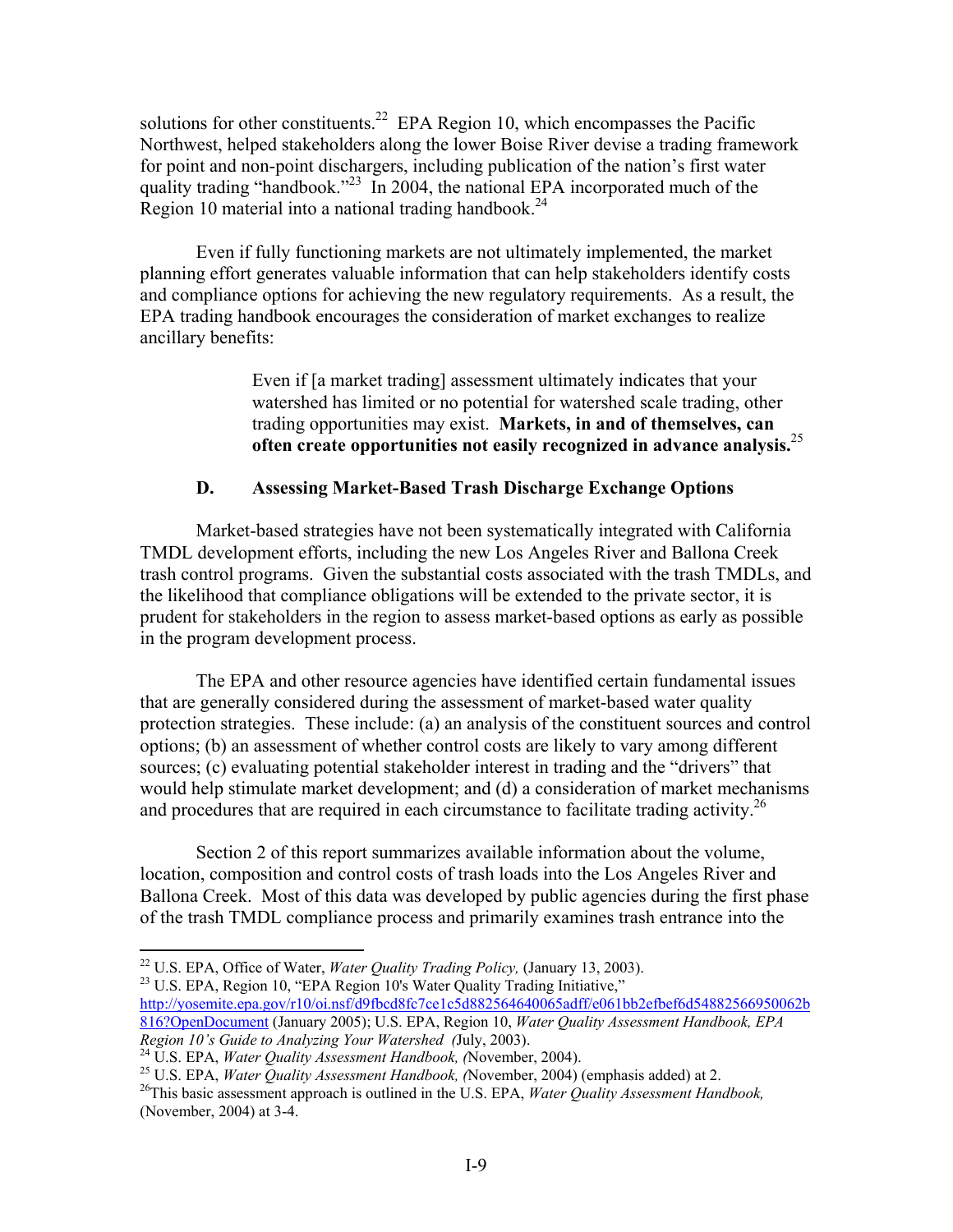drainage system. Surveys of trash recovered from certain catch basins and marine areas affected by storm water drainage, provide additional information about the composition of water-borne trash flows. Almost no systematic information has yet to be developed regarding the sources, reduction options, and related costs for reducing trash loads prior to their entry into storm drains. The data indicates that trash discharge exchanges may be a useful component of the regional source control effort, and that certain intermediate market-based approaches may reduce loads in a cost-effective manner.

 Section 3 discusses the institutional requirements that will likely be required to support a discharge exchange program in conjunction with the trash TMDLs. All marketbased control efforts must develop information about option costs, build effective exchange and trash reduction monitoring capabilities, and define comparable "units" of reduction that can be exchanged by market participants. Substantial public and private stakeholder effort will be required to create the institutional framework for a trash discharge exchange program in the Los Angeles and Ballona Creek watersheds.

 Section 4 discusses four potential market-based control options that utilize economic incentives to achieve reductions in an efficient manner. Additional research is necessary before concluding that any of the identified potential options can cost effectively reduce trash loads. These include: (a) identifying and focusing on the maintenance of high-trash volume flow catch basins early in the compliance effort; (b) establishing a redemption credit or deposit incentive to encourage the proper disposal and third-party collection of high-volume water-borne debris (e.g., cups, food containers, plastic bags); (c) allowing public, or private entities that invest in significant trash compliance measures to sell compliance credits to other trash generators; and (d) implementing additional educational measures to increase public awareness of source control needs and encourage voluntary cleanup sponsorships. Although these potential approaches do not necessitate the implementation of fully established markets, each creates incentives for public and private cooperation that would allocate trash reduction funds in a more efficient manner. They are indicative of the range of potential public and private cooperative approaches that should be considered in conjunction with the assessment of market-based trash TMDL compliance options in regional watersheds.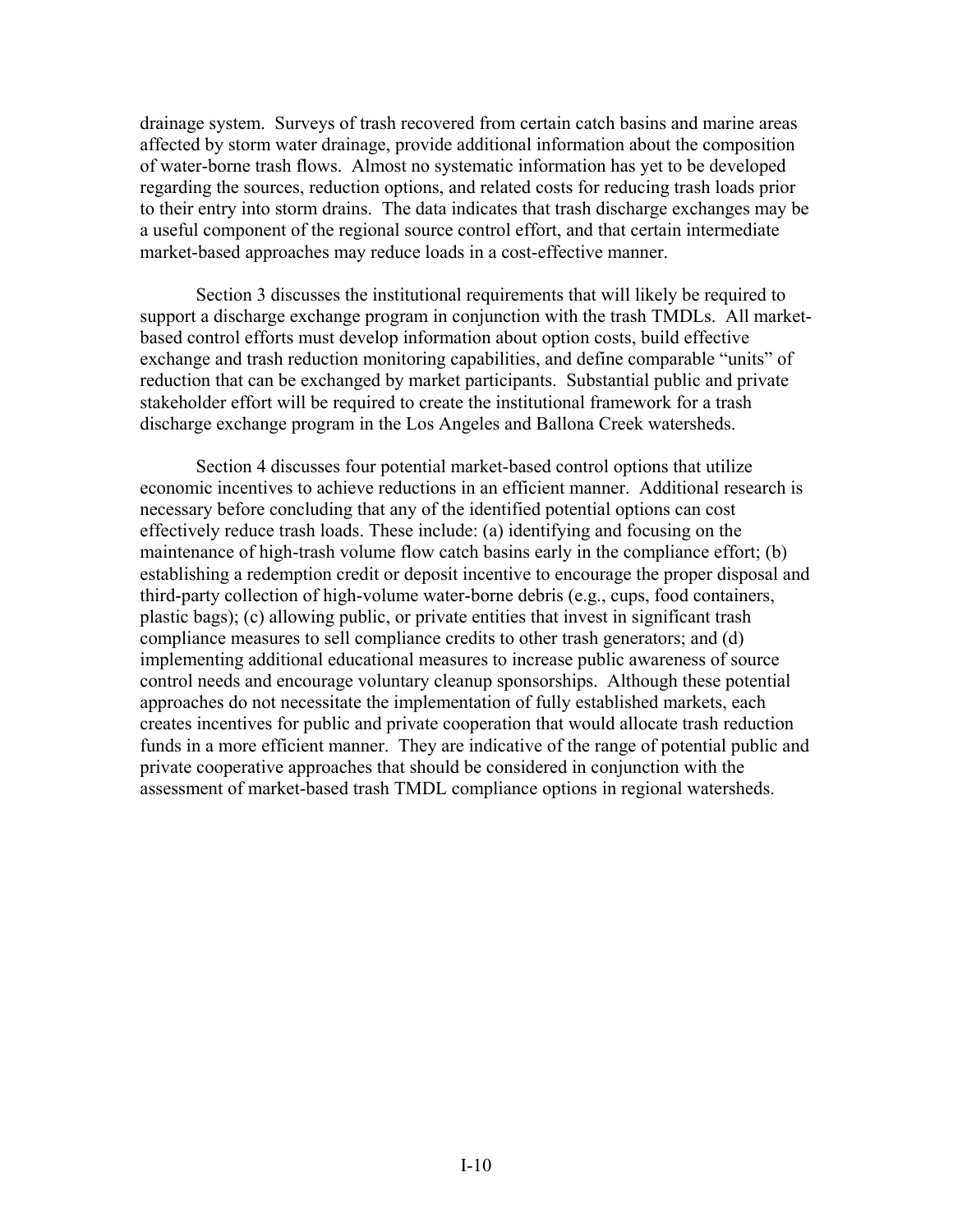#### **II. LOS ANGELES RIVER AND BALLONA CREEK TRASH LOADS**

 This section summarizes available information concerning the location, timing, volume, nature and control costs of trash conveyance and capture along the Los Angeles River and Ballona Creek. The City and County of Los Angeles are undertaking studies designed to help estimate regional trash "generation" levels in anticipation of the trash TMDLs' initial requirements. The studies identify catch basins that predominantly drain one of five major land use types: (1) commercial; (2) industrial; (3) low-density single family residential (LDSFR); (4) high-density single family residential (HDSFR); and (5) open space or parklands. Debris capture devices are installed in locations that represent flows from each of these land use types and periodically emptied, usually after significant rainfalls or extended dry periods. As discussed more fully below, the City and County utilize different basin debris capture devices, and the recovered debris is measured using different methodologies (see below). As a result, the City and County results and are not directly comparable.

 In general, after each cleanout, the volume (gallons) and weight (pounds) of (i) litter and (ii) sediment and vegetation is recorded by the County. The City records the total volume and weight of all materials collected, including Trash, sediment and vegetation. The County data records inlet data separately, and the City aggregates data from adjacent inlets into drainage "sites." that were pre-selected on the basis of a 2002 trash collection intensity assessment performed by the City (see below). Both agencies are continuing their studies and refining their monitoring methodologies, and the reported data results should be considered to be preliminary and subject to further revision or analysis. The results reported to date indicate that a small number of basins consistently account for a substantial majority of the measured total trash volume over time. Although commercial and industrial land use areas tend to have larger trash loading rates, the range of observations for different land use categories overlaps significantly and the data does not show a strong connection between land use type and trash loading. The City and County are assessing the effectiveness of the debris capture devices used in the current trash studies, and in some instances there is evidence that trash can bypass or overflow certain devices.<sup>27</sup> As a result, the reported data must be further analyzed before baseline trash loads can be estimated for Los Angeles area watersheds.

 The County and City are also developing multi-year trash TMDL compliance plans that identify a range of costs for specific drainage system enhancements and proposed trash control BMPs. Preliminary planning estimates suggest that compliance costs for installing "full capture" basin devices may be substantially higher than originally estimated in the trash TMDLs (see Section II-E). Periodic qualitative surveys

 $27$ Fro example, the County is assessing the effectiveness of continuous deflection separation (CDS) units located downstream from one or more catch basins fitted with debris capture devices. Certain of the preliminary CDS study results, based on approximately 3-5 CDS unit cases during the 2002-2004 seasons, indicate that catch basin inserts are, under certain circumstances, approximately 50%-60% effective at retaining trash loads in the water that enters the applicable catch basins. To generate baseline trash loads from the City and County data, a comprehensive estimate of capture device bypass will likely be required.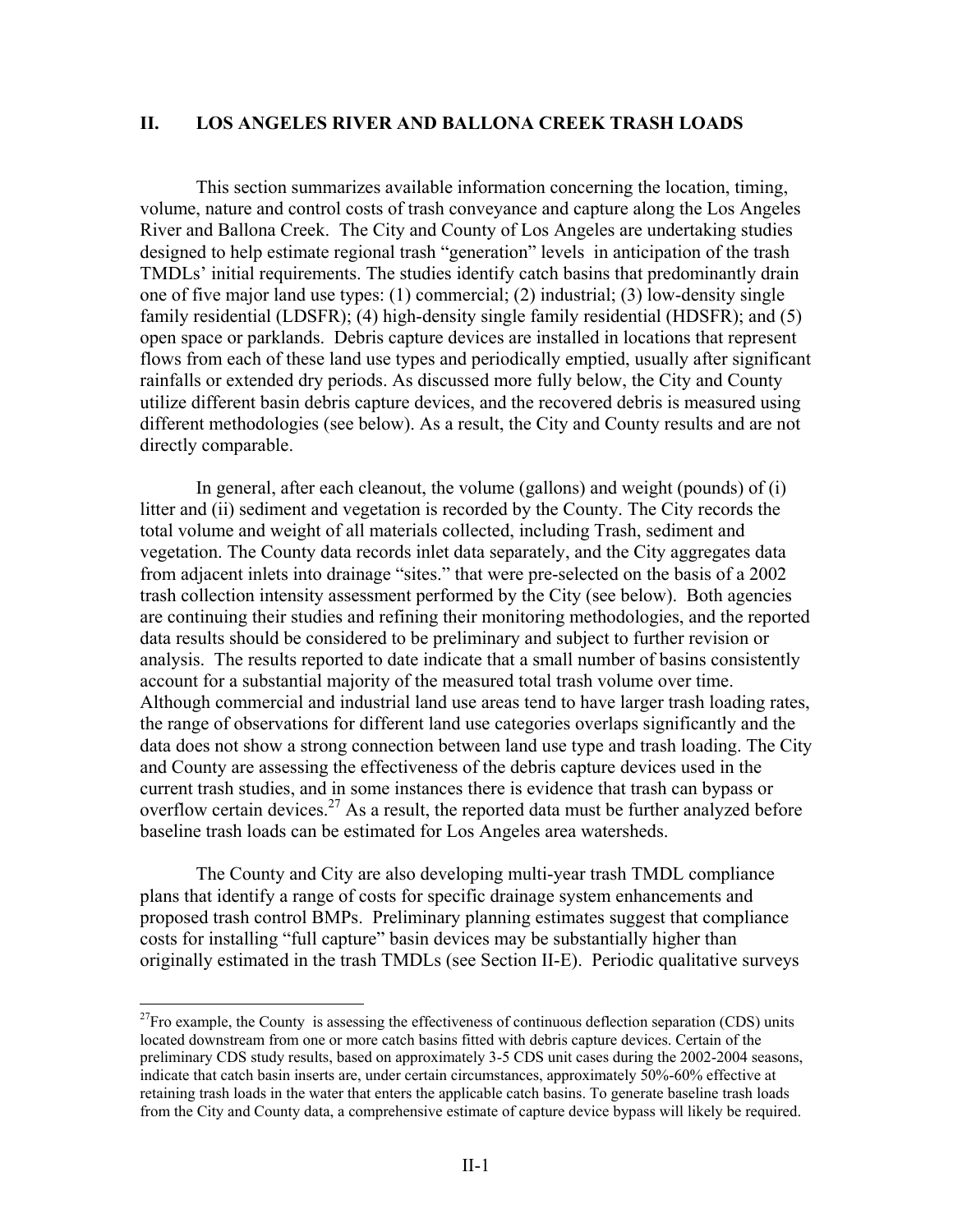of water-borne trash indicate that paper and plastic, casual dining derived food and beverage containers, including coffee cups, bags and food containers, comprise a significant amount of the trash conveyed from Los Angeles County watersheds.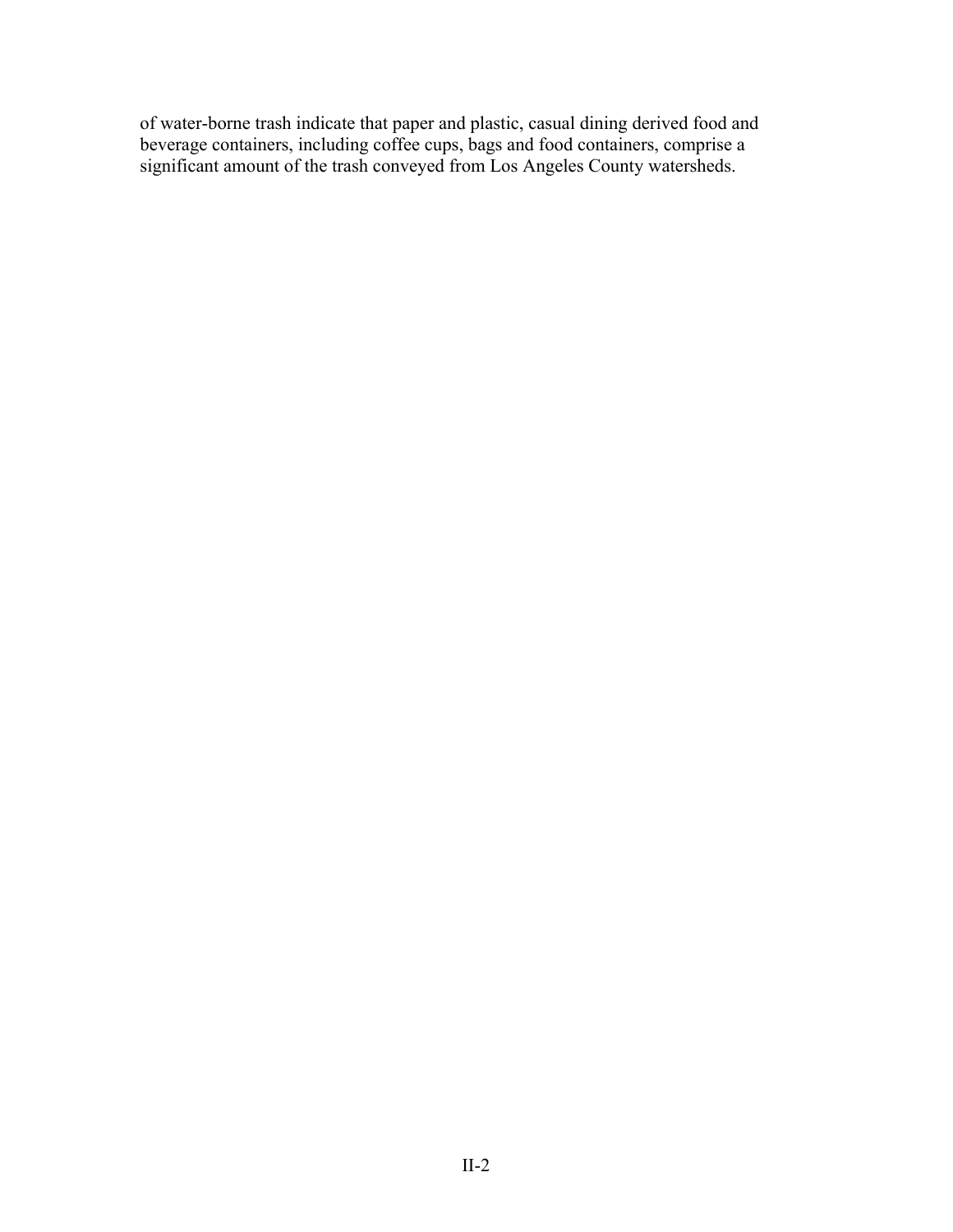#### **A. Los Angeles River Monitoring- Los Angeles County Results**

Over a two-year period (2002-2004), the County of Los Angeles has assembled trash volume and weight data for approximately 258 catch basins located throughout the Los Angeles River watershed.<sup>28</sup> The basins are distributed nearly equally among commercial, industrial, LDSFR, HDSFR and open space or parkland uses (see Table 2.1).

#### **Table 2.1 Los Angeles River Monitoring (County) Location Summary**

| <b>Land Use</b> | <b>Number of</b><br><b>Monitoring</b><br><b>Basins</b> | <b>Drainage</b><br><b>Acres</b> |
|-----------------|--------------------------------------------------------|---------------------------------|
| Commercial      | 55                                                     | 104                             |
| <b>HDSFR</b>    | 51                                                     | 114                             |
| Industrial      | 50                                                     | 120                             |
| <b>LDSFR</b>    | 50                                                     | 164                             |
| Parks           | 52                                                     | 129                             |
| <b>TOTAL</b>    | 258                                                    | 632                             |

<sup>28</sup> See County of Los Angeles Department of Public Works, *Trash Baseline Monitoring Results: Los Angeles River And Ballona Creek Watersheds,* Supplemental Report (May 3, 2004); County of Los Angeles Department of Public Works, *Trash Baseline Monitoring Results: Los Angeles River And Ballona Creek Watersheds,* (February 17, 2004). In general, the monitoring data is designed to provide information for scaling trash loads in accordance with the primary land uses in the Los Angeles River watershed. A small number of monitoring locations were modified between the 2002-2003 and 2003-2004 monitoring period, and these have been excluded from the two-year dataset to assure continuity over the longer period of time. All of the monitoring results are preliminary and subject to further revision as the County refines the protocols for assessing trash conveyance.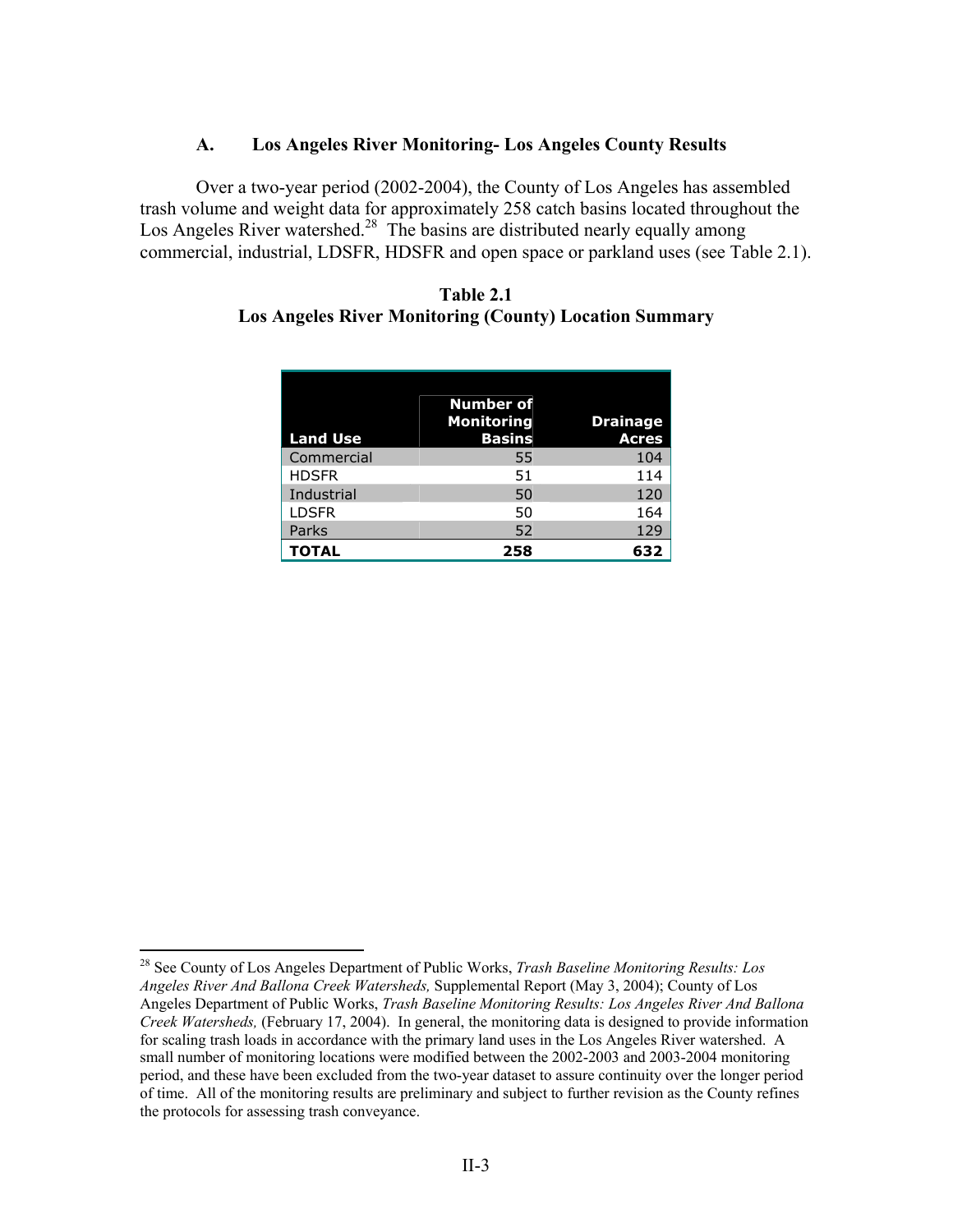The monitoring data includes basin cleanouts following 17 storms (nine in the 2002-2003 and eight in the 2003-2004 storm seasons) and one dry season (2002-2003) cleanout. Debris captured in each catch basin was removed during each monitoring event and separated into "trash" (human-made litter) and "sediment and vegetation." The aggregate results indicate that commercial and industrial land uses generated the most total trash, and largest proportion of trash per acre or per catch basin, over the two-year monitoring period (see Table 2.2). $^{29}$ 

#### **Table 2.2**  Los Angeles River Monitoring (County) Trash<sup>30</sup> Summary **2002-2004**

| <b>Land Use</b> | <b>Total</b><br><b>Gallons of</b><br><b>Trash over</b><br>Two-Year<br><b>Period</b> | <b>Average</b><br>Annual<br><b>Gallons of</b><br><b>Acre</b> | <b>Average</b><br>Annual<br><b>Gallons of</b><br>Trash per Trash per<br><b>Catch Basin</b> |
|-----------------|-------------------------------------------------------------------------------------|--------------------------------------------------------------|--------------------------------------------------------------------------------------------|
| Industrial      | 3,197                                                                               | 13.5                                                         | 16                                                                                         |
| Commercial      | 2,400                                                                               | 11.5                                                         | 11                                                                                         |
| <b>HDSFR</b>    | 723                                                                                 | 3                                                            | 3.5                                                                                        |
| Parks           | 715                                                                                 | 3                                                            | 3.5                                                                                        |
| <b>LDSFR</b>    | 278                                                                                 |                                                              | 1.5                                                                                        |
| <b>TOTAL</b>    | 7,312                                                                               | 6                                                            |                                                                                            |

 $29$  The distribution of trash loads within each land use category is generally uneven. A small subset of inlets account for most of the measured loads (see below). As a result, focusing on land use to generate baseline data does not appear to offer as many efficiency benefits than seeking to reduce trash through high-volume inlets irrespective of land use.

<sup>&</sup>lt;sup>30</sup> This report focuses on the reported volume, rather than the weight of trash for each monitoring location. In general, weight data may be influenced by the water content of items such as paper, or disproportionate presence of high-density debris, such as metallic substances. The trash TMDLs are aimed at reducing the number of floatable items in the affected waterways, such as Styrofoam coffee cups and food containers, which have low weights. The volume, rather than weight, of trash at any one location appears to provide a better measure of the constituents that the TMDLs are attempting to reduce. A high reported volume suggests that a large amount of trash flowed into the applicable catch basin, while a high reported weight may be consistent with high trash flows or the presence of low volumes of heavier materials . In any event, reported litter weight for each season correlates closely with reported litter volumes. The correlation coefficient (R), a measure of statistical correspondence between two sets of data, was approximately 0.88 for the County's Los Angeles River 2002-2003 and 2003-2004 reported trash volume and weight monitoring results.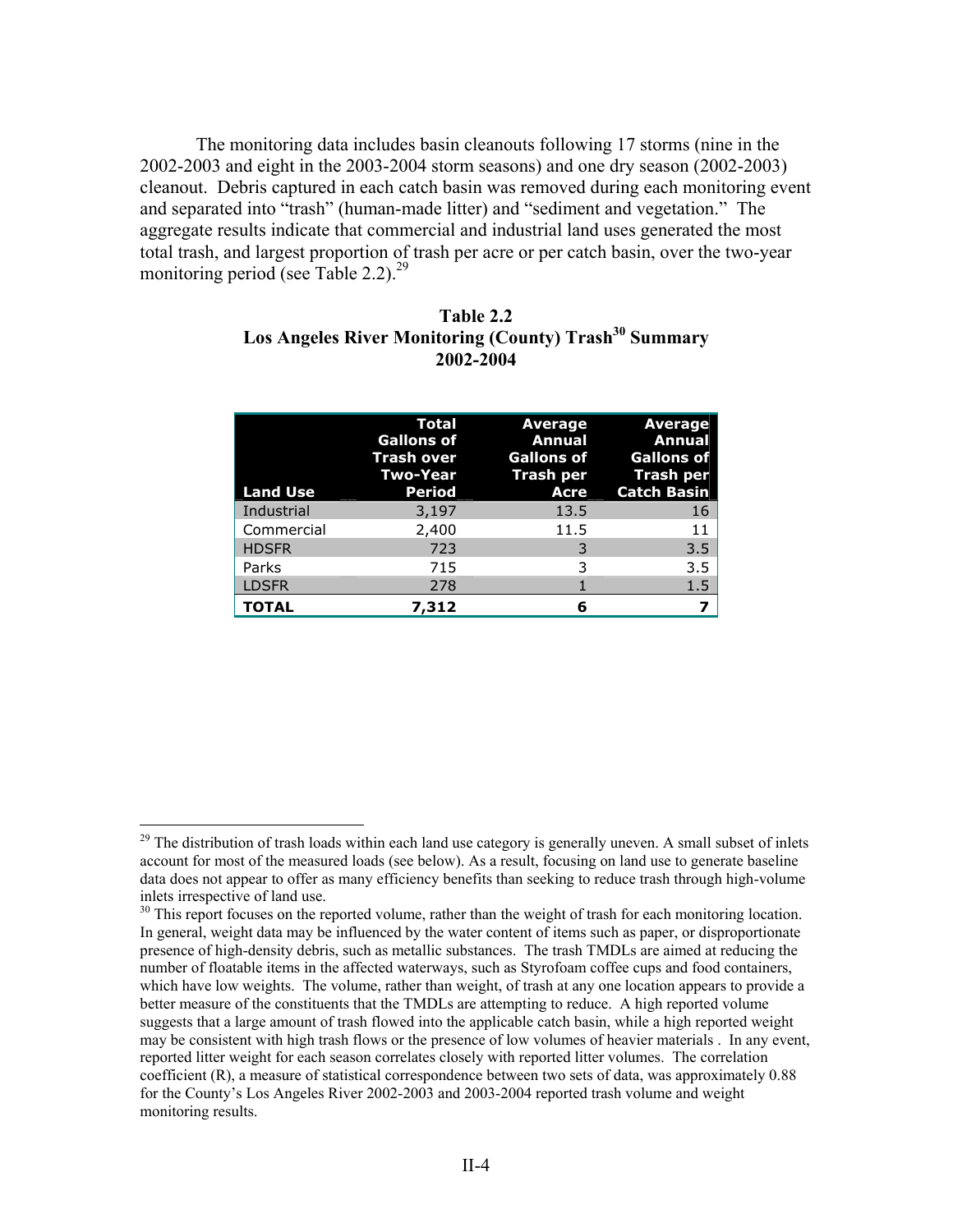Based on the results of the cumulative distribution analysis (see Chart 2.1)the County's Los Angeles River monitoring results indicate that a relatively small number of catch basins account for the substantial majority of the total reported trash load over time. During the 2002-2004 monitoring period, 34 of 258 catch basins (13% of the total) accounted for 50% of the total volume of trash recovered from all of the basins, including the single 2002-2003 dry period cleanout. Approximately97 basins (38% of the total) accounted for 80% of the reported trash flow over the same period.

#### **Chart 2.1 Percent of Total 2002-2004 Los Angeles River (County) Trash Flow Accumulated by Catch Basin (including dry period cleanout)**

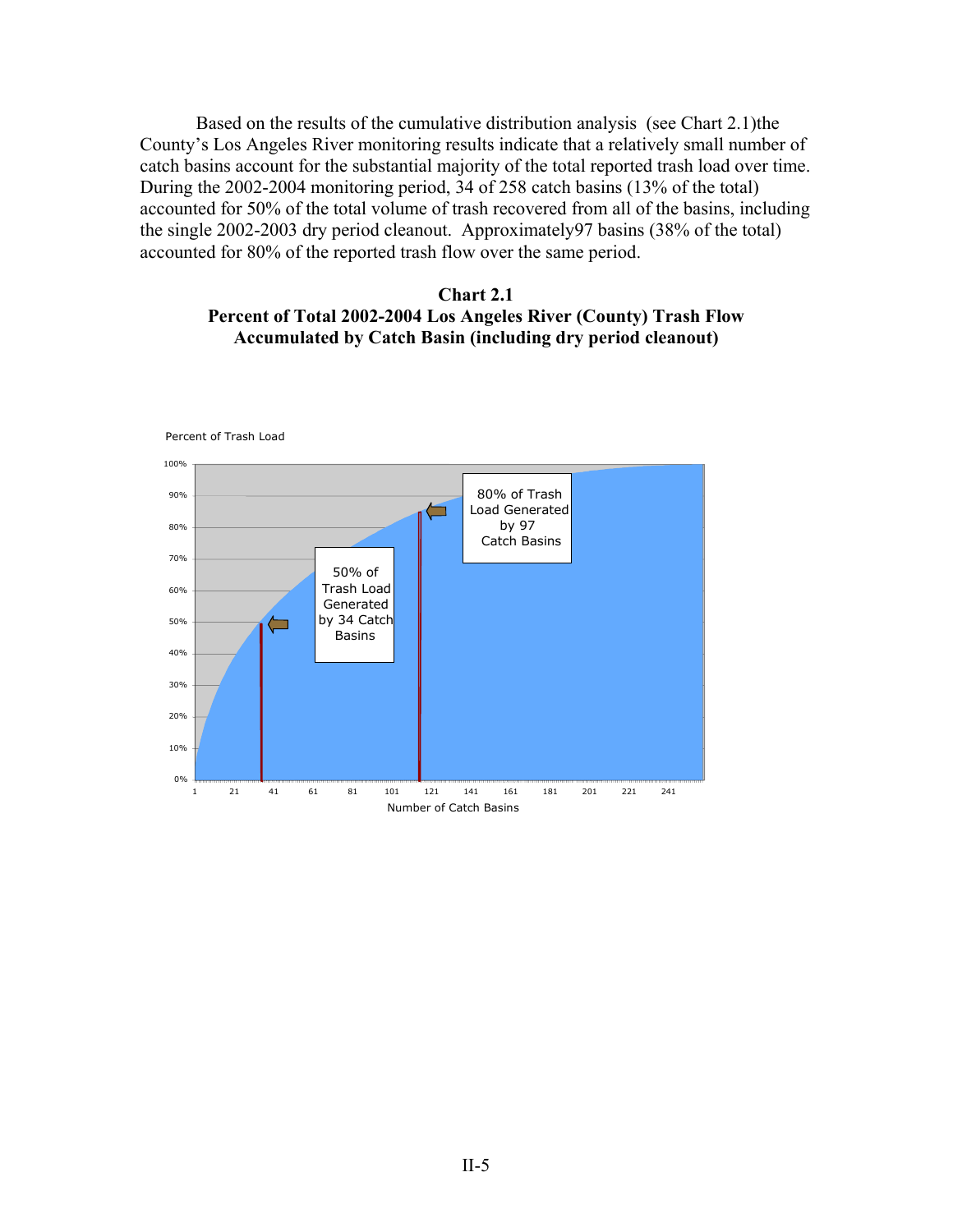Of the 258 catch basins reported on in the 2002-2004 Los Angeles River trash load analysis, all but one of the 34 catch basins responsible for generating 50% of the collected trash were located in commercial or industrial land use drainages (see Table 2.3). These 33 high trash volume inlets accounted for approximately 31% of the total number of inlets that were monitored for these two land uses (105). The remaining 69% of commercial and industrial land use inlets were not high volume trash collectors. These results suggest that historical inlet trash volumes, rather than land use, is likely to more accurately identify priority control locations.

| <b>Land Use</b>                   | <b>Number</b> | <b>Acres</b> | <b>Total Gallons of</b><br>Trash over Two-<br><b>Year Period</b> |
|-----------------------------------|---------------|--------------|------------------------------------------------------------------|
| Industrial                        | 22            | 56           | 2,333                                                            |
| Commercial                        | 11            | 22           | 1,282                                                            |
| Parks                             |               |              | 66                                                               |
| <b>HDSFR</b>                      |               |              |                                                                  |
| <b>LDSFR</b>                      | -             | -            |                                                                  |
| Total                             | 34            | 79           | 3,681                                                            |
| <b>Monitoring Period</b><br>Total | 13%           | 12%          | <b>50%</b>                                                       |

#### **Table 2.3 Summary of Catch Basins Accounting for 50% of 2002-2004 Los Angeles River (County) Trash Volume**

 Industrial and commercial land uses accounted for 75 of the 97 catch basins that generated 80% of the reported trash volume during 2002-2004, while 21 of the remaining inlets were located in park and high-density single-family housing areas (see Table 2.4). As with the 50% load analysis (see Table 2.3), this data indicates that past trash collection data is a better predictor of priority control areas than land use.

#### **Table 2.4 Summary of Catch Basins Accounting for 80% of 2002-2004 Los Angeles River (County) Trash Volume**

| <b>Land Use</b>                   | <b>Number</b> | <b>Acres</b> | <b>Total Gallons of</b><br><b>Trash over Two-</b><br><b>Year Period</b> |
|-----------------------------------|---------------|--------------|-------------------------------------------------------------------------|
| Industrial                        | 43            | 105          | 3,079                                                                   |
| Commercial                        | 32            | 51           | 2,038                                                                   |
| <b>HDSFR</b>                      | 11            | 39           | 367                                                                     |
| Parks                             | 10            | 17           | 331                                                                     |
| <b>LDSFR</b>                      |               |              | 32                                                                      |
| Total                             | 97            | 213          | 5,845                                                                   |
| <b>Monitoring Period</b><br>Total | 38%           | <b>34%</b>   | 80%                                                                     |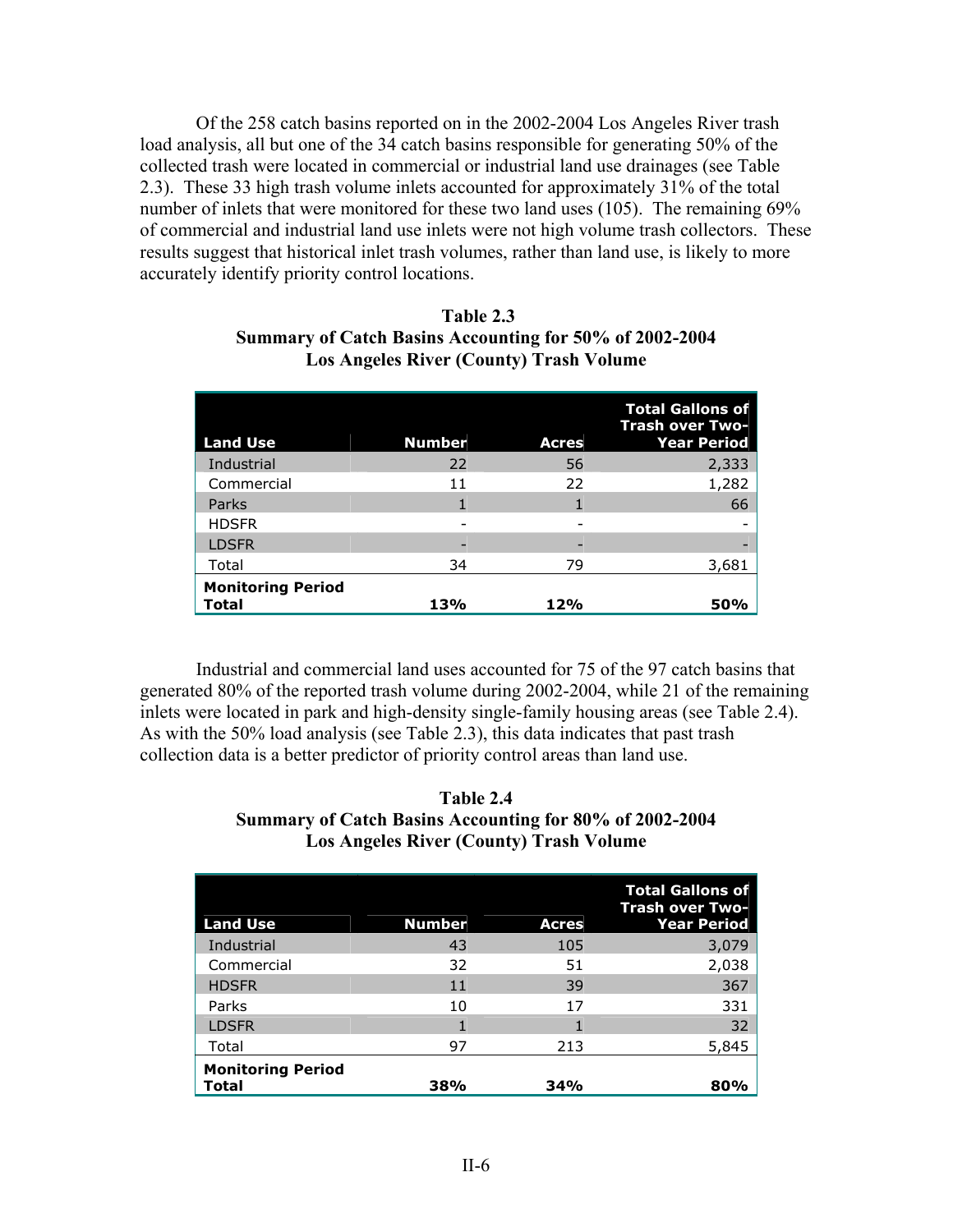In general, the year to year correspondence between reported loads at specific catch basins was relatively high. $31$  High trash volume collection sites appear to remain significant and continuing conduits for watershed trash over time. If verified with additional monitoring or scheduled maintenance data, this result may allow storm system managers to identify the areas that generate the most substantial trash flows and to focus maintenance efforts at these locations (see Section 4.A).

 $31$  Correlation coefficients (R) for the 2002-2003 and 2003-2004 annual seasonal data by catch basin location were approximately 0.95, and approximately 0.71 for the single dry season result relative to each annual storm season. This suggests that the reported data for the catch basins was relatively consistent over the monitoring period among high and low trash volume basins. Wet and dry weather correspondence was also high, although the single dry season result should be supplemented by additional cleanout data to verify this relationship.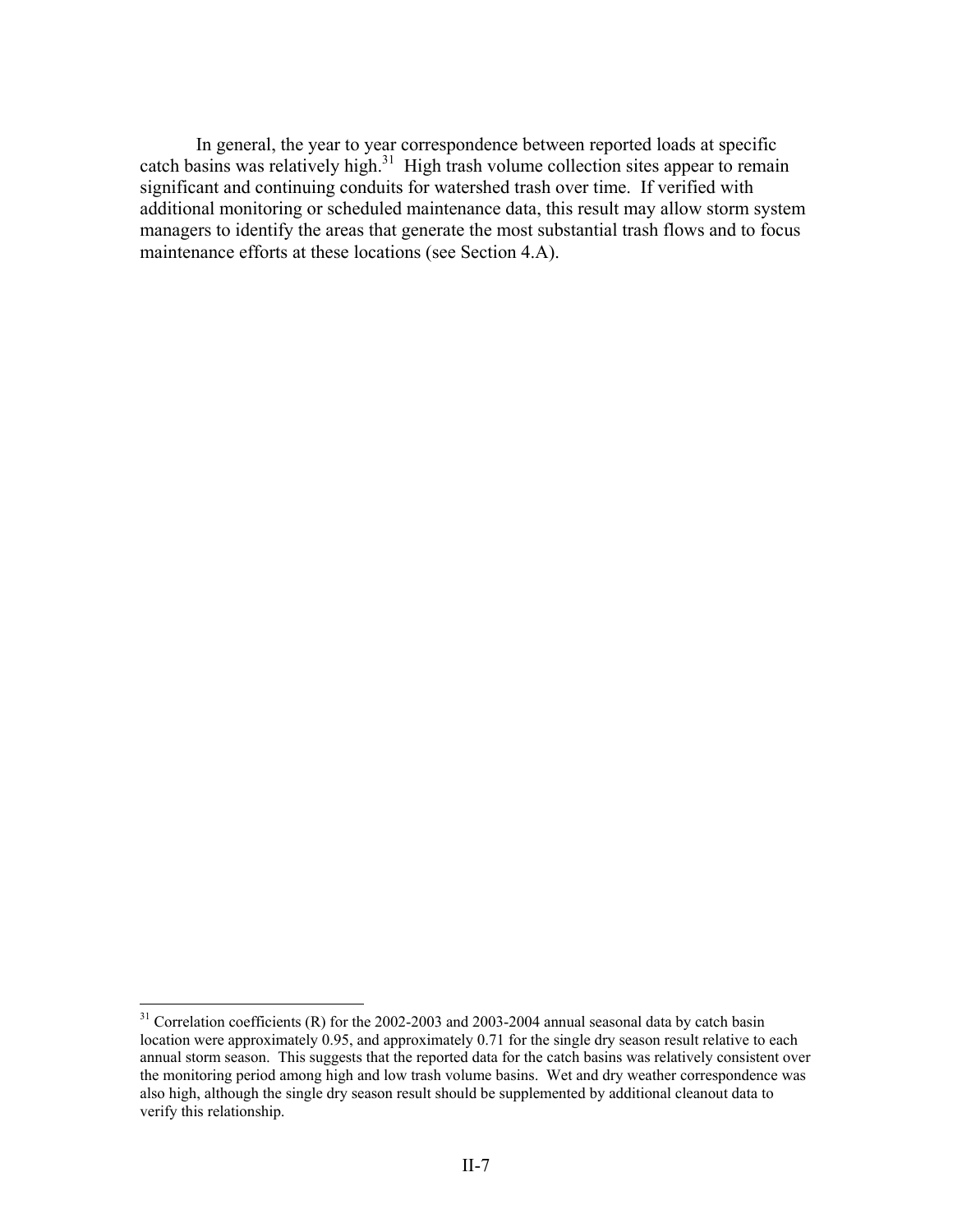#### **B. Ballona Creek Monitoring—Los Angeles County Results**

 The County has collected trash volume and weight information after storm events and during a single dry period for approximately 300 catch basins located in the Ballona Creek watershed. The results are currently being verified and the methodology may not be fully comparable from year to year. The preliminary datasets appear generally consistent with those from the Los Angeles River monitoring analysis. Most of the reported trash volume apparently enters Ballona Creek through a relatively small number of basins, and, to a limited extent, commercial land uses tend to produce the greatest amount of trash.

#### *1. The 2003-2004 Monitoring Period*

 In 2003-2004, the County monitored approximately 300 Ballona Creek catch basins, draining approximately 760 acres. The basins were apportioned among commercial, industrial, HDSFR, LDSFR and park land uses. The reported total trash load recovered from the basins for the 2003-2004 period was approximately 829 gallons. Commercial and industrial uses generated larger trash volumes, although the differential between these and others land use areas appears to have been less significant than in the Los Angeles River monitoring data. The volume of trash per drain and per acre also appears to be approximately two to three times lower than the average annual results reported for the Los Angeles River (see Table 2.5).

| <b>Land Use</b> | <b>Number of</b><br>Catch<br><b>Basins</b> | <b>Acres</b> | Total<br><b>Gallons of</b><br>Trash | Volume of<br><b>Trash per</b><br><b>Acre</b> | <b>Volume of</b><br>Trash per<br><b>Basin</b> |
|-----------------|--------------------------------------------|--------------|-------------------------------------|----------------------------------------------|-----------------------------------------------|
| Commercial      | 47                                         | 91           | 196                                 | 2.15                                         | 4.2                                           |
| Industrial      | 62                                         | 216          | 177                                 | 0.82                                         | 2.9                                           |
| <b>HDSFR</b>    | 73                                         | 141          | 159                                 | 1.13                                         | 2.2                                           |
| <b>LDSFR</b>    | 71                                         | 180          | 154                                 | 0.85                                         | 2.2                                           |
| Parks           | 47                                         | 128          | 143                                 | 1.11                                         | 3.0                                           |
| <b>Total</b>    | 300                                        | 757          | 829                                 | 1.09                                         | 2.8                                           |

**Table 2.5 Summary of County 2003-2004 Ballona Creek Monitoring Results**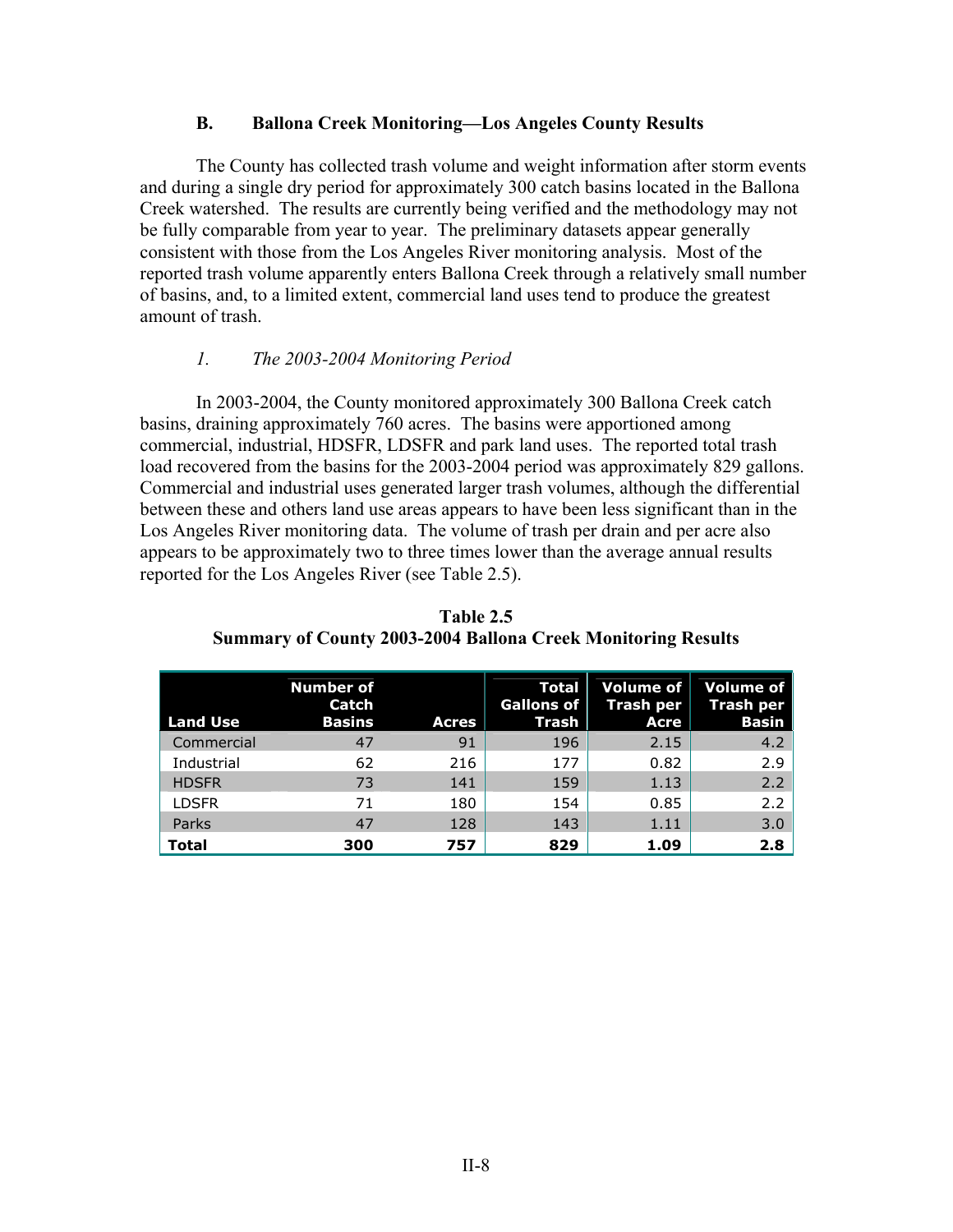The 2003-2004 Ballona Creek data indicates that relatively few basins account for most of the measured trash loads. About 13% of the basins accounted for 50% of the annual trash recovered, and approximately 39% of the basins accounted for 80% of the collected total. This distribution is very similar to the County's 2002-2004 Los Angeles River monitoring results. Commercial land uses generated the highest loads, but the difference between each land use category was relatively small and roughly comparable in volume (see Tables 2.6 and 2.7).

#### **Table 2.6 Summary of Basin Data Accounting for 50% of 2003-2004 County Ballona Creek Monitoring Data**

| <b>Land Use</b>                                      | <b>Number of Catch</b><br><b>Basins</b> | <b>Trash Volume in</b><br>Gallons |
|------------------------------------------------------|-----------------------------------------|-----------------------------------|
| Commercial                                           | 12                                      | 115.8                             |
| Parks                                                | 9                                       | 90.8                              |
| Industrial                                           | 7                                       | 90.3                              |
| <b>LDSFR</b>                                         | 6                                       | 60.3                              |
| <b>HDSFR</b>                                         | 5                                       | 55.8                              |
| <b>Total</b>                                         | 39                                      | 412.9                             |
| <b>Percent of Monitoring</b><br><b>Period Totals</b> | 13%                                     | 50%                               |

#### **Table 2.7**

**Summary of Basin Data Accounting for 80% of 2003-2004 County Ballona Creek Monitoring Data** 

| <b>Land Use</b>                                      | <b>Number of Catch</b><br><b>Basins</b> | <b>Trash Volume in</b><br>Gallons |
|------------------------------------------------------|-----------------------------------------|-----------------------------------|
| Commercial                                           | 28                                      | 179                               |
| <b>HDSFR</b>                                         | 23                                      |                                   |
| Industrial                                           | 25                                      | 146                               |
| <b>LDSFR</b>                                         | 21                                      | 109                               |
| Parks                                                | 19                                      | 119                               |
| Total                                                | 116                                     | 663                               |
| <b>Percent of Monitoring</b><br><b>Period Totals</b> | 39%                                     | 80%                               |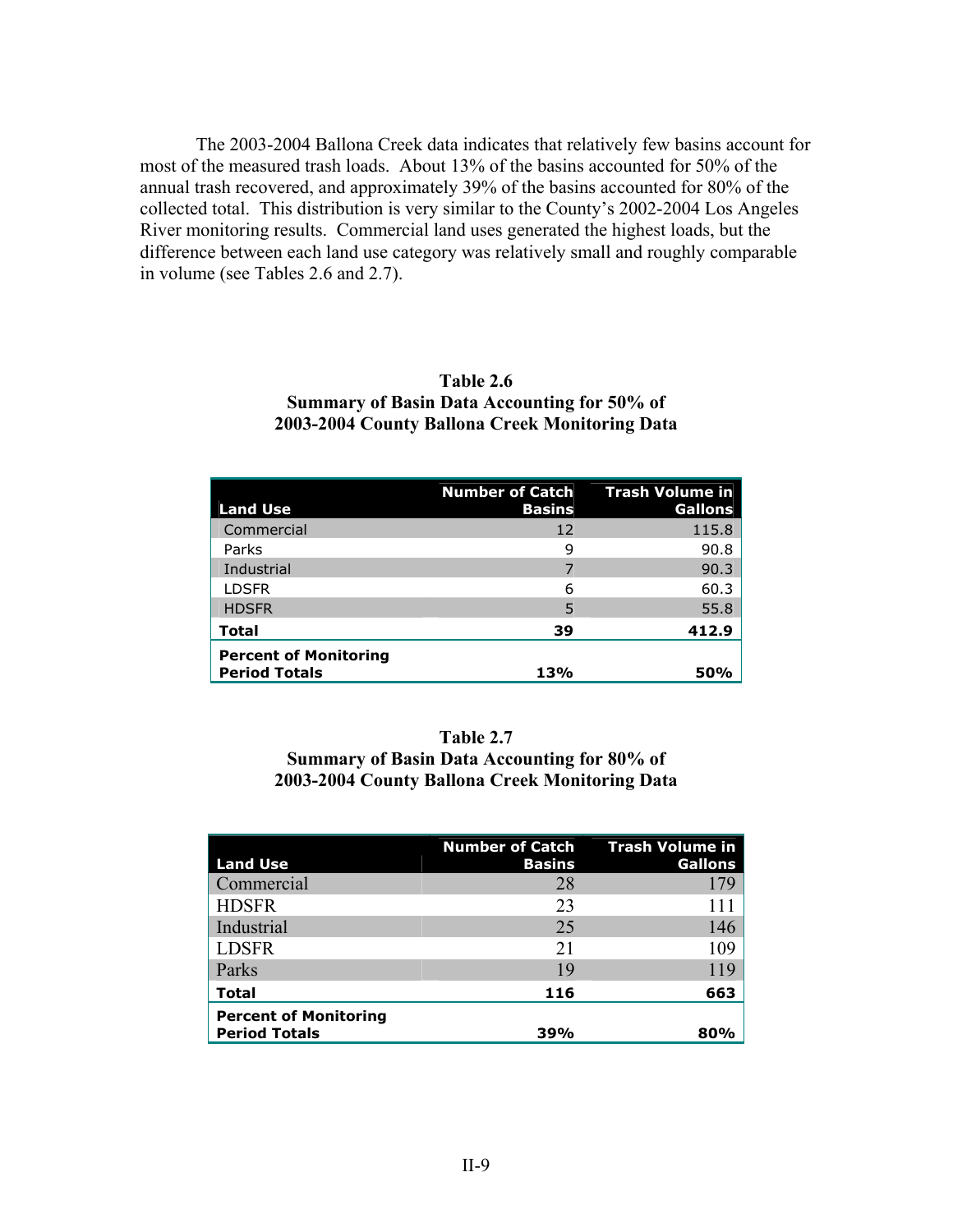#### *2. The 2002-2003 Monitoring Period.*

 The 2002-2003 Ballona Creek monitoring effort involved approximately 300 catch basins apportioned among the five major land use categories in the County. The volume of trash reported for the monitoring period was approximately 2,760 gallons and is substantially (over 3 times) higher than during the 2003-2004 period, which did not include a dry-period clean out<sup>32</sup> (see Table 2.8). Adjustments in methodology between the periods may have contributed to these observations. Similar to the 2002-2004 Los Angeles River results, commercial land uses produced the largest proportion of the total reported load, but the reported data did not substantially vary from the levels reported for other land uses. The volume of trash per drain also appears generally consistent with the Los Angeles River monitoring results.

| <b>Land Use</b> | <b>Catch Basins</b> | <b>Number of Frash Loads</b><br>in Gallons | <b>Volume of</b><br><b>Trash per</b><br><b>Basin</b> |
|-----------------|---------------------|--------------------------------------------|------------------------------------------------------|
| Commercial      | 46                  | 901                                        | 19.6                                                 |
| Industrial      | 68                  | 556                                        | 8.2                                                  |
| <b>LDSFR</b>    | 69                  | 483                                        | 7.0                                                  |
| <b>HDSFR</b>    | 71                  | 427                                        | 6.0                                                  |
| Parks           | 46                  | 391                                        | 8.5                                                  |
| Total           | 300                 | 2,757                                      | 9.2                                                  |

 **Table 2.8 Summary of County 2002-2003 Monitoring Results for Ballona Creek33**

 $32$ This is generally consistent with the results for the Los Angeles River in which the County obtained 4,858 gallons during 2002-2003, including a dry period cleanout, and 2,454 gallons in 2003-2004 (which did not include a dry period cleanout).

<sup>&</sup>lt;sup>33</sup> Table 2.8 omits reference to the acreage associated with each inlet as reported for the 2003-2004 season (see Table 2.5) due to differences in the underlying data developed during the two monitoring periods.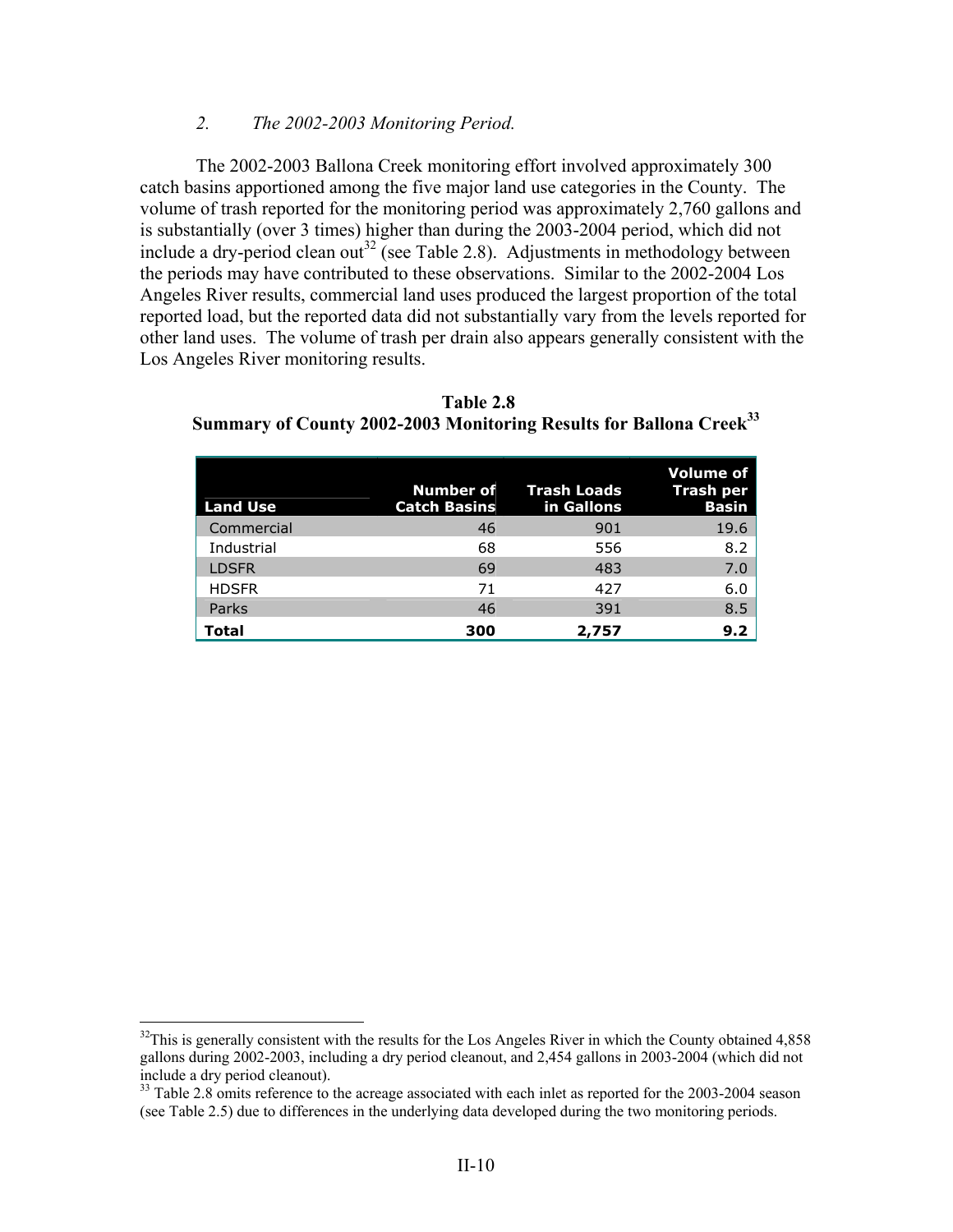Approximately 18% of the catch basins collected 50% of the annual trash recovered, and about 49% of the basins accounted for 80% of the total. Compared with the 2003-2004 Ballona Creek and 2002-2004 Los Angeles River monitoring results, the 2002-2003 Ballona Creek flows appear to have been more evenly distributed among the monitoring basins. Catch basins located in commercial and industrial areas accounted for most of the high-volume locations (see Tables 2.9 and 2.10).

### **Table 2.9 Summary of Basin Data Accounting for 50% of 2002-2003 County Ballona Creek Trash Volume**

| <b>Land Use</b>                                     | <b>Catch Basins</b> | <b>Number of</b> Trash Loads in<br><b>Gallons</b> |
|-----------------------------------------------------|---------------------|---------------------------------------------------|
| Commercial                                          | 27                  | 742                                               |
| Industrial                                          | 10                  | 267                                               |
| Parks                                               | 6                   | 142                                               |
| <b>LDSFR</b>                                        | 8                   | 126                                               |
| <b>HDSFR</b>                                        | 4                   | 97                                                |
| Total                                               | 55                  | 1,374                                             |
| <b>Percent of Monitoring</b><br><b>Period Total</b> | 18%                 | 50%                                               |

### **Table 2.10 Summary of Basin Data Accounting for 80% of 2002-2003 County Ballona Creek Trash Volume**

| <b>Land Use</b>                                      | <b>Catch Basins</b> | Number of Trash Loads in<br><b>Gallons</b> |
|------------------------------------------------------|---------------------|--------------------------------------------|
| Commercial                                           | 40                  | 875                                        |
| Industrial                                           | 26                  | 411                                        |
| <b>LDSFR</b>                                         | 33                  | 340                                        |
| Parks                                                | 25                  | 315                                        |
| <b>HDSFR</b>                                         | 23                  | 261                                        |
| <b>Total</b>                                         | 147                 | 2,203                                      |
| <b>Percent of Monitoring</b><br><b>Period Totals</b> | 49%                 | 80%                                        |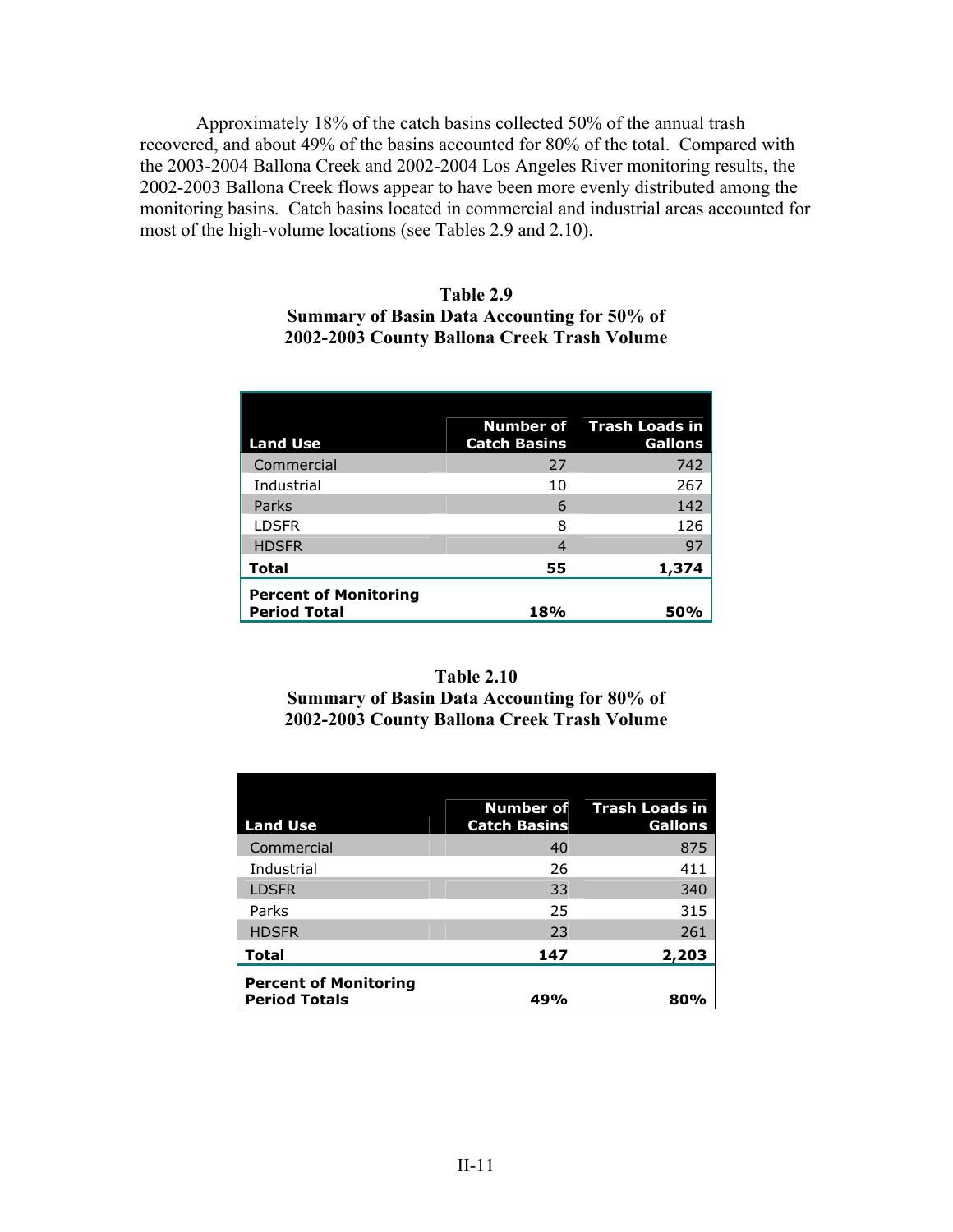#### **C. Los Angeles River and Ballona Creek—Los Angeles City Results**

The City of Los Angeles monitored trash conveyance into portions of the Los Angeles River and Ballona Creek within City boundaries that were selected on the basis of a 2002 trash generation study.<sup>34</sup> The 2002 study identified high, medium, and low trash generation areas based on accumulated catch basin cleaning and debris data (see subsection 1, below). The City's analysis determined that certain areas generated more trash regardless of land use type. Based on these results, the City subsequently prepared a Los Angeles River and Ballona Creek trash TMDL compliance monitoring plans that focused on selected areas, or "sites," that were adjacent to several individual catch basins and that represented different trash generation and land use categories. In anticipation of the results from the County study, and recognizing the effort required to segregate catch basin debris, the City's methodology reported the total trash, sediment, and vegetation (TSV) volume recovered from the study sites. Sediment and vegetation typically comprise a large proportion of catch basin debris, and the City and County monitoring data are not directly comparable. The City's 2002 analysis and monitoring data appears to be broadly consistent with the County results in that: (1) a small number of locations appear to account for most of the reported TSV volumes; and (2) while TSV loads appear generally higher in commercial and industrial areas, TSV collection data is a better predictor of priority control areas than land use.

#### *1. 2002 City Trash Characterization Study*

<u>.</u>

 In 2002, the City completed an analysis identifying the locations (by land use type) of catch basins that were frequently full when maintained by City staff. The study's results indicated that commercial and industrial downtown areas, likely produce a majority of the City's total trash flows:

> The citywide land use profile reveals…that the Downtown LA and Central City North consist of mainly commercial and industrial land uses. Residential and commercial developments are commonly seen in Westlake, West Adams area, South Central and Southeast Los Angeles. These communities contribute to the majority of trash collected in catch basins. Furthermore, the summarized data…show that the overwhelming majority (83%) of the full-trash catch basins in Downtown LA are associated with commercial and industrial land uses. In contrast, citywide only about half (52%) of the full catch basins were found in commercial and industrial areas.<sup>35</sup>

<sup>&</sup>lt;sup>34</sup> The primary City data sources include: City of Los Angeles, "Compliance Monitoring for the Trash TMDL in the Los Angeles River and Ballona Creek Watershed," Letter and data summary provided to the Los Angeles Regional Water Quality Control Board (April 8, 2004); City of Los Angeles, "Compliance Monitoring Update for the Trash TMDL in the Los Angeles River and Ballona Creek Watershed," Letter and supplemental data summary provided to he Los Angeles Regional Water Quality Control Board (June 2, 2004)

<sup>&</sup>lt;sup>2</sup>, 2004)<br><sup>35</sup> City of Los Angeles, "High Trash-Generation Areas And Control Measures," (January 2002) at 11.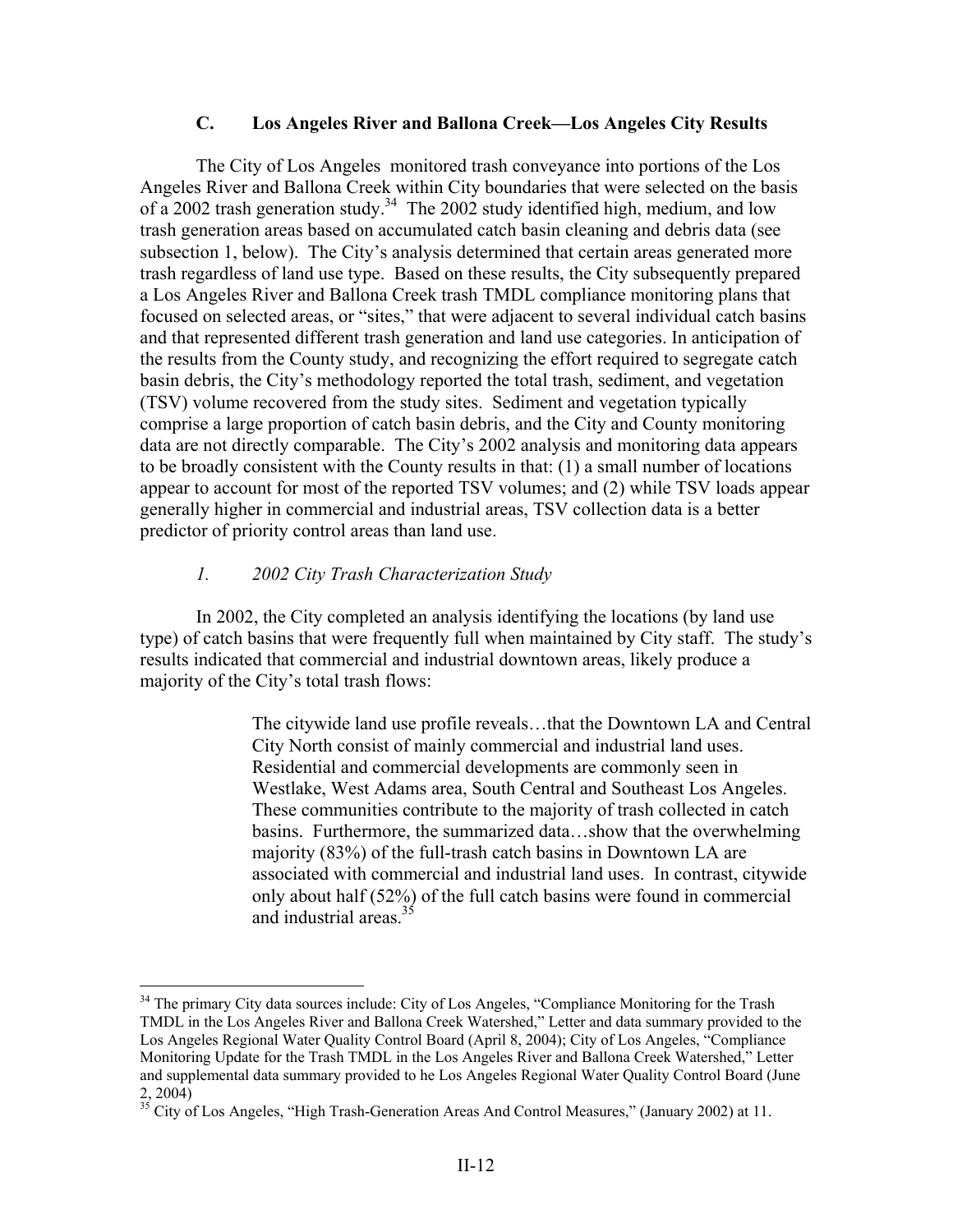Generally the 2002 report also suggests that residential and commercial uses outside of Downtown, as well as Downtown commercial and industrial areas, generate higher than average trash volumes. These results appear to have been generally confirmed by subsequent City and County catch basin monitoring data and tend to indicate that trash load history, rather than land use, more consistently identified areas that should be subject to increased control efforts. For example, non-Downtown residential area catch basins were reported to be full at almost the same rate (42%) as Downtown commercial basins (46%), and more residential inlets were full throughout the city (36%) than reported for any other land use (see Table 2.11).

### **Table 2.11 Percent City of Los Angeles Catch Basins Full, When Surveyed**

| <b>Land use</b>          | Within<br><b>Downtown</b> | <b>Outside</b><br><b>Downtown</b> | <b>Overall</b> |
|--------------------------|---------------------------|-----------------------------------|----------------|
| <b>Residential</b>       | 6%                        | 42%                               | 36%            |
| <b>Commercial</b>        | 46%                       | 31%                               | 33%            |
| <b>Industrial</b>        | 27%                       | 18%                               | 19%            |
| <b>Utilities</b>         | $1\%$                     | $0\%$                             | 0%             |
| <b>Transportation</b>    | 5%                        | 2%                                | 3%             |
| <b>Open / Recreation</b> | $1\%$                     | 2%                                | 2%             |
| <b>Others</b>            | <b>14%</b>                | 6%                                | 7%             |
| Total                    | 100%                      | 100%                              | 100%           |

Source: City of Los Angeles, "High Trash-Generation Areas And Control Measures," at 12.

The City utilized the 2002 report to design its trash site monitoring program for locations within the Los Angeles River and Ballona Creek watersheds.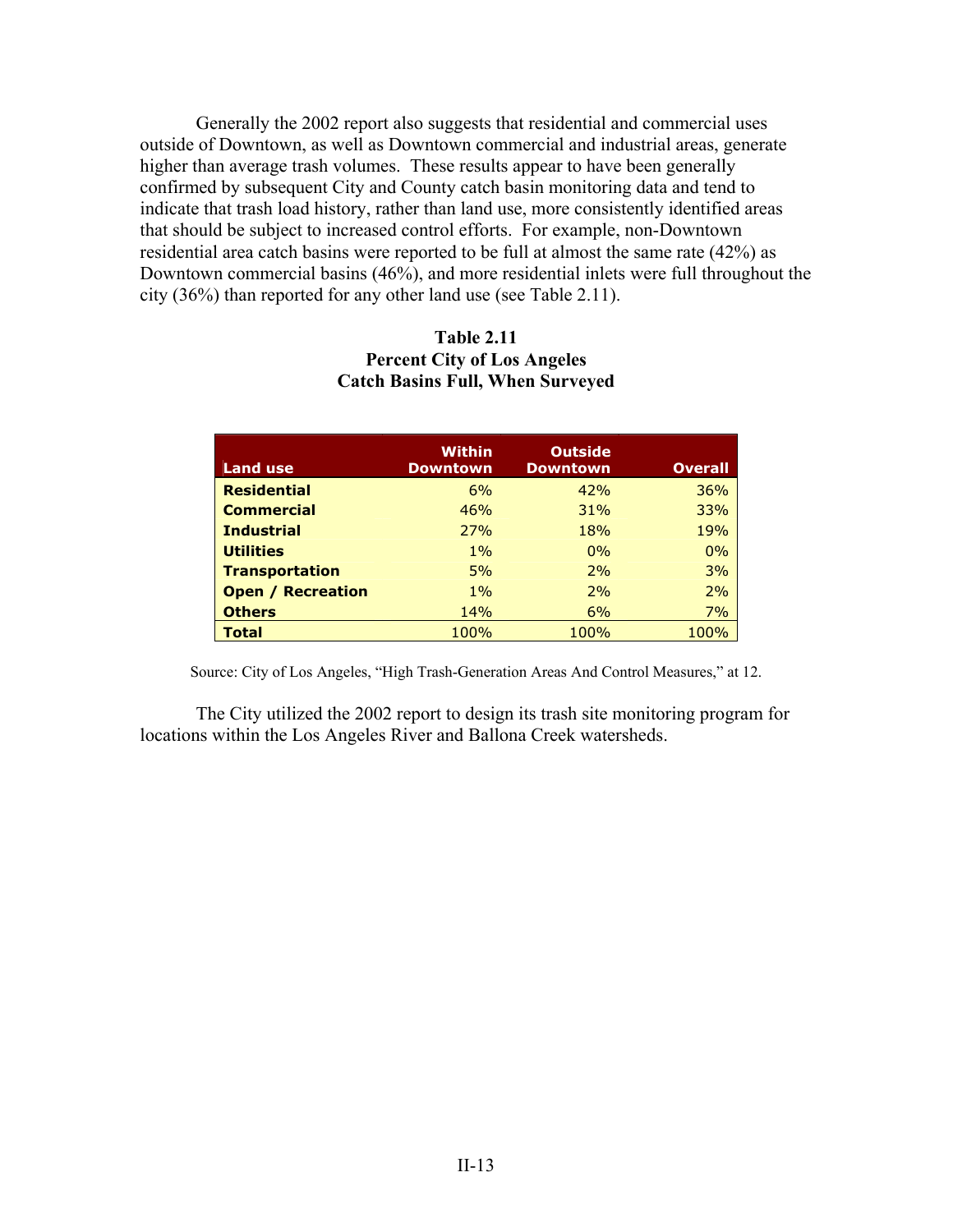#### *2. 2003-2004 Los Angeles River Results*

 During 2003-2004, the City monitored the volume of TSV at 36 sites, collecting materials from 230 catch basins. These sites were apportioned among high, medium and low trash generating areas (based on the City's 2002 study) and the five major land use types specified in the TMDL program. Approximately 49,000 gallons of TSV was collected from these sites. Commercial and HDSFR land uses generated the largest TSV volumes (see Table 2.12).

| <b>Land Use</b> | <b>Number</b><br>of Sites | <b>Number</b><br>of Catch<br><b>Basins</b> | <b>Site</b><br><b>Acreage</b> | <b>Site Total</b><br><b>TSV</b><br><b>Volume</b><br>(gallons) |
|-----------------|---------------------------|--------------------------------------------|-------------------------------|---------------------------------------------------------------|
| Commercial      | 9                         | 65                                         | 228                           | 14,313                                                        |
| <b>HDSFR</b>    | 9                         | 55                                         | 340                           | 13,598                                                        |
| Industrial      | 9                         | 58                                         | 171                           | 8,189                                                         |
| <b>LDSFR</b>    | 5                         | 29                                         | 179                           | 8,334                                                         |
| Parks           | 4                         | 23                                         | 71                            | 4,606                                                         |
| <b>TOTAL</b>    | 36                        | 230                                        | 990                           | 49,039                                                        |

### **Table 2.12 Summary of City Los Angeles River Monitoring Results 2003-2004**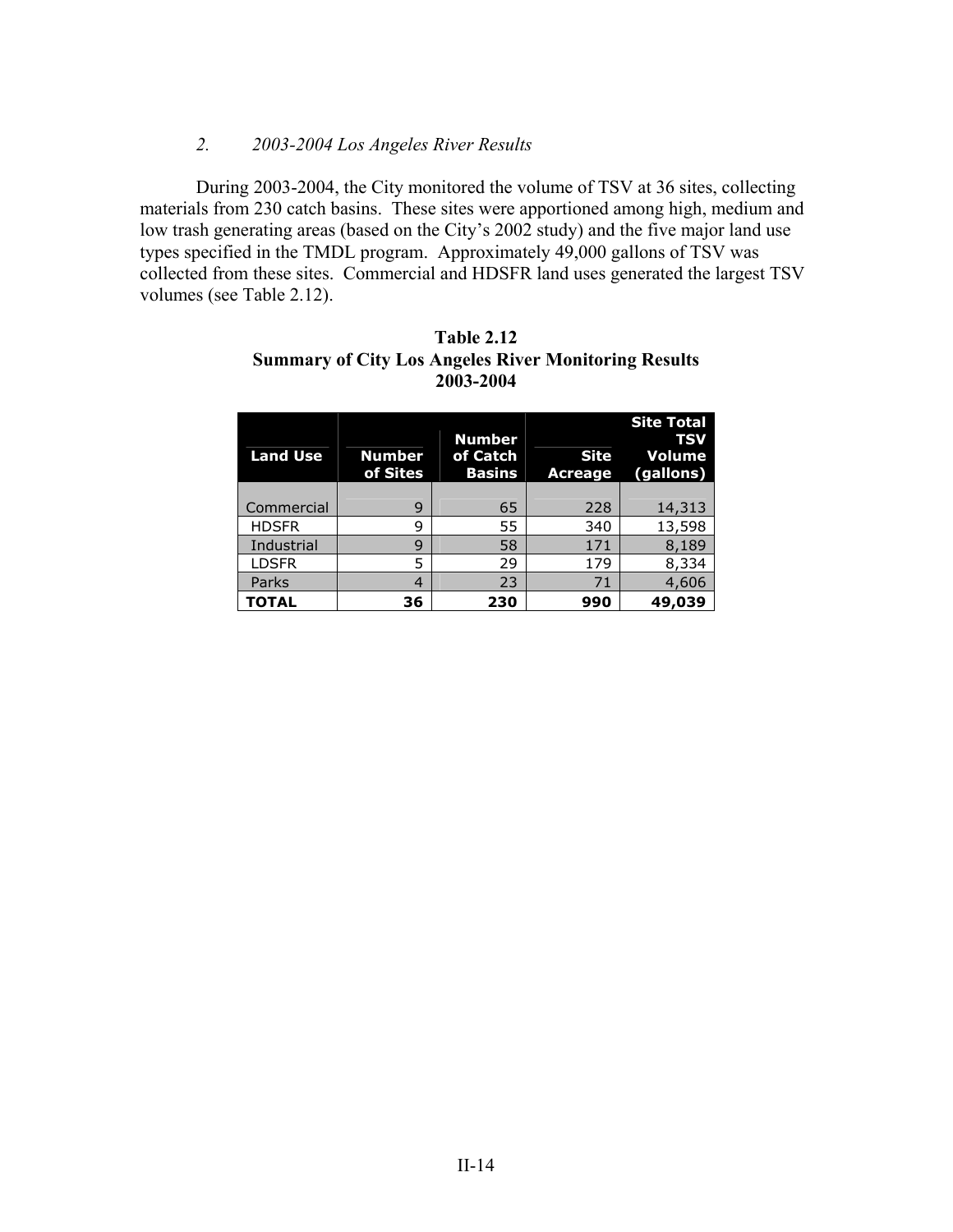As discussed above, both the volume of debris reported by the City cannot be compared with the County's Los Angeles River monitoring data, primarily because the TSV includes dense leaves and sediment as well as trash. The available City site data also averages the individual catch basin data and utilizes a different type of insert that may retain more debris. However, consistent with the County results, and as anticipated by the City's 2002 study, most of the reported TSV load appears to have been conveyed through a relatively small number of monitoring sites. About 53% of the sites accounted for 80% of the reported trash volume in the Los Angeles River during 2003-2004. Commercial areas accounted for most of the high-volume locations. As predicted from the City's initial selection criteria, some LDSFR and HDSFR areas were more also significant TSV sources than reported in the County data for similar land use types (see Table 2.13)

| <b>Table 2.13</b>                                       |
|---------------------------------------------------------|
| Summary of Sites Accounting for 80% of the              |
| City's Reported Los Angeles River TSV Volume, 2003-2004 |

| <b>Land Use</b>                              | <b>Sites</b> | <b>Basins</b> | Acreage | Volume<br>(Gallons) |
|----------------------------------------------|--------------|---------------|---------|---------------------|
| Commercial                                   |              | 54            | 206     | 12,852              |
| <b>HDSFR</b>                                 | 4            | 26            | 249     | 11,174              |
| Industrial                                   | 2            | 15            | 81      | 4,475               |
| <b>LDSFR</b>                                 | 4            | 23            | 101     | 7,546               |
| Parks                                        |              | 14            | 61      | 3,319               |
| <b>TOTAL</b>                                 | 19           | 132           | 698     | 39,365              |
| <b>PERCENT OF</b><br><b>MONITORING TOTAL</b> | 53%          | 57%           | 70%     | 80%                 |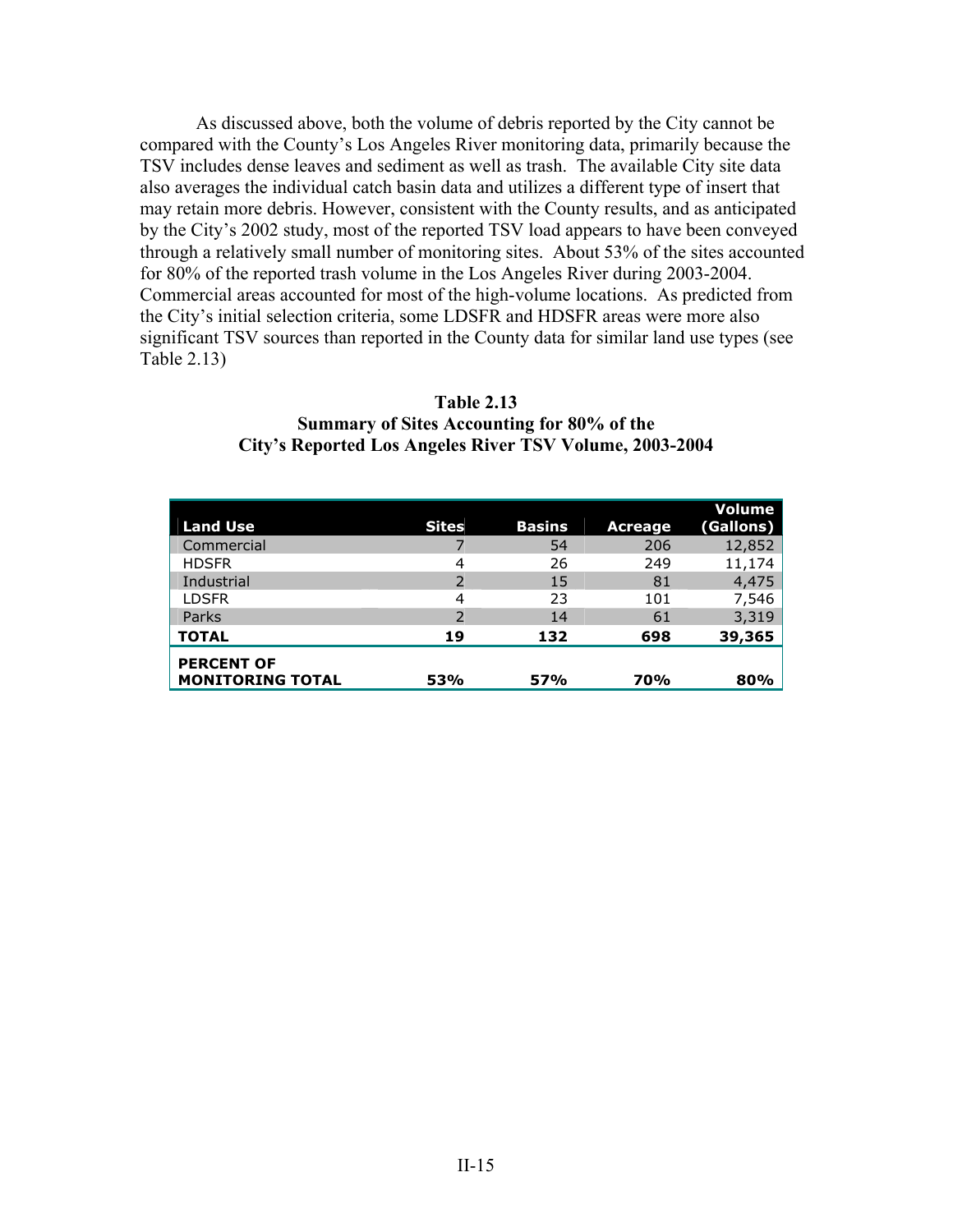#### *3. 2003-2004 Ballona Creek Site Results.*

 The City's 2003-2004 Ballona Creek monitoring program included 34 sites, and approximately 220 catch basins, selected from among the high, medium and low TSV generation areas indicated in the 2002 study and the five land use categories identified in the trash TMDLs. Approximately 42,000 gallons of TSV was recovered from the monitored sites (see Table 2.14).

| <b>Land Use</b> | <b>Number of</b><br><b>Sites</b> | <b>Number of</b><br>Catch<br><b>Basins</b> | <b>Site</b><br><b>Acreage</b> | <b>Site Trash</b><br>Volume<br>(gallons) |
|-----------------|----------------------------------|--------------------------------------------|-------------------------------|------------------------------------------|
| <b>LDSFR</b>    |                                  | 23                                         | 83                            | 15,681                                   |
| Commercial      | 9                                | 59                                         | 117                           | 10,297                                   |
| <b>HDSFR</b>    | 9                                | 60                                         | 140                           | 7,222                                    |
| Industrial      | 9                                | 60                                         | 145                           | 5,763                                    |
| Parks           |                                  | 18                                         | 26                            | 3,287                                    |
| <b>TOTAL</b>    | 34                               | 220                                        | 512                           | 42,250                                   |

| Table 2.14                                       |
|--------------------------------------------------|
| Summary of City Ballona Creek Monitoring Results |
| 2003-2004                                        |

 As the City anticipated based on the 2002 study, most of the 2003-2004 reported Ballona Creek load entered the watershed through a relatively small number of the monitoring sites. About 56% of sites accounted for nearly 80% of the City's reported TSV volume during the 2002-2003 period (see Table 2.15).

#### **Table 2.15 Summary of Site and Basin Data Accounting for 80% of 2003-2004 County Los Angeles River TSV Volume**

| <b>Land Use</b>                              | <b>Sites</b> | <b>Basins</b> | <b>Acreage</b> | Volume<br>(Gallons) |
|----------------------------------------------|--------------|---------------|----------------|---------------------|
| <b>LDSFR</b>                                 | 4            | 23            | 83             | 15,681              |
| Commercial                                   | 6            | 40            | 58             | 8,652               |
| <b>HDSFR</b>                                 | 4            | 28            | 72             | 3,897               |
| Industrial                                   | 3            | 22            | 45             | 2,695               |
| Parks                                        | 2            | 13            | 20             | 2,631               |
| <b>TOTAL</b>                                 | 19           | 126           | 277            | 33,556              |
| <b>PERCENT OF</b><br><b>MONITORING TOTAL</b> | 56%          | 57%           | 54%            | 79%                 |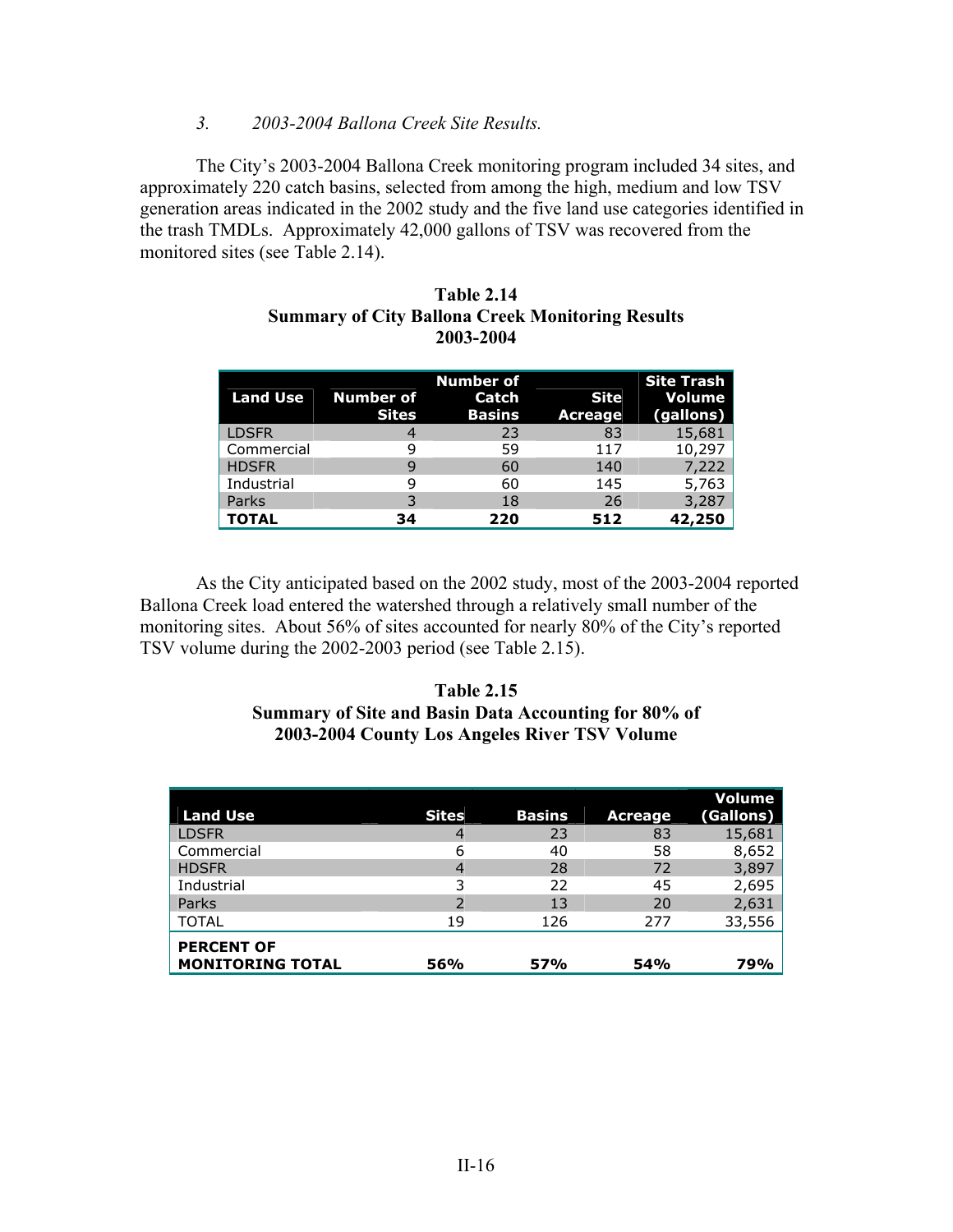#### **D. Trash Characterization**

 The County trash monitoring program distinguishes the debris recovered from catch basins as either trash or sediment and vegetation, while the City monitoring data identifies total TSV volumes. In both cases, the trash component is not further characterized to identify the types and likely sources of the trash loads removed from each basin. A variety of public and public interest entities have conducted surveys that provide a more detailed characterization of regional water-borne trash. Despite differing methodologies and collection periods, almost all of the surveys suggest that most of the trash entering Los Angeles watersheds is likely to be comprised of plastic or plasticimpregnated products, such as beverage cups, and food or liquid containers.

 Cigarette butts are also frequently reported as occurring in large numbers in marine debris surveys. The persistence of cigarette butts in the watershed is likely explained by the fact that they are partially comprised of cellulose acetate, a form of plastic that is relatively stable in water.<sup>36</sup> The trash TMDLs currently apply to items greater than 5mm (approximately ¼ inch) in size. In some cases cigarette butts may be smaller than this threshold. Based on survey data, the total volume of cigarette butts is generally small in comparison with larger items that are less frequently recovered. Watershed surveys also appear to identify butts in fewer numbers than marine surveys, a result that may result from the direct deposition of cigarette waste by beach visitors. To reflect these issues, cigarette butt recoveries are reported in the notes to each applicable survey referenced below.

 In 2003, the California Integrated Waste Management Board (CIWMB) published a "Plastics White Paper" that briefly summarized water-borne debris surveys. The CIWMB concluded that plastic products were a significant component of Los Angeles watershed water-borne waste:

> Currently, plastics is a major contaminant in stormwater runoff. Los Angeles County alone spends \$1 million a year on beach cleanups after storm events, when beach litter is at its worst. Los Angeles County could be required to spend as much as \$400 million in 12 years to trap litter in its storm system before it reaches the waterways and beaches…. Some cities in the Los Angeles region are actively pursuing stringent solutions for plastics litter stormwater runoff, including banning the sale of some plastic products.37

<sup>&</sup>lt;sup>36</sup> See Longwood University, Department of Natural Resources, "Are Cigarette Butts Biodegradable?"<br>http://www.longwood.edu/cleanva/cigbuttbiodegradable.htm (accessed February 2005).

 $\frac{37}{37}$  California Integrated Waste Management Board, "Plastics White Paper," (May 2003) at 17. Although a caption to a photograph in the White Paper also state's that "Plastics litter is predominant in California's storm drain runoff," other sections of the report urge caution in attempting to regulate a particular material to address trash loads ("Litter is a pervasive problem involving diffuse sources and human behavior, and there are no easy solutions. A principal tenet of this issue is that litter is not a problem caused by specific materials, such as plastics; rather, litter is caused by human behavior. Attributing the litter issue to one particular packaging material does not solve the litter problem, because another type of packaging will take its place as litter unless human behavior changes. However, plastic policies still need to address the issue of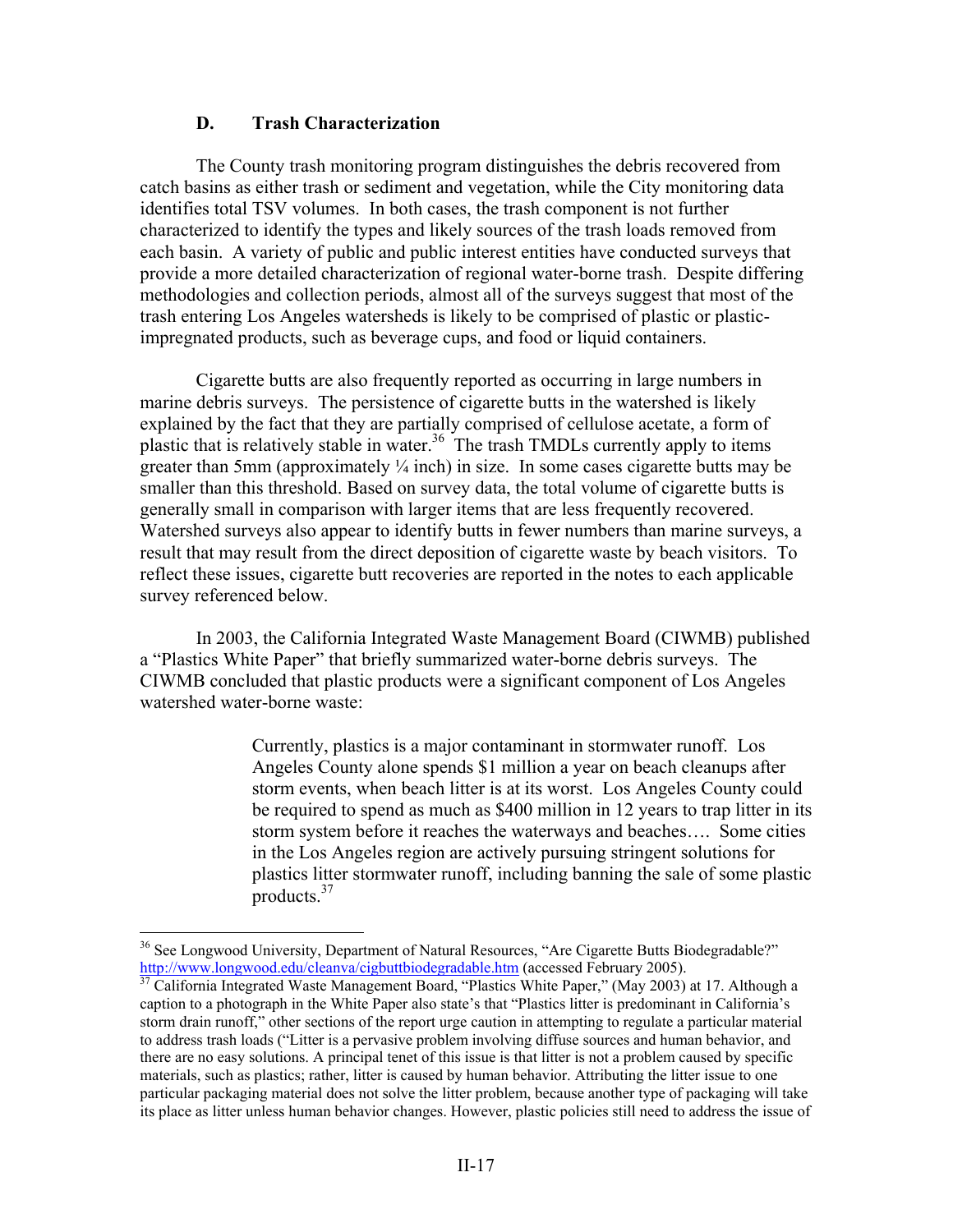The CIWMB reiterated its concern with watershed debris in 2004, when it began to consider plastic waste controls in support of the trash TMDLs:

> Additionally, illegally discarded plastic products and bags (litter) represent more than visual blight; they pose a real threat to wildlife and result in significant costs to society. In accordance with the Federal Clean Water Act, jurisdictions in the Los Angeles area were issued an [*sic*] "zero tolerance" order by the Los Angeles Regional Water Quality Control Board regarding a Trash Total Maximum Daily Load (TMDL). The TMDL requires jurisdictions to reduce the amount of trash in the storm drains to zero within ten years. Jurisdictions are evaluating different methods of compliance with the Trash TMDL. The Los Angeles Regional Board in their LA River Trash TMDL estimated costs over a ten-year period to range from \$373 million to \$1.758 billion depending on the technology used. There are numerous studies highlighting the amount of plastic that litters our streets, waterways, beaches and oceans. According to a California Department of Transportation study during 1998-2000, plastic comprised 42 percent (by volume) of litter recovered from studied storm drains. According to the California Coastal Commission, plastic products accounted for 61 percent of the material collected in the 2000 California Coastal Cleanup.38

 The City of Los Angeles' 2002 trash generation study analyzed data from Caltrans and a 1998 Orange County beach debris survey and also concluded that plastic products comprise much of the urban water-borne trash stream:

> [T]wo recently completed regional studies provided an insight on the composition of the trash. While these studies did not focus on City of Los Angeles areas, the composition and characteristics are noteworthy and applicable for the City. The first study was conducted by the Southern California Coastal Water Research Project (SCCWRP) which examined the composition and distribution of beach debris in Orange County. The study estimates that 106 million items, weighing approximately 13 tons were along the Orange County beaches in the summer of  $1998^{39}$ .... The Department of Transportation of the State of California (Caltrans)

plastics litter entering and persisting in the environment. Litter and plastics are fast becoming synonymous.")(Plastics White Paper at 16).

<sup>&</sup>lt;sup>38</sup> California Integrated Waste Management Board, "Board Meeting, Agenda Item 14-Revised," (June 2004) at 15.

<sup>&</sup>lt;sup>39</sup> These results included large numbers of small plastic nodules ("nurdles") used in plastic manufacturing. Most of these nodules would not be subject to the current trash TMDLs because they are smaller than 5mm in size. A nonprofit research organization is currently assessing the impact of plastic manufacturing nodules in area watersheds. See Algalita Marine Research, "California State Water Resources Control Board Project," http://www.algalita.org/state\_water\_project.html (accessed March, 2005). The survey also included a large number of cigarette butts.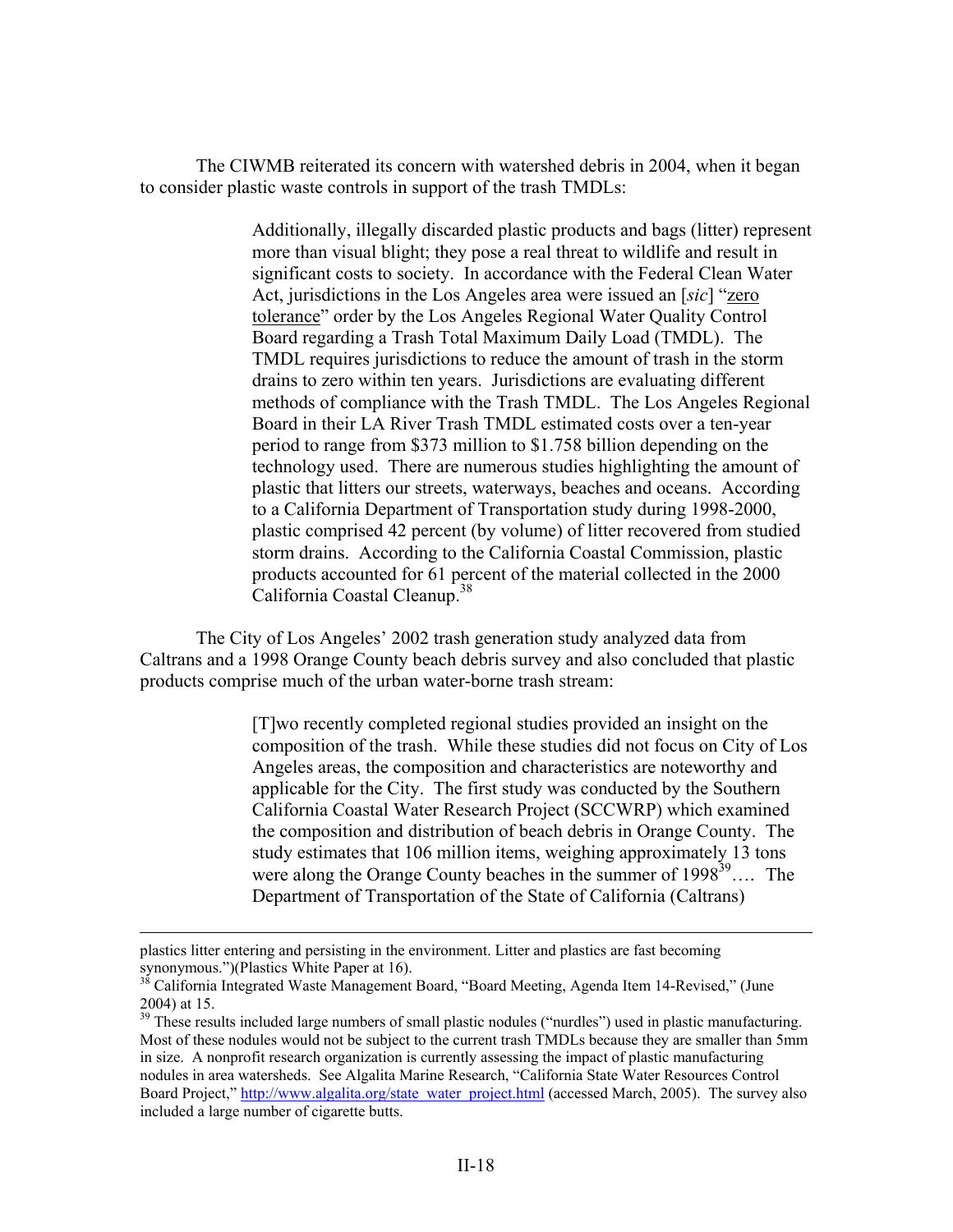conducted another regional study. As part of this study, trash collected along freeway catch basins was characterized by trash type…. Both studies show that plastics are the single largest types of trash.<sup>40</sup>

 Most trash composition assessments rely on cleanup surveys published by public and public interest entities. One of the most influential was a 1998 EPA summary of a national coastal water cleanup effort that included shorelines affected by urban runoff. The study showed that plastic products account for a significant percentage of the marine debris items recovered along the nation's beaches. This result suggests that Los Angeles and Ballona Creek trash is likely comprised of similar materials (see Table 2.16).

| <b>Rank</b>     | <b>Item</b>                         | <b>Number</b> |
|-----------------|-------------------------------------|---------------|
| $\mathbf{1}$    | <b>Plastic pieces</b>               | 349,871       |
| $\overline{2}$  | Foamed plastic pieces               | 315,944       |
| 3               | Food bags/wrappers (plastic)        | 309,283       |
| $\overline{4}$  | Paper pieces                        | 243,600       |
| 5               | Caps, lids (plastic)                | 238,416       |
| 6               | <b>Glass pieces</b>                 | 219,195       |
| $\overline{7}$  | Beverage bottles (glass)            | 168,264       |
| 8               | Straws (plastic)                    | 165,714       |
| 9               | Beverage cans                       | 161,064       |
| 10              | Beverage bottles (plastic)          | 155,292       |
| 11              | Bottle caps (metal)                 | 114,769       |
| 12 <sup>2</sup> | Other plastic items                 | 113,849       |
| 13              | Cups (foamed plastic)               | 109,926       |
| 14              | Cups, utensils (plastic)            | 92,225        |
| 15              | Other metal items                   | 81,654        |
| 16              | Lumber pieces                       | 78,643        |
| 17              | Rope (plastic)                      | 75,097        |
| 18              | Other plastic bags                  | 73,305        |
| 19              | Packaging material (foamed plastic) | 69,460        |
|                 | <b>Total</b>                        | 3,135,571     |
|                 | <b>Percent Plastics</b>             | 66%           |

**Table 2.16 EPA 1998 Coastal Cleanup Survey** 

Source: US EPA, International Coastal Cleanup, (September 19, 1998). The survey also identified 1.38 million cigarette butts.

<sup>&</sup>lt;sup>40</sup> City of Los Angeles, "High Trash-Generation Areas And Control Measures," (January 2002) at 4-6.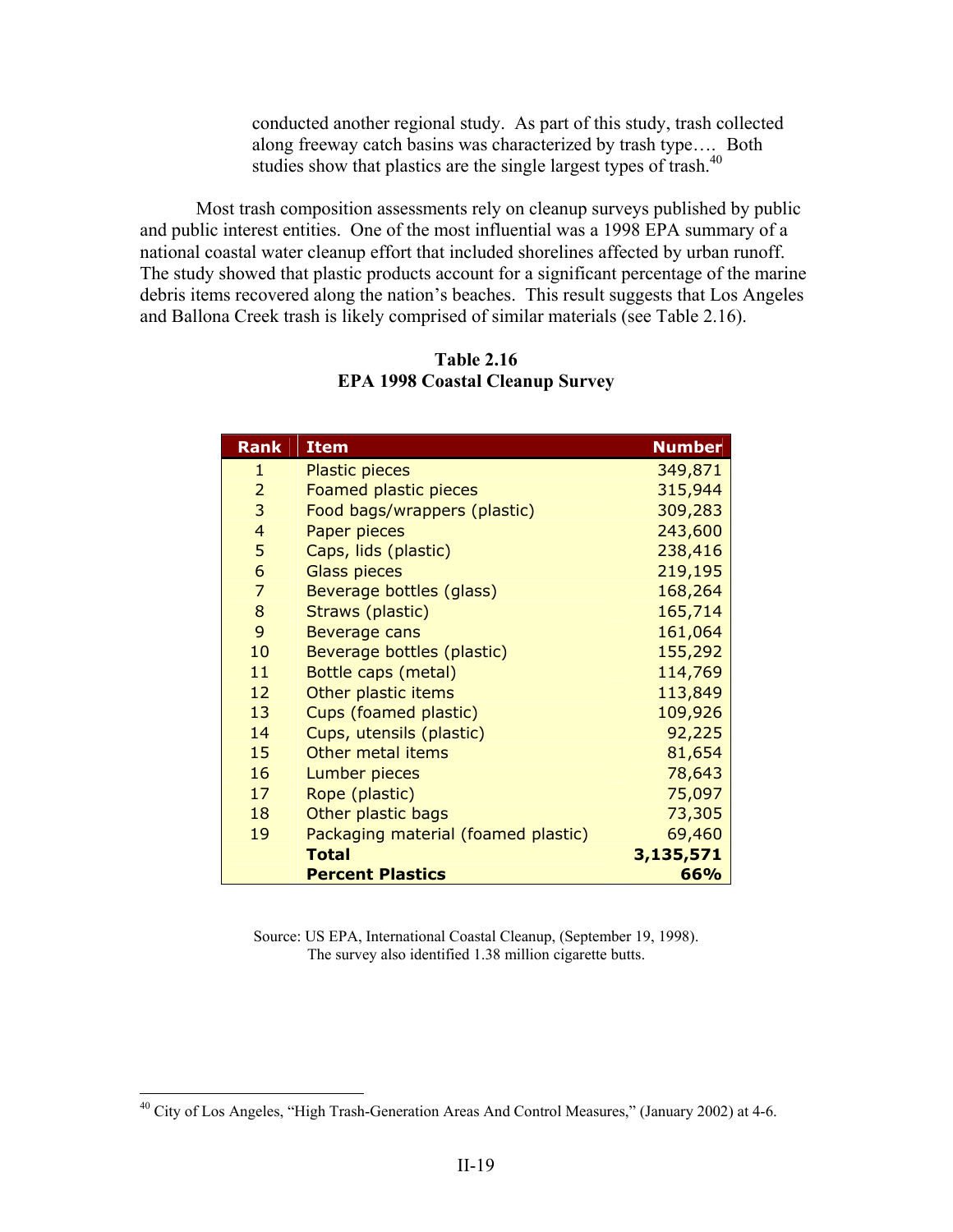Similarly, a 1998 Orange County debris assessment, performed under the auspices of academic researchers, has frequently been cited to characterize urban trash flows. Consistent with the EPA data, the result indicated that plastic food containers and other products comprised the majority of the identified water-borne debris (see Table 2.17).<sup>41</sup>

| <b>Item</b>             | <b>Number</b> |
|-------------------------|---------------|
|                         |               |
| <b>Foamed plastics</b>  | 742,296       |
| <b>Hard plastics</b>    | 642,020       |
| Paper                   | 67,582        |
| Wood                    | 27,919        |
| Metal                   | 23,500        |
| Glass                   | 22,195        |
| Rubber                  | 10,742        |
| Pet and bird droppings  | 9,388         |
| Cloth                   | 5,949         |
| Other                   | 10,363        |
| <b>TOTAL</b>            | 1,561,954     |
| <b>PERCENT PLASTICS</b> | 89%           |

**Table 2.17 1998 Orange County Marine Debris Survey** 

Source: Moore et al., "Composition and distribution of beach debris in Orange County, California," *Marine Pollution Bulletin*, (1999). The survey also identified 139,000 cigarette butts.

 Annual "coastal cleanup" events also occur throughout California on a regular basis. During these efforts, volunteers collect, identify, and compile tabulations of the debris they recover from the beach areas they traverse. Data for the state of California in 1998 and for Southern California in 2003 are generally consistent with the EPA and Orange County debris study results and suggest that plastic products comprise a substantial share of the urban trash load, although other items, such as "bags," were also found in substantial quantities (see Tables 2.18 and 2.19).<sup>42</sup>

 $\overline{a}$ <sup>41</sup> The study also found that the most prevalent item was plastic pellets used in injection molding operation. At the time of the survey, Orange County was a significant injection molding production center compared with other parts of the state. Since 1998 the injection molding industry has instituted several efforts to control pellet releases, including" operation clean sweep" (see www.opcleansweep.org). In any case, these pellets are not regulated under the current (and most proposed) trash TMDLs because they are generally are smaller than the defined size of items subject to the TMDLs and pass through applicable capture devices. <sup>42</sup> Source for Table 2.16: Moore et al., "Composition and distribution of beach debris in Orange County, California," *Marine Pollution Bulletin*, (1999); Table 2.17: The Ocean Conservancy, "International Coastal Cleanup 2003: California Summary Report," Appendix A (2004)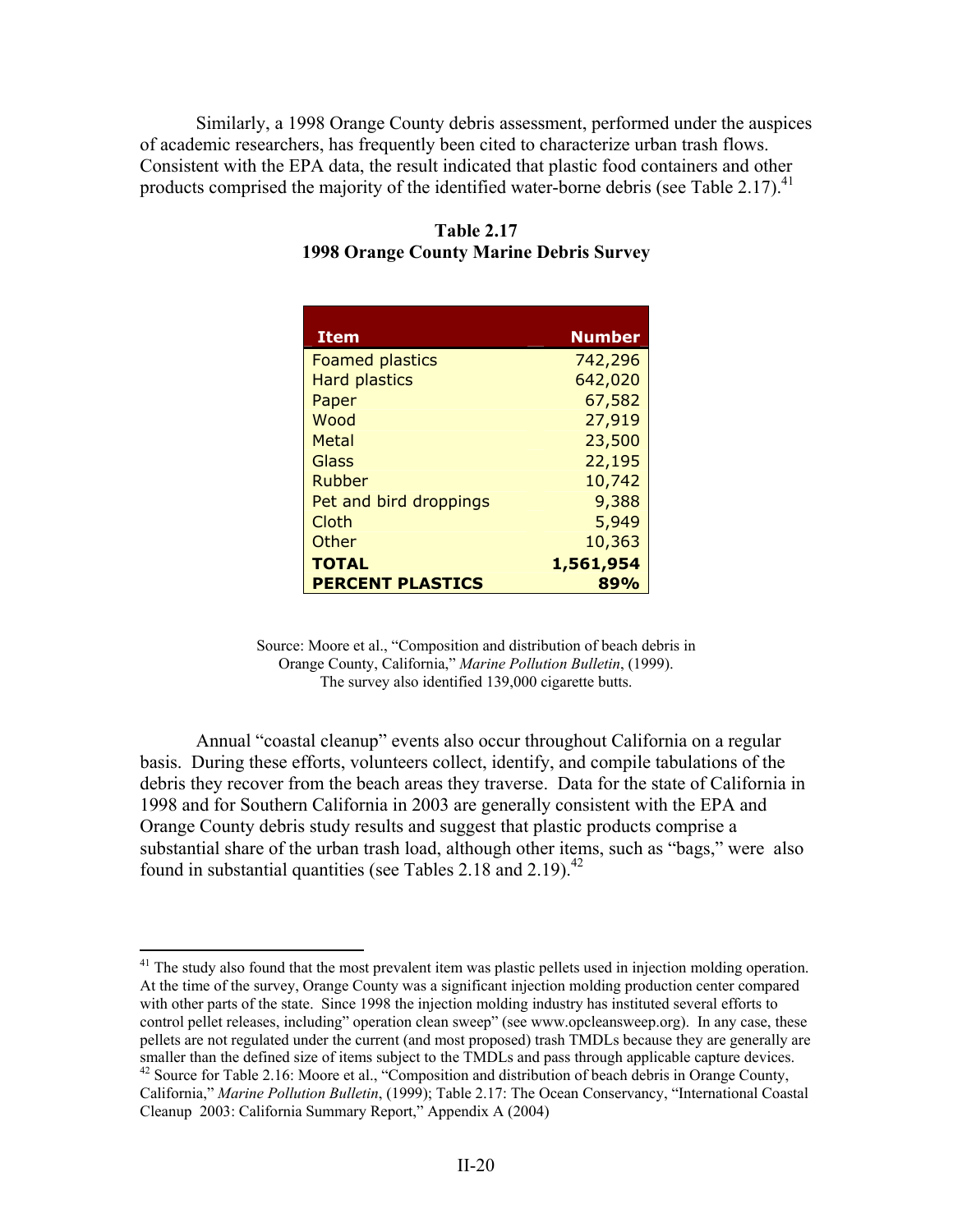| <b>Table 2.18</b>                           |
|---------------------------------------------|
| 1998 California Coastal Cleanup Day Results |

| <b>DEBRIS ITEM</b>      | <b>NUMBER</b> |
|-------------------------|---------------|
| <b>Hard Plastics</b>    | 382,380       |
| <b>Foamed Plastics</b>  | 211,406       |
| Paper                   | 133,335       |
| Metal                   | 110,201       |
| Glass                   | 94,333        |
| Wood                    | 27,136        |
| Rubber                  | 25,666        |
| Cloth                   | 10,620        |
| <b>TOTAL</b>            | 995,077       |
| <b>PERCENT PLASTICS</b> | 60%           |

The survey also identified approximately 309,000 cigarette butts.

| <b>Table 2.19</b>                                       |  |
|---------------------------------------------------------|--|
| 2003 Southern California Coastal Cleanup Survey Results |  |

| <b>Item</b>                                 | <b>Number</b> |
|---------------------------------------------|---------------|
| <b>Food Wrappers and Containers</b>         | 106,111       |
| Caps/Lids                                   | 58,863        |
| <b>Straws/Stirrers</b>                      | 34,820        |
| Cups/Plates/Forks/ Knives/Spoons            | 34,556        |
| Beverage Bottles (Glass)                    | 30,459        |
| <b>Bags</b>                                 | 29,207        |
| Beverage Bottles (Plastic) 2 liters or less | 23,654        |
| <b>Beverage Cans</b>                        | 19,993        |
| <b>Building Materials</b>                   | 18,306        |
| <b>Clothing/Shoes</b>                       | 9,901         |
| <b>Tobacco Packaging/Wrappers</b>           | 9,619         |
| <b>Plastic Sheeting/Tarps</b>               | 9,231         |
| <b>Pull Tabs</b>                            | 9,070         |
| <b>Toys</b>                                 | 8,531         |
| <b>Balloons</b>                             | 8,406         |
| Rope                                        | 6,149         |
| <b>Fishing Line</b>                         | 5,851         |
| <b>Shotgun Shells/Wadding</b>               | 4,570         |
| <b>Strapping Bands</b>                      | 4,561         |
| <b>Bait Containers/Packaging</b>            | 2,479         |
| Six-Pack Holders                            | 2,424         |
| <b>TOTAL</b>                                | 436,761       |
| <b>PERCENT PLASTICS</b>                     | 69%           |

The survey also identified approximately 315,806 cigarette butts and cigarette "products."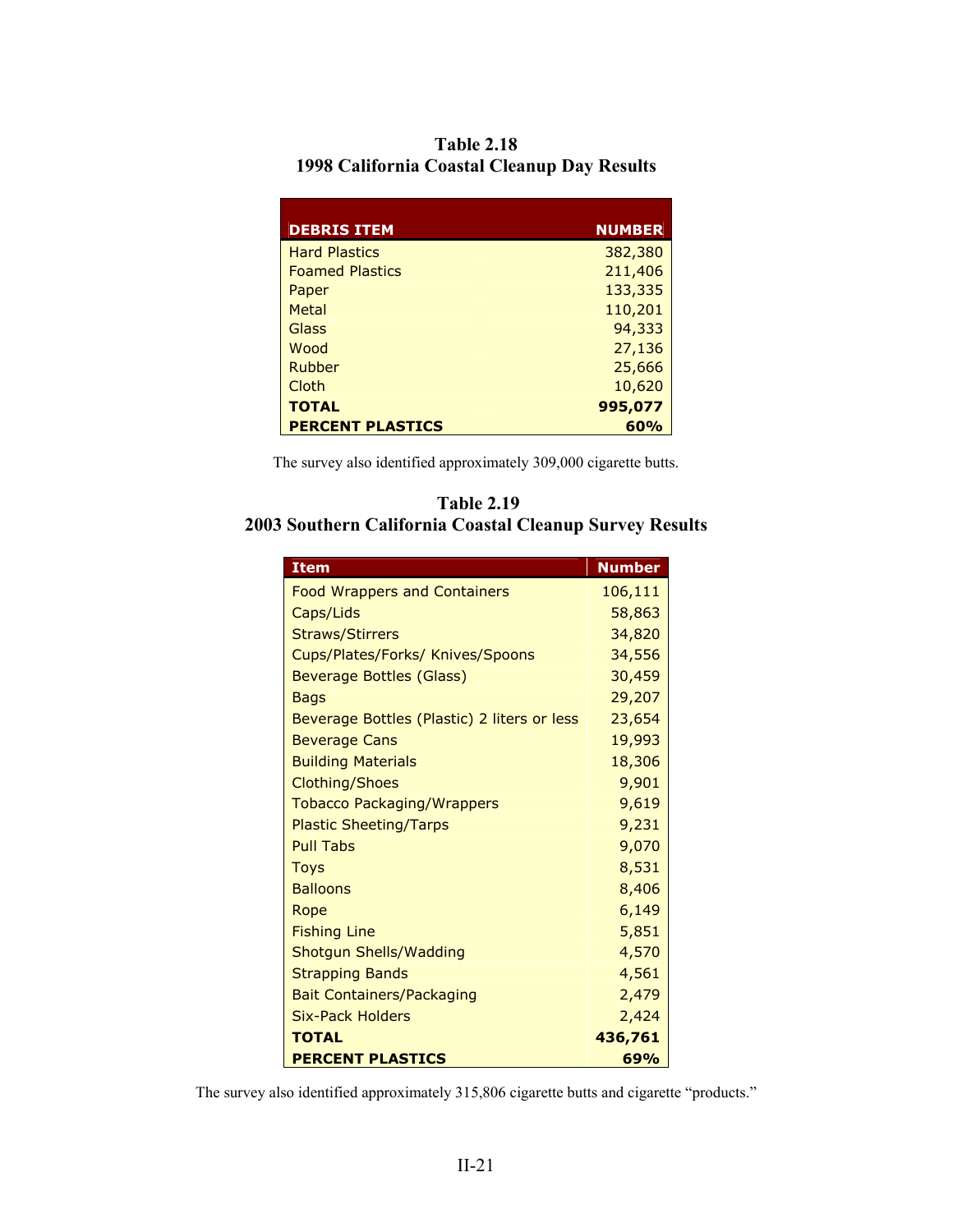The Friends of the Los Angeles River conducted two debris surveys. The first involved trash recovery directly within the River in April, 2004, while the second emptied thirty area catch basins in June 2004. In both cases, the recovered debris was sorted and analyzed by volume and weight. In general, plastic products were the most prevalent items recovered during these Los Angeles River trash surveys. The river cleanup also recovered significant amounts of cloth, paper and cardboard/chipboard (see Tables 2.20 and 2.21).

| Type                    | <b>Volume (gal)</b> |
|-------------------------|---------------------|
| <b>Plastic Film</b>     | 160                 |
| Cloth                   | 85                  |
| Plastic-Moldable        | 70                  |
| Paper                   | 20                  |
| Cardboard/Chipboard     | 15                  |
| Polystyrene foam        | 15                  |
| Wood                    | 8                   |
| Glass                   | 4                   |
| <b>Total</b>            | 377                 |
| <b>Percent Plastics</b> | 65%                 |

| <b>Table 2.20</b>                                   |  |
|-----------------------------------------------------|--|
| April 2004 Los Angeles River Cleanup Survey Results |  |

# **Table 2.21 2004 Los Angeles River Catch Basin Cleanout Survey Results (30 Basins)**

| <b>Material</b>         | Volume (gal) |
|-------------------------|--------------|
| Plastic-Film            | 28           |
| <b>Plastic-Bags</b>     | 22           |
| Plastic-Moldable        | 22           |
| Paper                   | 20           |
| <b>Polystyrene Foam</b> | 20           |
| Metal                   | З            |
| Cloth                   | 1            |
| Wood                    | 0.75         |
| Other                   | 0.5          |
| Cardboard               | n            |
| Glass                   |              |
| Total                   | 117.25       |
| <b>Percent Plastics</b> | 78%          |

Source: Friends of the Los Angeles River, "Characterization of Urban Litter," (summary of April 30 and June 10, 2004 catch basin and river cleaning events, 2004) (Table 2.18 excludes shopping carts and similar metal items. No cigarette butts were reported at either survey location.)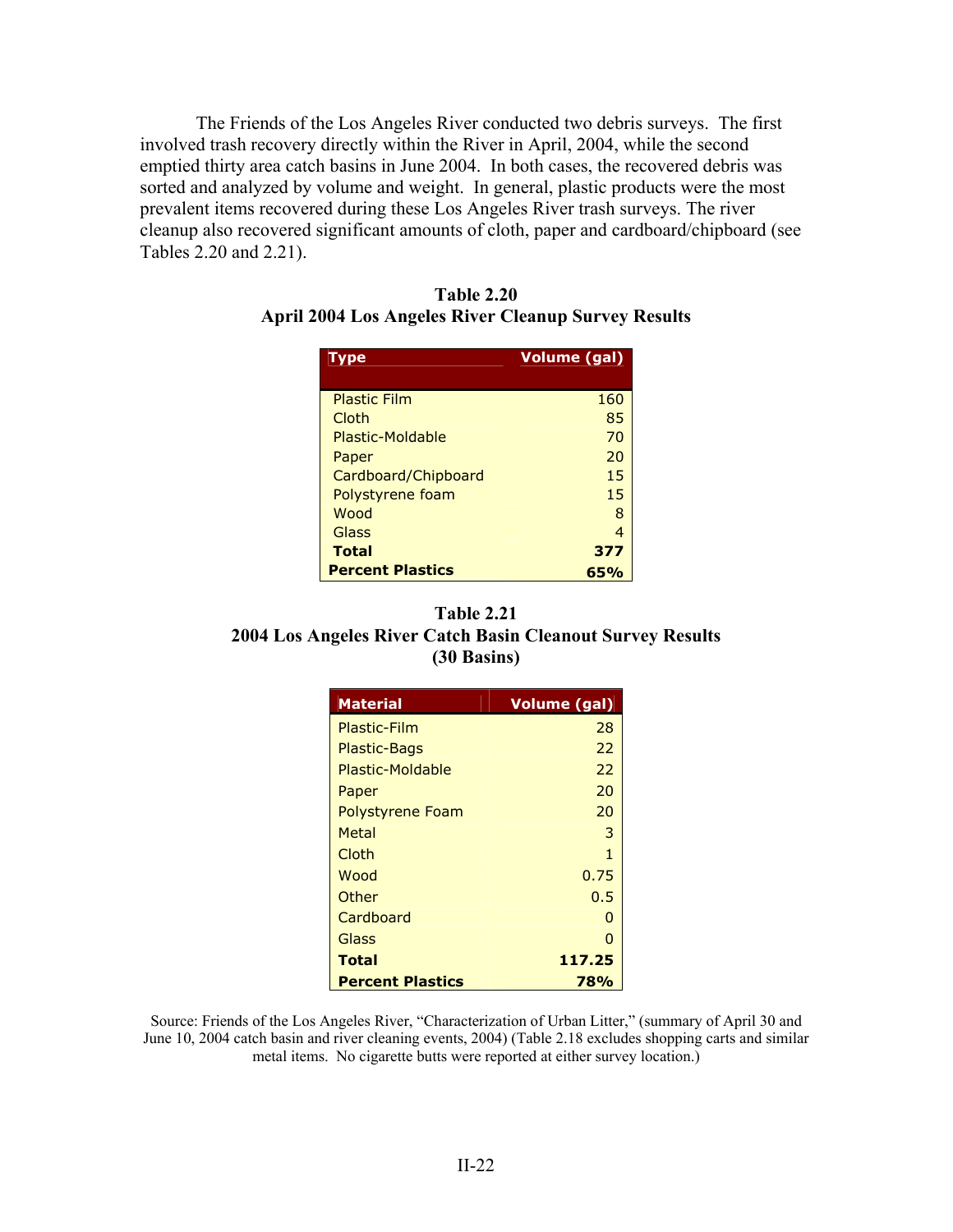# **E. Trash TMDL Compliance Cost Estimates**

 To date, Los Angeles trash TMDL cost estimates have focused primarily on catch basin detention and trash interception options. Both the City and County are working to identify a range of BMPs to meet the TMDL requirements.<sup>43</sup> These efforts involve both institutional controls, such as anti-litter enforcement and public education, and structural controls, such as end-of-pipe trash capture nets, cages and similar full capture devices. Systematic trash source control cost assessments, for measures that might reduce the release of trash prior to catch basin entry, have not yet been developed.

 Most of the reported implementation cost estimates are derived from projections that were included in the Los Angeles River and Ballona Creek trash TMDLs. The TMDL approach assumed that 183,710 catch basins in both basins could require some form of trash discharge control. One possible solution explored in the TMDLs was retrofitting each of these basins with inserts. The TMDLs assumed that inserts would each cost approximately \$800 and require O&M expenses of \$400 per year. Costs were estimated to include (a) \$147 million to buy 183,100 inserts and (b) approximately \$73.5 million per year in O&M expenses after full installation. Over a ten-year period, the total retrofit and O&M cost was estimated to be approximately \$550 million and could be significantly higher depending on the actual insert type materials utilized. The Regional Board, however, does not consider inserts to be "full capture" devices. As a result, even if fully implemented, the insert approach would not achieve full TMDL compliance.<sup>44</sup>

 To illustrate a "full compliance" alternative, the TMDLs attempted to consider costs associated with installing variously-sized vortex separator (VSS) units in watershed drains. VSS units, which subject storm flows to rotational water movement that isolate and capture suspended solids including trash, are defined as "full capture" devices for TMDL compliance purposes. The TMDLs assumed that the entire Los Angeles River and Ballona Creek watershed could be divided into subdrainage areas ranging from 5 to 100 acres. Then estimated that the capital costs of installing VSS units sufficient to treat storm flows would range from approximately \$12,000 to \$90,000 depending on unit size and capacity (i.e., a 5-acre unit versus a 100-acre unit). The TMDLs further assumed that each VSS unit, irrespective of size, would incur O&M costs of \$2,000 per year. Based on these assumptions, the TMDLs estimate that VSS installation, capital, and O&M costs could range from about \$460 million (if the entire Los Angeles River and Ballona Creek watersheds were served by 100-acre VSS units) to about \$2.2 billion (if 5-acre VSS units were installed) over ten years.

1

<sup>43</sup> See. e.g., County of Los Angeles Department of Public Works, *Technical Report On Trash Best Management Practices,* (August 5, 2004); County of Los Angeles Department of Public Works, "Los Angeles River And Ballona Creek Trash TMDL BMP Compliance Plan," Two-part report (undated circa 2003); Shahram Kharaghani, "Stormwater Program Funding Challenges," City of Los Angeles powerpoint presentation (May 9, 2003); City of Los Angeles, "Trash Reduction Pilot Study #A1 End-of-Pipe Trash Systems," (August 22, 2002); City of Los Angeles, *Technical Report: Best Management Practices for* 

*Implementing the Trash Total Maximum Daily Loads,* (January 2004)<br><sup>44</sup> Los Angeles Regional Water Quality Control Board, "Trash Total Maximum Daily Loads for the Ballona Creek and Wetland" (January 16, 2004) at 34.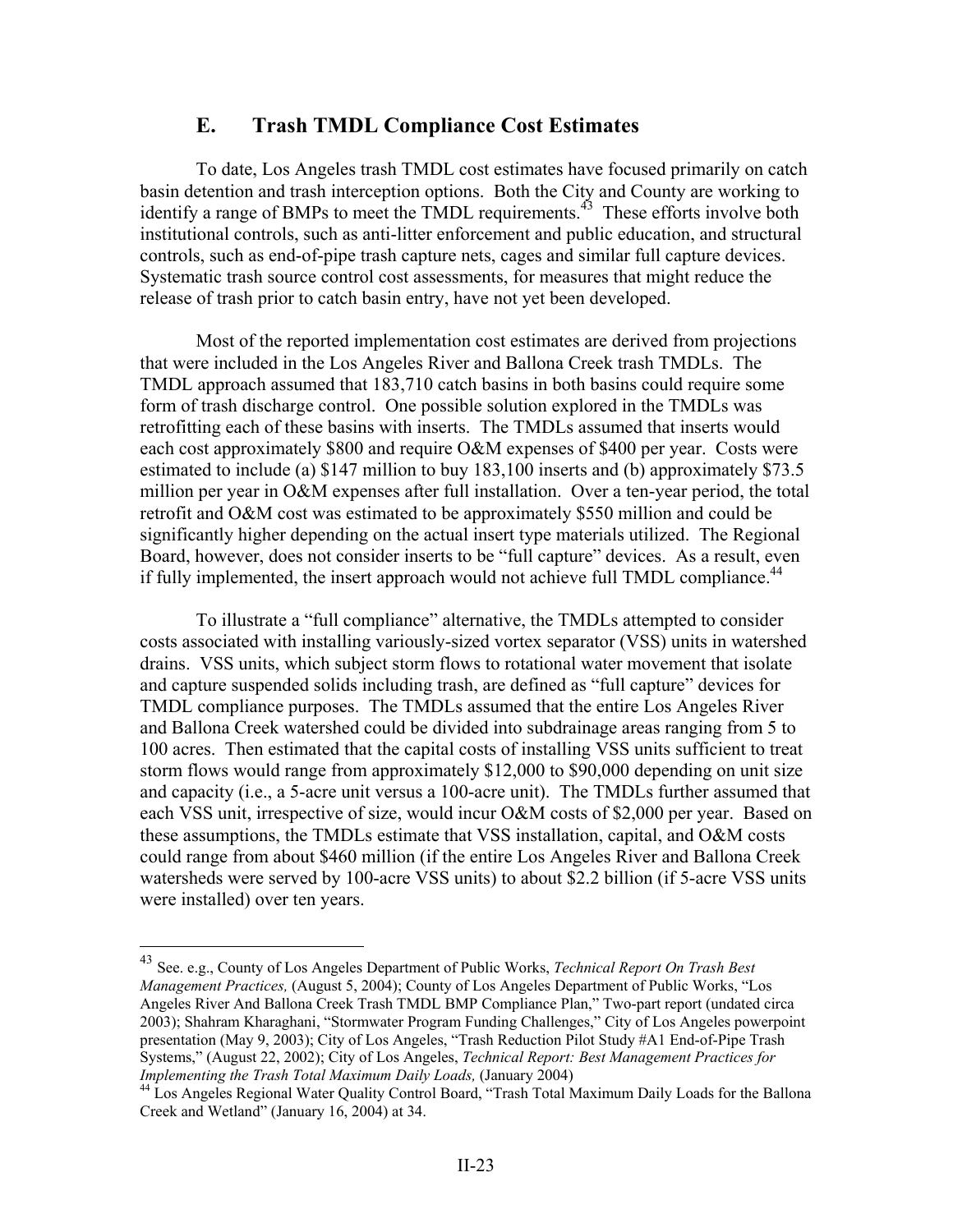The TMDL cost estimates assume that a single VSS unit can be installed at a downstream drainage system collection point to serve multiple catch basins. The most extensive VSS installation considered in the TMDLs (the 5-acre unit approach), would install about 90,000 units a various locations downstream of the region's 183,710 catch basins. The high-volume (100-acre unit) option would install units in 4,500 drains to serve the region's 183,700 inlets by means of larger vortex units.<sup>45</sup> Significant planning, engineering, construction and related expenses would be incurred to restructure the watershed drainages to be certain that the VSS units intercept all of the trash loads that may enter the watershed through each inlet and do not reduce the hydraulic capacity of the system. The TMDLs do not appear to have considered these expenses.<sup>46</sup> VSS and similar units may also increase the concentration of other pollutants (e.g. indicator bacteria) that would require additional control measures and generate standing water in some locations that might stimulate mosquitoes or other disease vector organisms. The TMDLs did not account for, or estimate, these additional implementation costs.

 Los Angeles City has estimated various costs associated with BMP and TMDL compliance options. According to the City's projections, the installation and operation of 1,576 full capture devices (CDS units) would be required to service the City-owned portion of the Los Angeles River and Ballona Creek Watersheds and would cost approximately \$1.08 billion, an average of approximately \$686,480 per installation. This cost is approximately seven to fifty times higher than the TMDLs' VSS unit installation estimates. Catch basin inserts, and screens along the mouth of each basin, were estimated to cost \$1,000 per unit, and require \$100 of O&M expense per year. End-of-Pipe Baskets located at the storm drain outfalls would cost approximately \$10,000 per unit and require \$1,000 of operational and maintenance expenses per year. The City's analysis notes that several catchment devices may also generate surface flooding, are prone to fouling, or may not be feasible to install due to the size of catch basin piping and other physical characteristics.47 These secondary effects generate additional engineering and management costs that have yet to be fully analyzed.

 $\overline{a}$ 

<sup>46</sup> Engineering, planning and related installation costs for full capture devices can be substantially greater than the equipment procurement expenses used to generate the TMDLs' cost estimates. For example, during 2001, SEAACA installed a "Stormceptor" device in the City of Downey to serve approximately two (2) acres of a mixed landscaped, building and parking area drainage. The 900 gallon unit cost approximately \$12,000 to procure, but another \$28,000 to install, including plumbing, grading, and construction management. The total unit installation cost was approximately \$40,000. In contrast, the TMDLs assumed lower per-unit costs ranging from approximately \$12,700 for a 5-acre unit to \$90,000 for a 100-acre unit. The SEAACA unit cost from 7.8 to 22 times higher than estimated in the TMDLs on a per-acre basis. (Data supplied by the City of Downey, April, 2005).<br><sup>47</sup> Shahram Kharaghani, "Stormwater Program Funding Challenges," City of Los Angeles powerpoint

<sup>&</sup>lt;sup>45</sup> Los Angeles Regional Water Quality Control Board, "Trash Total Maximum Daily Loads for the Ballona Creek and Wetland" (January 16, 2004) at 35-36.

presentation (May 9, 2003) at 20-22; City of Los Angeles, "Trash Reduction Pilot Study #A1 End-of-Pipe Trash Systems," (August 22, 2002).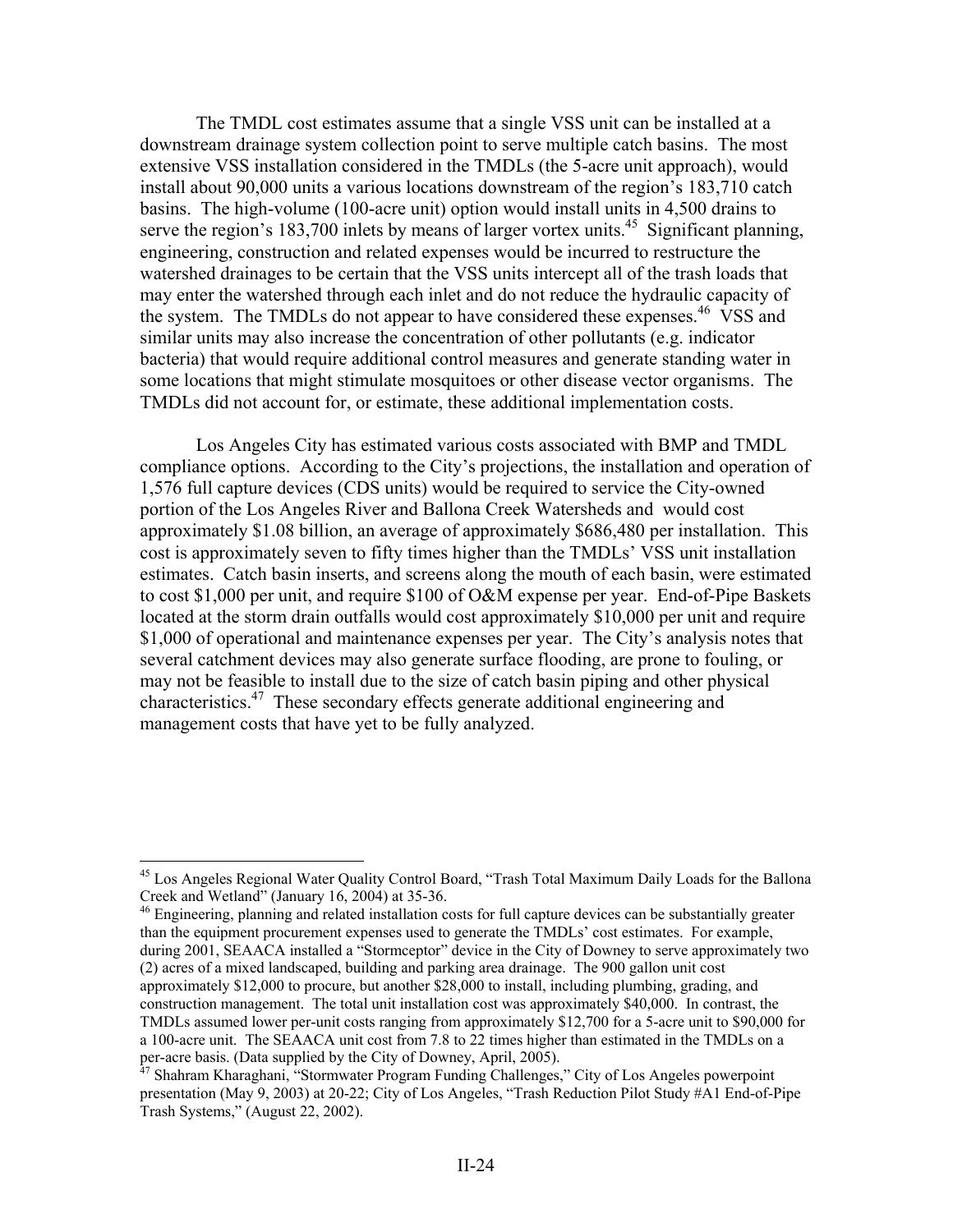The County is developing conceptual, multi-year BMP-based workplans to comply with the trash TMDLs. The estimated costs associated with various structural and institutional controls are summarized in Table 2.22.<sup>48</sup>

| <b>Litter Control Measure</b> | <b>Estimated cost per</b><br>unit | <b>Annual Operation</b><br>and Maintenance<br>cost per Unit |  |  |
|-------------------------------|-----------------------------------|-------------------------------------------------------------|--|--|
| <b>Catch Basin Inserts</b>    | \$500                             | \$500                                                       |  |  |
| <b>CDS</b> units              | \$500,000                         | \$133,333                                                   |  |  |
| End of pipe nets              | \$100,000                         | \$50,000                                                    |  |  |
| <b>Catch Basin Excluders</b>  | \$2,000                           | \$40                                                        |  |  |
| Increased public education    |                                   | \$1,000,000                                                 |  |  |
| <b>Trash Receptacles</b>      | \$300                             | \$300                                                       |  |  |

# **Table 2.22 Estimated Litter Control Measure Costs**

Source: County of Los Angeles Department of Public Works, "Los Angeles River And Ballona Creek Trash TMDL BMP Compliance Plan," Part 1, at 15.

 The costs associated with full-capture device installation and O&M (approximately \$633,000) are approximately seven times higher than the per-unit costs assumed in the TMDLs. The County estimated costs associated with other controls, such as excluders and basin inserts, are also consistent with the City's estimates. In general, the City and County full-capture device cost estimates suggest that installations of full capture units will be significantly more expensive than estimated by the Regional Board in the trash TMDLs. If a full capture unit costs approximately \$500,000 to install per drain and incurs an annual \$100,000 O&M expense (the approximate County and City estimate), and each drain conveys flow from about 20 of the 183,000 watershed catch basins (or approximately 10,000 units), the TMDLs would cost \$5 billion in capital costs and incur O&M expenses of \$1 billion per year after full deployment. The initial ten year installation and O&M costs associated with full capture devices under these assumptions would be approximately \$10.5 billion, assuming an annual phase-in of approximately 1,000 units over that period. These expenses range from approximately 5 to 22 times higher than estimated in the TMDLs.

<sup>&</sup>lt;sup>48</sup> See the conceptual cost and reduction presentation in County of Los Angeles Department of Public Works, "Los Angeles River And Ballona Creek Trash TMDL BMP Compliance Plan," Two-part report (undated circa 2003) at 15-20. The report notes that the estimates are conceptual and will be substantially refined as specific trash reduction work plans are discussed with the Regional Board.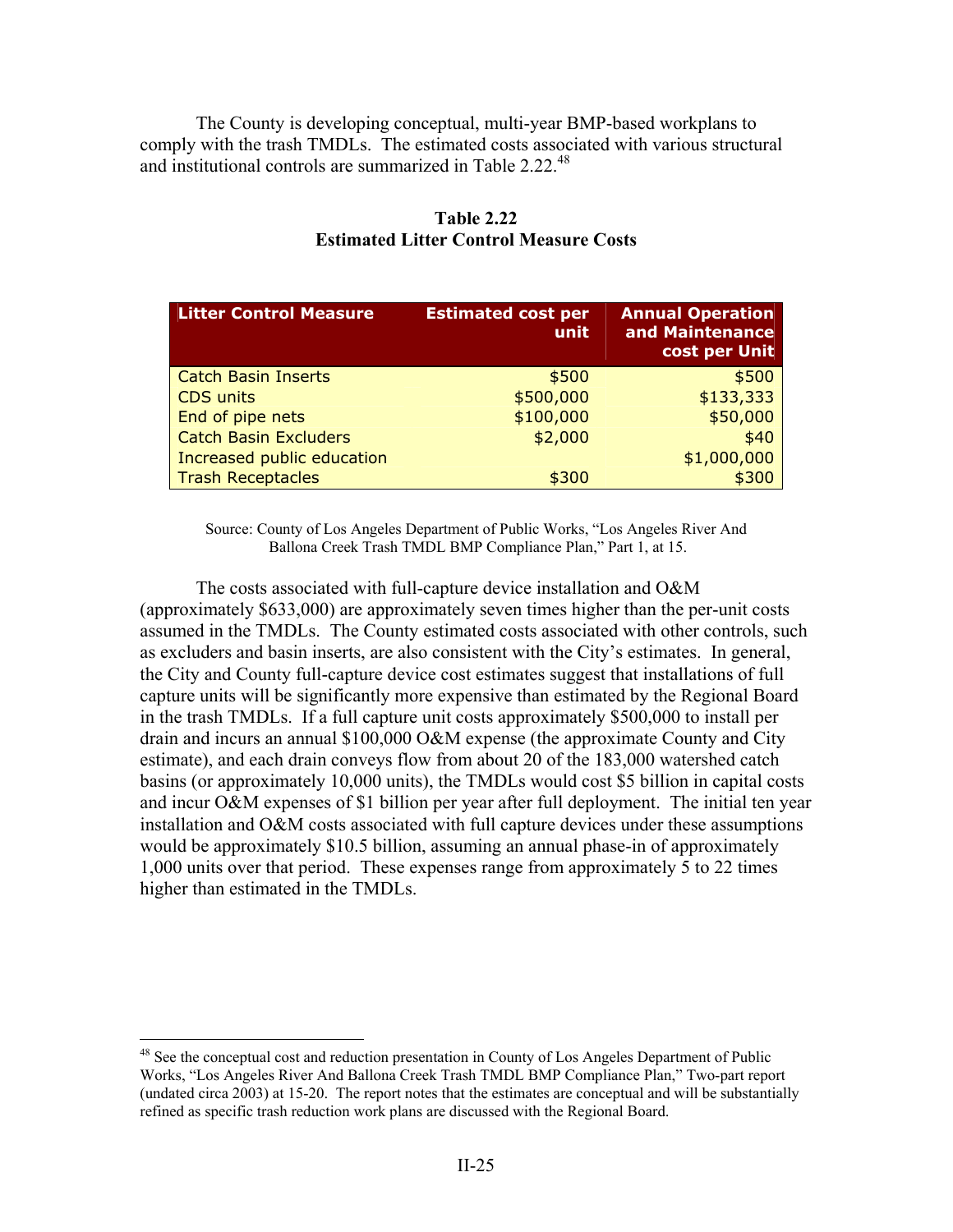### **F. Trash Data Summary**

 The analysis of available Los Angeles area watershed trash information indicates the following conclusions:

- *A small number of basins account for significant trash volumes.* The bulk of trash in all County-monitored areas, and the reported TSV recovered from City monitored inlets, appears to consistently enter regulated waters through a relatively small number of catch basins. Future monitoring efforts should seek to confirm this result and identify these locations.
- *Commercial land uses tend to generate the most trash, but land use is a poor predictor of trash loads.* On average, commercial areas appear to generate the highest loads per acre among the five watershed land use types. However, this result is not consistent at all inlets and high trash loading also occurs at specific inlets located in other land use areas. Future monitoring efforts should seek to confirm whether land use is reliably associated with trash loads. Assessment methods should also be standardized to assure comparability and consistency from location to location and over time.
- *Trash flows may have a temporal and geographic focus.* There is some evidence that trash loads are highest early and late in each storm season and may be concentrated in certain (e.g. Downtown) areas. However, these assertions, are not conclusive and further research should be conducted to determine if additional efficiencies may be achieved through focusing cleanup efforts at specific times or within specific high-volume areas or land use types in the watershed.
	- *Food and beverage products appear to comprise a significant source of trash loads.* Surveys of water-borne trash indicate that certain consumer products—cups, utensils, bottles, and bags—comprise a substantial amount of the Los Angeles area water-borne trash flow. This is likely due to the low-density and insolubility of these materials and the relative ease with which consumers can improperly dispose of them. Additional analyses of debris recovered from monitored catch basins should be performed to identify the specific items and materials that comprise area loads. This information will help define potential source cleanup options and identify approaches, including enhanced consumer awareness programs and litter enforcement, that can reduce overall compliance costs.
- *Available* c*ost information focuses on storm drain system institutional and structural controls.* In conjunction with the trash TMDLs, the costs of certain structural and institutional measures are being estimated with increasing precision. County and City experience with the installation of "full capture" devices have demonstrated consistently and significantly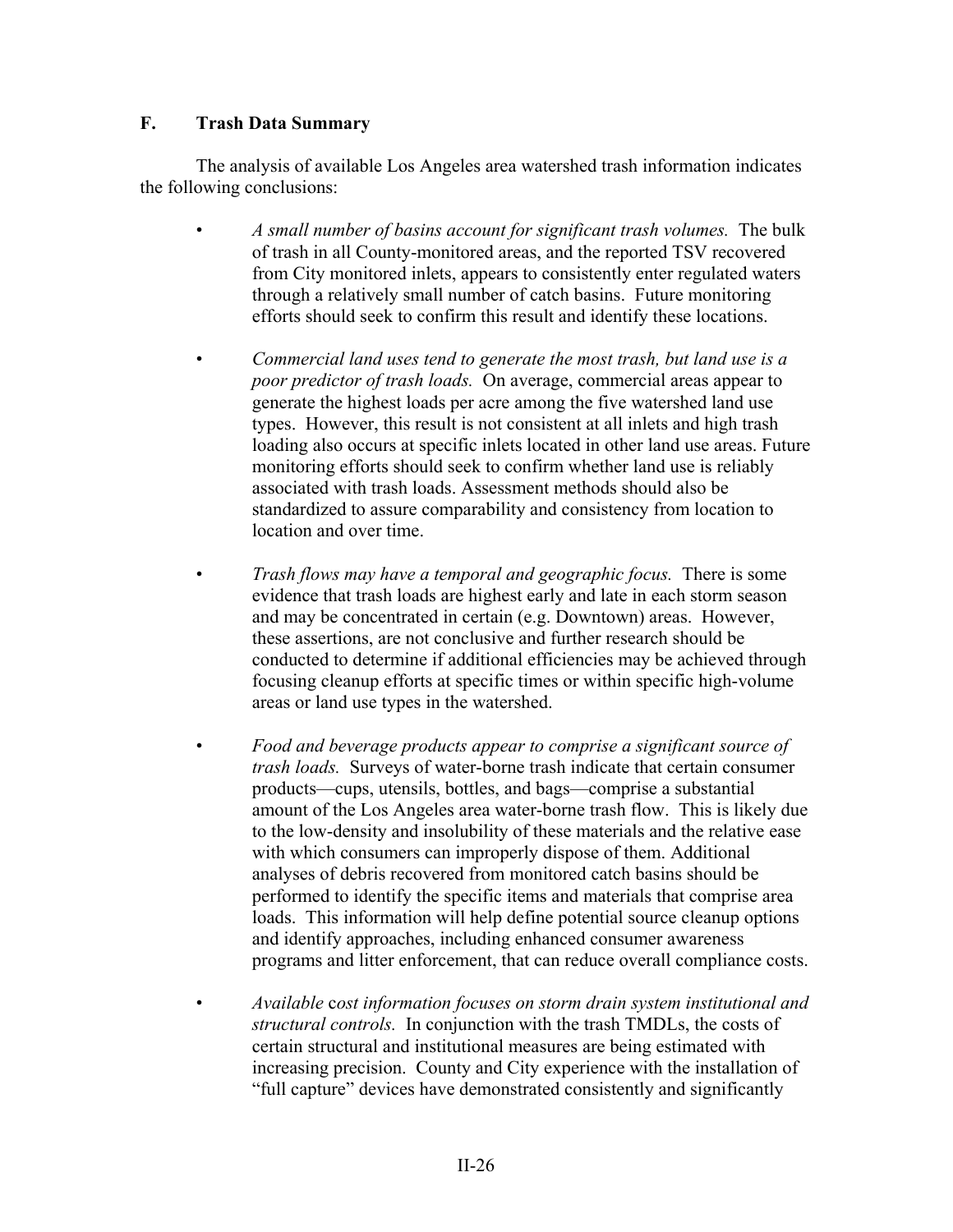higher costs than were estimated as a component of the trash TMDLs. Little or no current information has been developed correlating source control costs and effectiveness.

• *The diversity of trash sources may allow for significant market efficiencies.* Water quality discharge exchange markets work best when the sources of the constituents of concern are varied and have different control costs.<sup>49</sup> Although control cost estimates are mostly unavailable, debris surveys suggest that regional trash loads are comprised of a diverse range of products originating from a variety of sources and uses. It is likely that these diverse sources will have different control costs, a result that may provide the basis for conducting trash discharge market exchanges within Los Angeles area watersheds.

<sup>&</sup>lt;sup>49</sup> See, e.g., National Association of Conservation Districts, "The Conservation Marketplace," (http://www.nacdnet.org/special/market.htm, (January 2005); State of Oregon, Department of Environmental Quality, "Water Quality Credit Trading: Frequently Asked Questions" (March 11, 2004).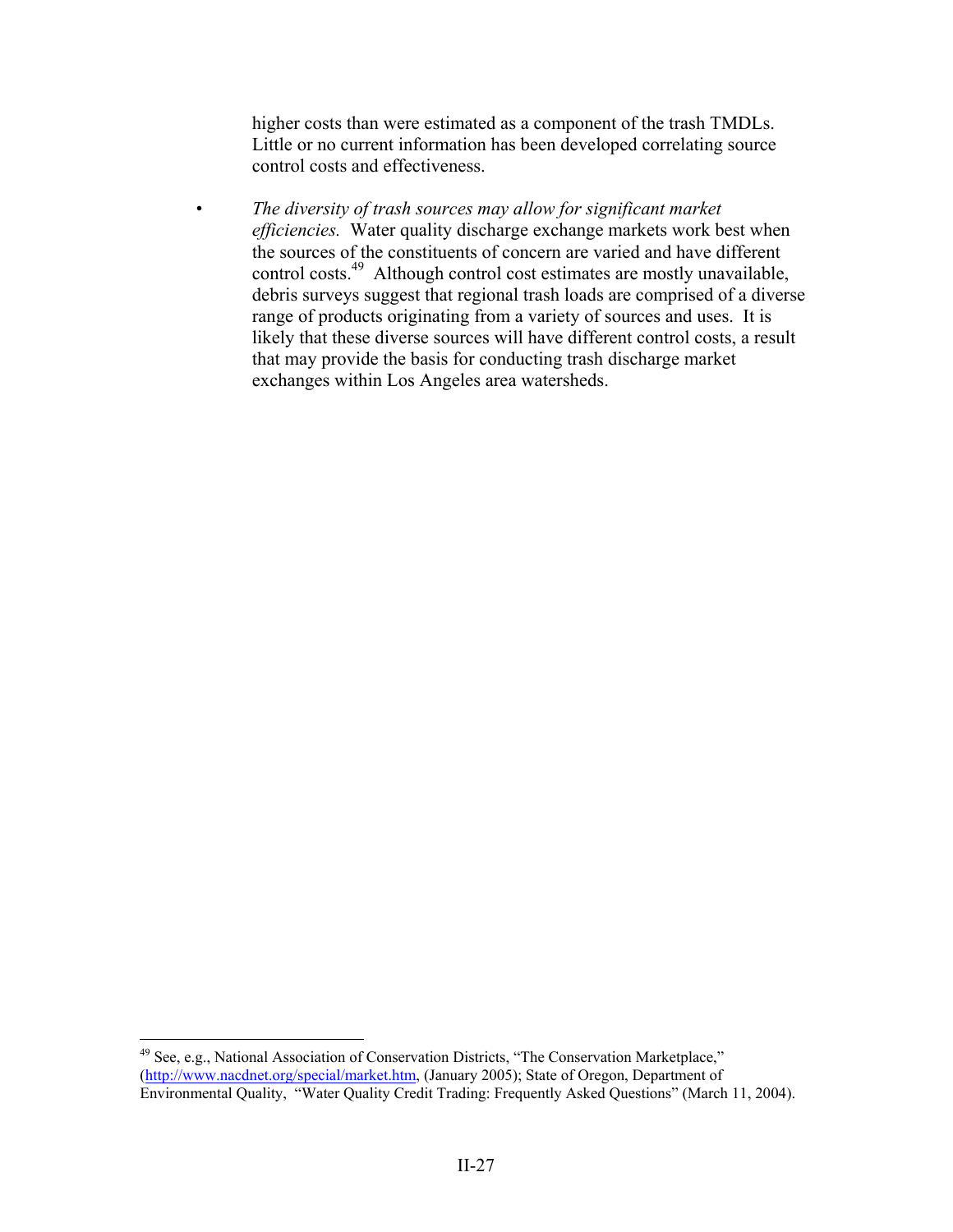### **III. TRASH DISCHARGE EXCHANGE MARKET INFRASTRUCTURE REQUIREMENTS**

Establishing and maintaining water quality exchange market rules and procedures is a substantial undertaking, but may offer options that are preferable to other approaches, such as banning the use of certain materials or product-specific taxes. This section describes the basic market infrastructure that would be required to implement a trash discharge exchange (TDE) market in the Los Angeles region. It focuses on:

- (a) Regulatory drivers to motivate stakeholders to participating in a TDE market;
- (b) Information necessary to define a tradable, "unit" of trash reduction; and
- (c) Monitoring and performance-assurance requirements.

As discussed in Section 2, detailed source generation and reduction cost information has yet to be developed in the relatively short time since the trash TMDLs were adopted. However, drawing on the experience of other areas, the essential elements of a TDE market program can be identified to help formulate the region's TMDL compliance effort.

# **A. TDE Market Drivers**

 $\overline{a}$ 

 Trading programs depend on the participation of motivated private and public sector stakeholders.<sup>50</sup> The most successful efforts have been sustained by a general realization that alternative, potentially more restrictive and costly mandates may be imposed if the affected stakeholders do not identify flexible, effective discharge control options.

 The Grasslands program, for example, was stimulated in part by the recognition that CWA and related requirements, including a pending selenium TMDL, could significantly impinge on farming. Agricultural districts proactively sought to develop their own response options and incorporated trading as part of the control approach. Similarly, stakeholders in the lower Boise River worked with state and federal officials to propose a trading system designed, in large measure, to reduce the likelihood that CWA regulations might be explicitly extended to non-point (agricultural) operations. The resulting program allowed non-point sources to trade under the auspices of a privately organized market entity, rather than being directly regulated by state or federal water

 $50$  See, e.g., State of Oregon, Department of Environmental Quality, "Water Quality Credit Trading: Frequently Asked Questions" (March 11, 2004) ("Circumstances favorable to trading include …there is a "driver" that motivates facilities to seek pollutant reductions, such as more stringent permit limits [and] watershed stakeholders and the state regulatory agency are willing to try an innovative approach and engage in trading design and implementation issues."); U.S. EPA, *Water Quality Assessment Handbook, (*November, 2004) at 73 (stakeholder readiness assessment).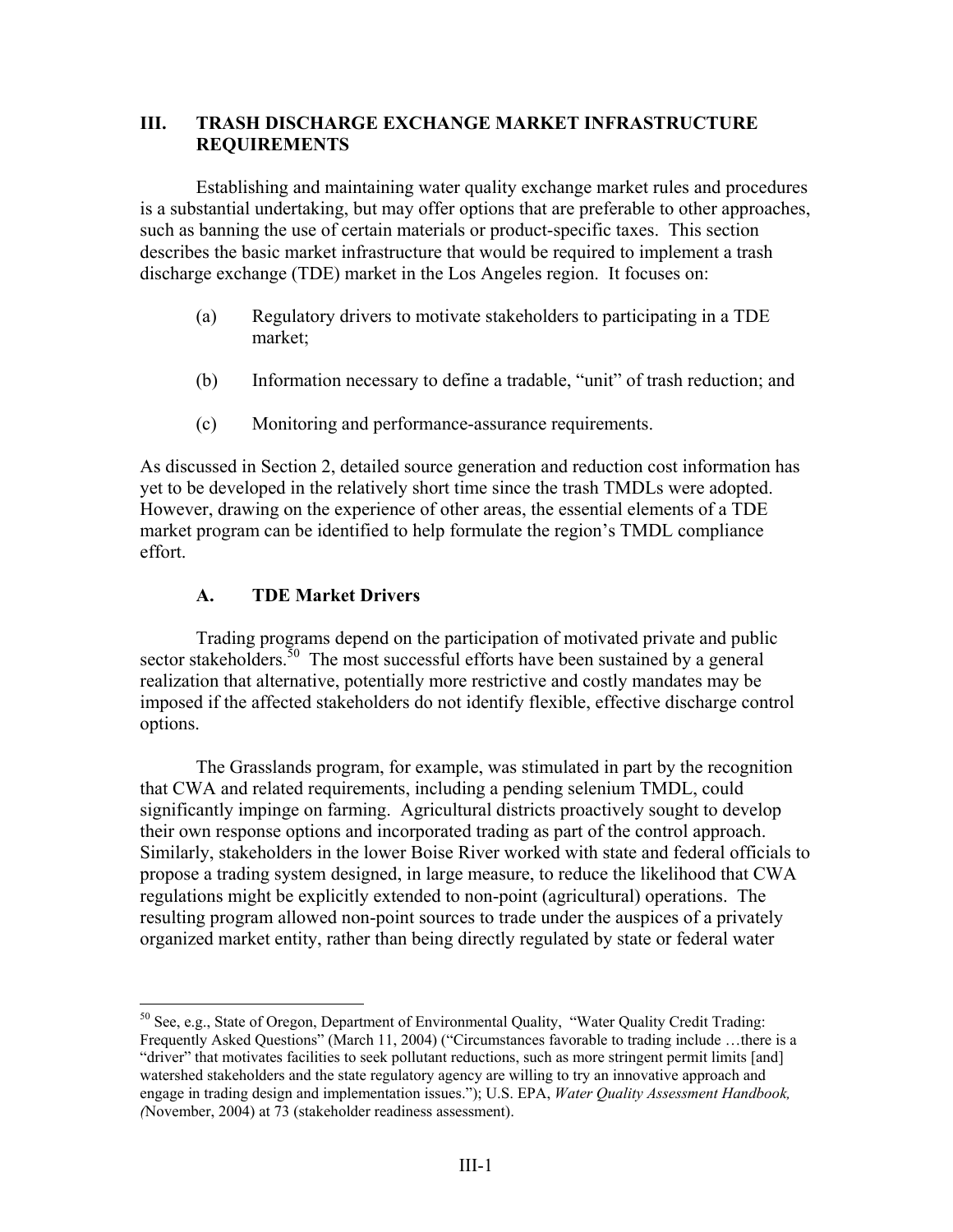protection agencies.<sup>51</sup> Substantial compliance costs associated with blanket reduction mandates have also helped generate interest in nutrient market trading systems along the eastern seaboard and in the Midwest.<sup>52</sup>

Eliminating Los Angeles area watershed trash releases will be expensive, and the additional expenses that will be required to comply with future watershed TMDLs, may potentially generate many of the same incentives that have stimulated market-based system development in other parts of the country. Municipalities and drainage agencies that are subject to trash TMDL requirements, and their state government regulators, face chronic budgetary pressures, which affect how they meet their public safety and service responsibilities. To the extent that trash originates from improper consumer disposal, moreover, public entities may well resist substantial litter law enforcement that would significantly and directly impact the voting public, particularly since enforcement on a scale that sufficient to measurably reduce trash loads could be prohibitively expensive.

Under these circumstances, it is reasonably foreseeable that public entities will seek to shift at least some of the trash TMDL cost burdens to private sector commercial and industrial operations that utilize or manufacture items commonly found in waterborne debris (e.g., coffee cups, plastic bags, and food and liquid containers)(see Section I.B, above). If adopted, these measures will likely extend well beyond employee lunchroom activities that generate trash loads to include controls that affect business customers and suppliers. Several of these forms of control are under consideration or implementation in the Los Angeles region and other parts of California including product (particularly plastics) bans, use or "pollution" taxes imposed on high volume items, expanded state and local anti-litter and anti-nuisance law enforcement, and the extension of state and federal water quality control regulations to trash generators.<sup>53</sup>

<sup>&</sup>lt;sup>51</sup> Idaho Division of Environmental Quality, "Lower Boise River Effluent Trading Demonstration Project: Summary of Participant Recommendations For a Trading Framework," (September 2000).

<sup>52</sup> See, e.g., Connecticut Department Of Environmental Protection, "Connecticut's Nitrogen Control Program: Nitrogen Credit Exchange, (April 2001); Joseph Kramer, "Lessons from the Trading Pilots: Applications for Wisconsin Water Quality Trading Policy" Fox-Wolf Watershed Alliance (July 8, 2003); Kieser & Associates, *Preliminary Economic Analysis of Water Quality Trading Opportunities in the Great Miami River Watershed, Ohio*, The Miami Conservancy District (July 2004).<br><sup>53</sup>For a discussion of possible water-borne waste product bans, see California Integrated Waste

Management Board, "Plastics White Paper," May 2003 at 17. For a discussion of levying fees on plastic bags in the Los Angeles area, see Interdepartmental Memorandum from Councilmember Ed Reyes to Jan Perry, Chair of the Environmental Quality and Waste Management Committee, "Plastic Bag Initiative," December 28, 2004 at 2. The City of San Francisco has proposed levying a 17 cents tax on plastic bag use within the city (City of San Francisco, San Francisco Commission on the Environment November 18, 2004 Bag Fee Resolution, Resolution No. 007-04-COE (available at

http://sfgov.org/site/sfenvironment\_page.asp?id=28305, accessed February 2005). In March, 2005, the City of Malibu voted to ban all foamed plastic containers, including coffee cups, coffee cup lids and clamshell food containers by July 1, 2005. See,

http://www.malibutimes.com/articles/2005/03/04/news/news2.txt) (accessed March, 2005). The extension of CWA or Porter-Cologne oversight to trash source generators or "dischargers" would likely trigger substantial legal and political opposition. However, to the extent that state and federal regulators are able to assert authority to regulate non-point source discharges—a position that each has vigorously asserted—a legal basis for seeking to control trash sources as non-point "dischargers" impairing water quality could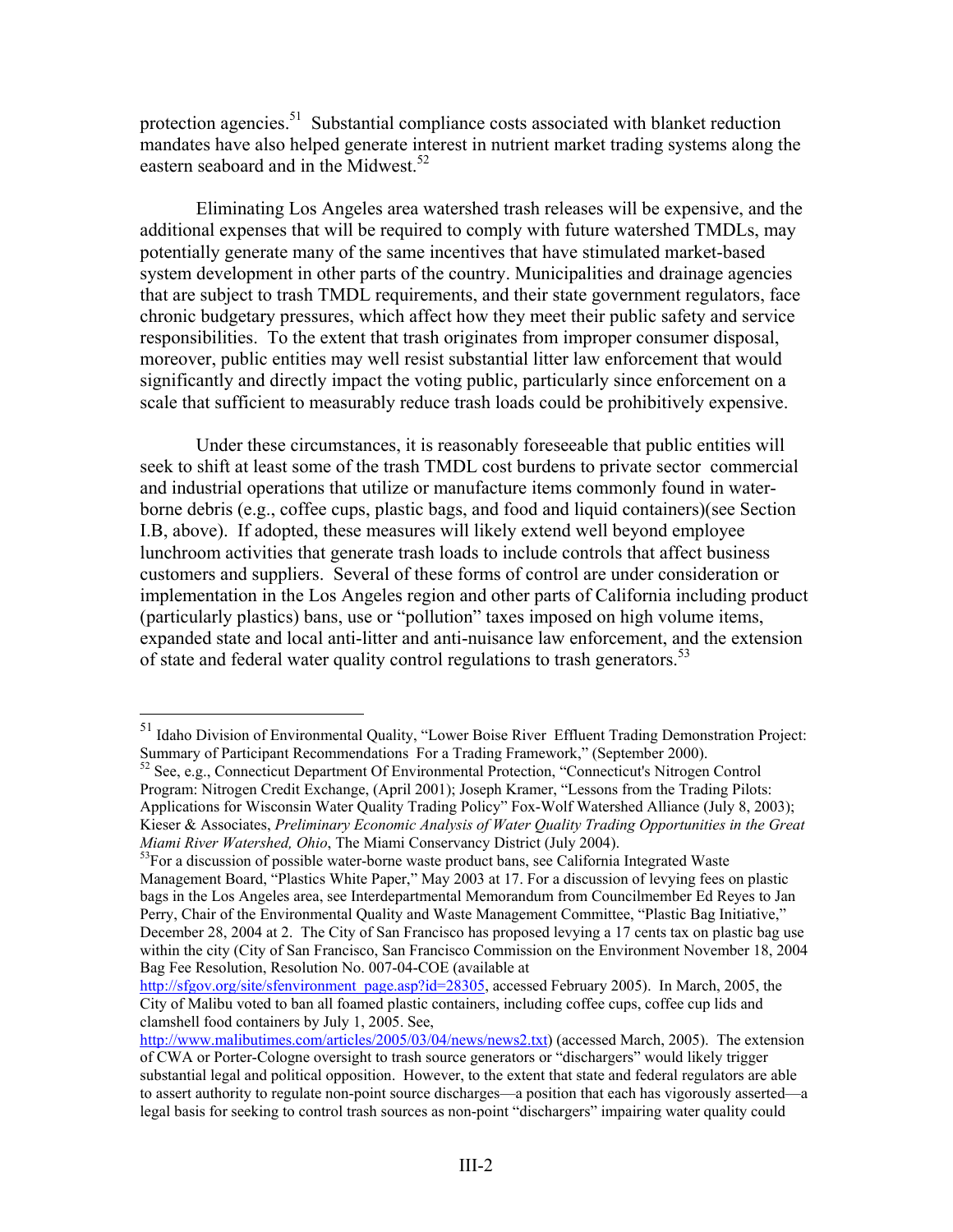Stakeholders can reasonably anticipate that the trash TMDLs will eventually result in regulatory efforts to reduce flows prior to their entry into regulated municipal separate storm sewer systems. A TDE market can provide an anticipatory response that identifies a more flexible, less expensive regulatory option. Market systems have also been utilized to foster non-point source participation in constituent control programs without conceding that such sources are subject to state or federal water quality protection and oversight.<sup>54</sup> This form of source control may represent a more attractive regional option than potentially less flexible mandates or litigation.

 The following structural elements will likely be required to stimulate TDE market development in the Los Angeles watershed:

- *(1) Flexibility.* As is common in other contexts, TDE trades and related operational activities should be conducted through private contracts monitored by a dedicated non-profit entity, or possibly a dedicated unit within the public drainage management agencies. Participants should be free to opt into, or out of, the TDE program (subject to the completion of any existing commitments), if other compliance options become more attractive. Regulatory oversight would be directly extended to the market coordination entity, but not to the trading participants unless a participant desires a direct regulatory agency relationship.
- *(2) Compliance safe harbor.* The TDE program should provide participants meeting their obligations with a regulatory "safe harbor," insulating cities and private sector participants from additional litigation or compliance exposure, based on the presumption that participation will be treated as satisfying applicable reduction requirements. The California State Water Resources Control Board, and various Regional Boards, have adopted this concept as part of the recent statewide conditional irrigated lands waiver program. In 2004, California began to require that irrigated land operators either complete and provide detailed site-specific water quality monitoring information, or join a regional monitoring program to qualify for a waiver of "waste discharge requirements" affecting their runoff.55 Under program rules, participants in the regional effort are deemed to be in full

<sup>54</sup>U.S. EPA, Region 10, "EPA Region 10's Water Quality Trading Initiative,"

arguably be made. The judicial treatment that such an assertion might receive cannot be predicted with certainty.

http://yosemite.epa.gov/r10/oi.nsf/d9fbcd8fc7ce1c5d882564640065adff/e061bb2efbef6d54882566950062b 816?OpenDocument (accessed January 2005) (non-point (agricultural) source intended to be "voluntary" in nature).

 $55$ See, e.g., California Regional Water Quality Control Board, Central Valley Region, "History of the Conditional Waivers of Waste Discharge Requirements for Discharges from Irrigated Lands," (2003); California Regional Water Quality Control Board, Central Coast Region, "Conditional Waiver of Waste Discharge Requirements for Discharges from Irrigated Lands," Order R3-2004-0117 (June, 2004) (establishing individual monitoring or regional safe harbor for waste discharge requirement waiver qualification).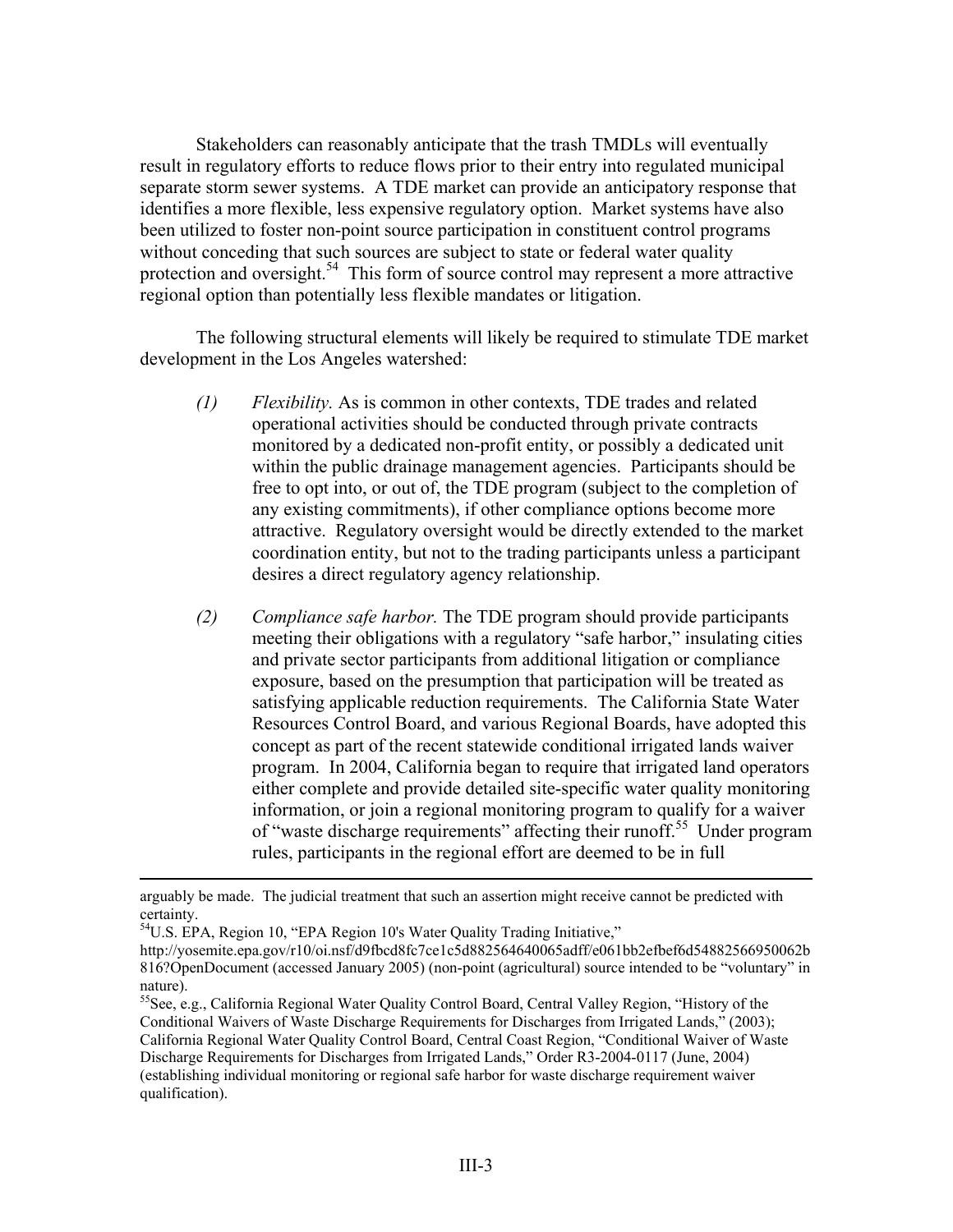compliance with waiver requirements. To stimulate TDE market participation, trash generators, and the municipalities in which they operate, should be provided with similar assurances that by participating in the trading system and properly offsetting trash loads during the applicable participation period, they will be not be subject to additional regulatory obligations.

*(3) Development phase incentives*. Even if a TDE market is not fully implemented, the EPA and other agencies recognize that market planning efforts can generate valuable information about source controls related costs. Developing this information, however, requires substantial stakeholder commitment and involvement. TDE market stakeholders that willingly participate in the early phases of the development process, should receive some form of regulatory credit that can be utilized to meet future obligations. This credit might include a percentage reduction in any subsequently enacted source control goals for the certain periods (e.g., the first year of the program). Incentives of this nature will motivate stakeholders to support the identification of possible source control options and develop the related cost information.

### **B. Defining the Units of Trade**

 $\overline{a}$ 

 Environmental trading systems require units of exchange that represent equivalent discharge benefits produced from varied sources and control methods. Nutrient trading programs, for example, typically evaluate diverse load reduction strategies involving factories, treatment plants and farmers, to identify a common trading unit. If farmers do not till a certain acreage of crops, then a predictable amount of nutrient-bearing soil will not be pulverized or fertilized and subsequently eroded into the regional receiving waters. That share of the nutrient load reduced by not tilling a specific area, can be estimated and used to define a non-point source reduction "credit" representing the specific load reduction. Once a trading unit is established in this fashion, other nutrient dischargers can purchase the amount of load reduction credits they need to offset their own discharges.<sup>56</sup> In the Grasslands system, trading units are generally defined in terms of runoff volume. Measures that reduce agricultural runoff below a target level are treated as "surplus" reductions that generate a corresponding credit. Higher marginal cost dischargers, or those that failed to predict their discharge concentrations, can then compete to buy these surplus credits to meet their own selenium objectives.<sup>57</sup>

 Consistent with approaches developed in other areas of the country, a TDE market will likely be required to address the following exchange unit issues:

<sup>&</sup>lt;sup>56</sup> For an example of the extensive analysis required to identify units of trade in phosphorous, see Kieser  $\&$ Associates, *Preliminary Economic Analysis of Water Quality Trading Opportunities in the Great Miami River Watershed, Ohio*, The Miami Conservancy District (July 2004).<br><sup>57</sup> See Breetz, et al., "Water Quality Trading and Offset Initiatives in the U.S.: A Comprehensive Survey,"

Dartmouth College, (August 5, 2004) at 10-17.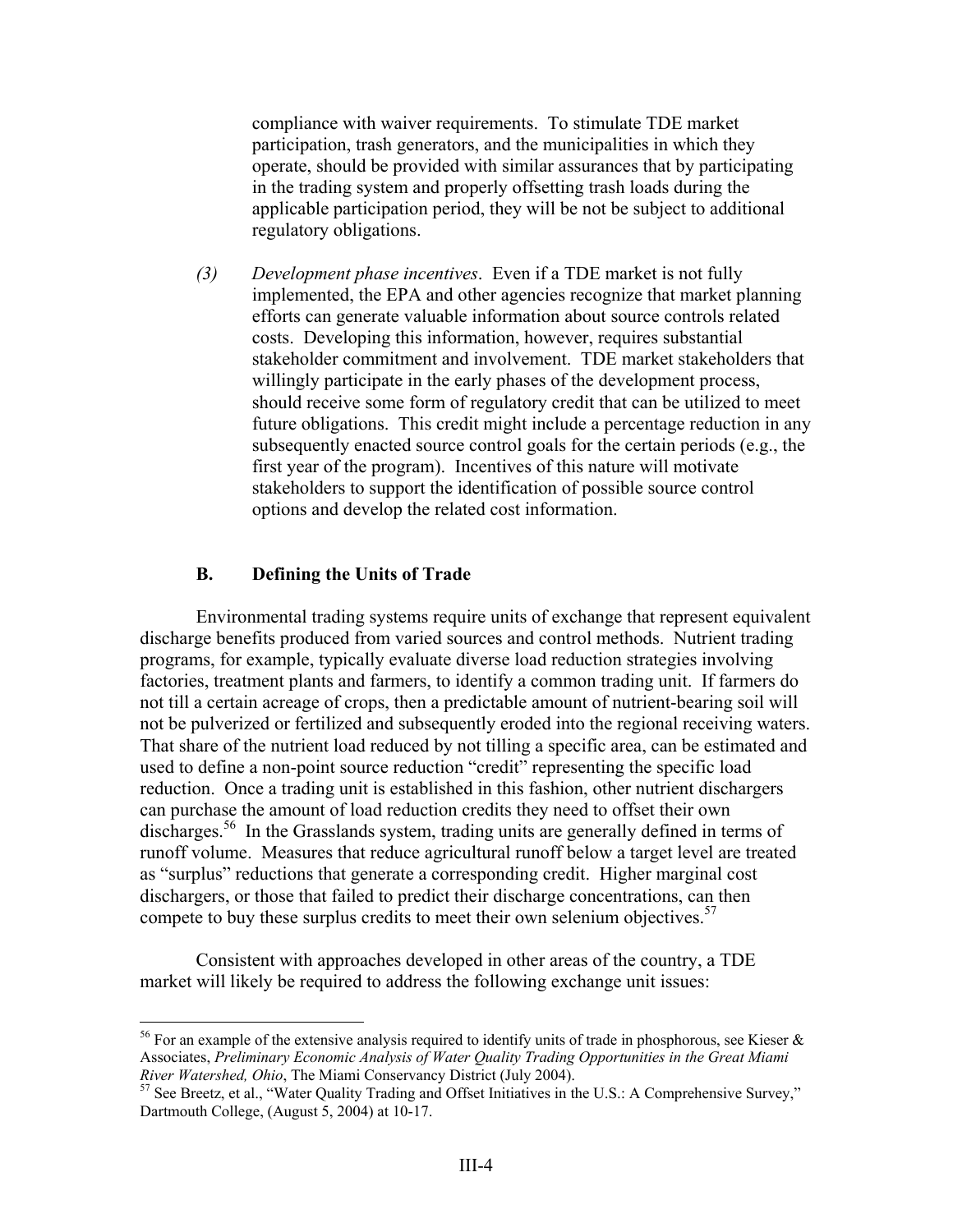- (1) *Equivalence.* Each "unit" of trash reduction must be defined in comparable terms, such as volume or weight, and apply as broadly as possible to stimulate widespread market participation. For TDE trades, it will be necessary to identify an equivalent reduction level for various forms of water-borne debris. In general, since the trash TMDLs seek to eliminate "floatables" that impair beneficial uses, an equivalent volume reduction of similar water-borne trash, such as coffee cups, plastic bottles or foamed plastic containers, would appear to provide comparable water quality benefits. Certain trash items, such as oil, pesticide or medical product containers, may generate different health or environmental concerns that preclude their inclusion in a TDE system. All TDE watershed stakeholders must reach agreement regarding the specific levels of trash reduction by item that will be treated as an equivalent unit.
- (2) *Reduction efficiency*. The specific benefit achieved by a certain actions, such as redemption programs, passive interception devices, education, or basin cleaning and exclusion devices, must be carefully identified to allow for verifiable credit creation and certain trash control measures will likely be more effective than others. To operate a TDE market, a catalog of the reduction efficiencies associated with each reduction measure must be developed so that participants can establish the level of load reduction they are achieving and the amount of any credit (or offset) they may buy. Trash reduction efficiencies will be affected by geography, social demographics, and other factors that can vary significantly between different locations. Considerable effort will be required to account for this variability and determine the applicable reduction benefit achieved by each control measure. Many water quality market programs incorporate margins of safety factors into each measure to assure that the reduction represented by each credit will actually be realized. Any such safety margin must be carefully established so that credit costs do not rise to the point that trading incentives are inhibited or excessively duplicate those already incorporated in the trash TMDLs.<sup>58</sup>
- (3) *Establish a credit threshold.* In many cases, stakeholders are allowed to trade or sell "surplus" credits that result from reductions below a specific cap. A tradable credit is created when a control action reduces loads below an applicable target. If market participants are subject to a 30% reduction cap, for example, and a discharger achieves a 70% reduction, an amount equal to 40% of the discharger's load would be available as a credit in most TDE systems. The selenium TMDL annual reduction requirement, for example, is used to set the applicable selenium threshold

<sup>&</sup>lt;sup>58</sup> High safety margins have been cited to explain limited trading in a Colorado phosphorous reduction effort. See Richard Woodward, "Lessons about Effluent Trading from a Single Trade," Texas A&M University, http://agecon2.tamu.edu/people/faculty/woodward-richard/paps/CaseStudy.pdf. (accessed January 2005) (2:1 credit ratio inhibits trading incentives).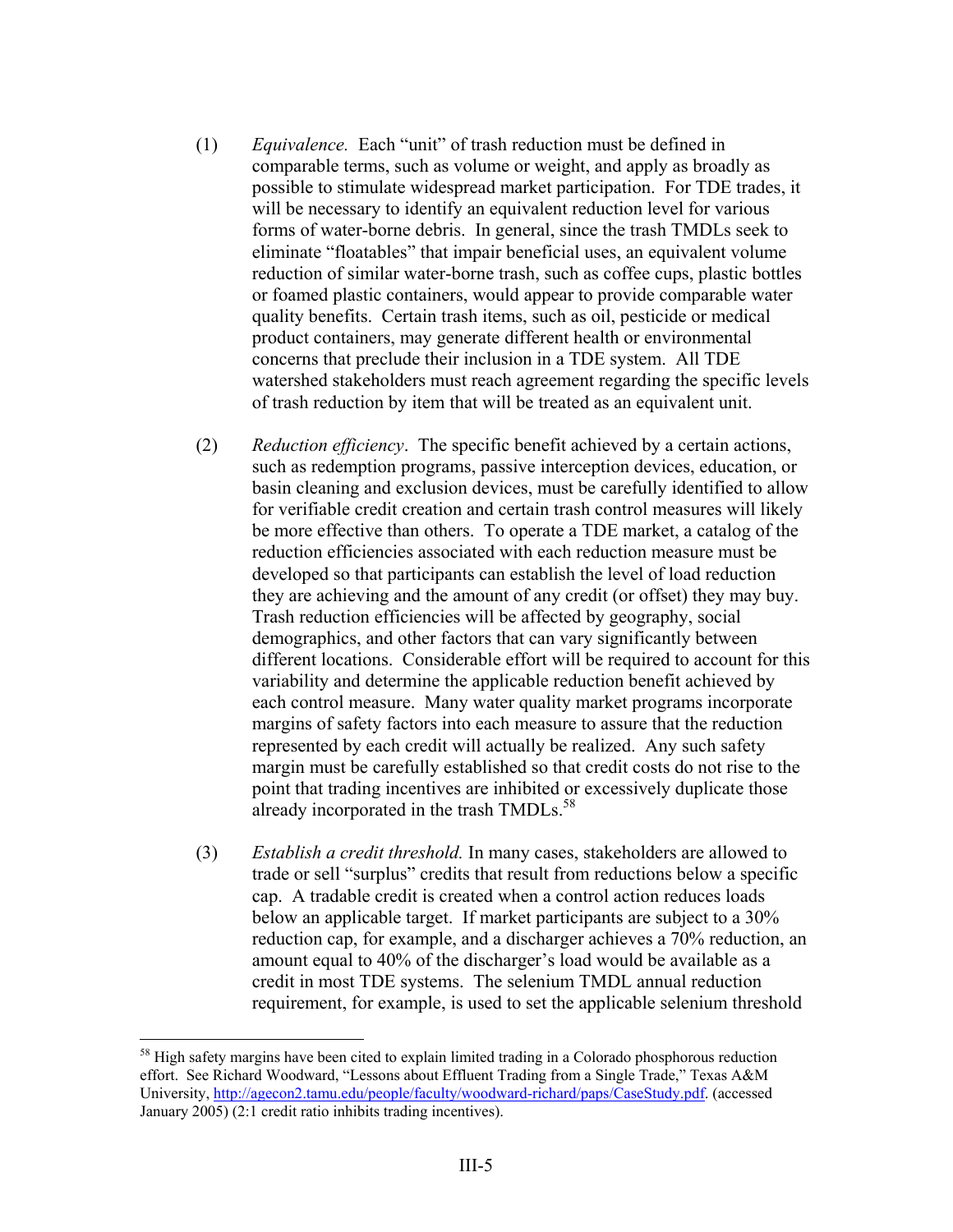for the Grasslands program. Reductions below the annual target generate tradable credits. A similar approach may be useful to set trash load thresholds that count as exchangeable credits within each of the Los Angeles County watersheds.

- (4) *Credit pricing.* High credit, information, and transaction prices frustrate exchanges. Market bottlenecks can occur if the supply of credits is overly restricted or trading ratios are so high that credit purchases approximate the cost of less efficient compliance alternatives. Provided that the overall reduction goal is achieved, credit supply and pricing should be allowed to develop as flexibly as possible, in response to market supply and demand forces.
- (5) *Timing*. Most trading systems allow for exchanges during a single season or year, but surplus credits are usually not carried forward to later years on the theory that credits developed in an earlier period should not allow for a higher discharge in a later year. Although credit carry-forward prohibitions might, in theory, frustrate particularly beneficial, one-time reductions, a 12 to 24-month period, approximating seasonal weather cycles, appears to be the most natural approach for the TDE market. If necessary, exceptional circumstances can be defined that might justify multiple-year trading, such as a unique reduction opportunity that achieves a particularly large and sustained early benefit. This consideration may be particularly applicable if the early action is likely to develop valuable reference information that can benefit other stakeholders.
- (6) *Applicable area*. In general, a water quality exchange program should encompass at least an entire watershed, and ideally a complete region, to promote widespread and equitable participation. Trash reductions throughout the drainage should improve overall water quality and benefit the entire community. To the extent cleaning up the Los Angeles River, Ballona Creek, and the portions of the San Gabriel River already subject to trash TMDL controls benefit the entire region, the TDE market should extend throughout the area of benefit. In certain cases, such as outfalls near locations where high cost generators have traded for TDE credits, above-average concentrations or "hotspots" may occur. Any such areas can be efficiently cleaned on a case by case basis or the generators can join together to purchase excluders that facilitate trash collection and drainage system maintenance at those locations

### **C. Monitoring and Performance Assurance**

 A TDE system must be able to communicate trading opportunities among potential buyers and sellers, monitor exchanges, and ensure that the transactions result in the anticipated load reductions. Market obligations, including payment, achieving load cutbacks, and submitting accurate transaction and monitoring reports, must also be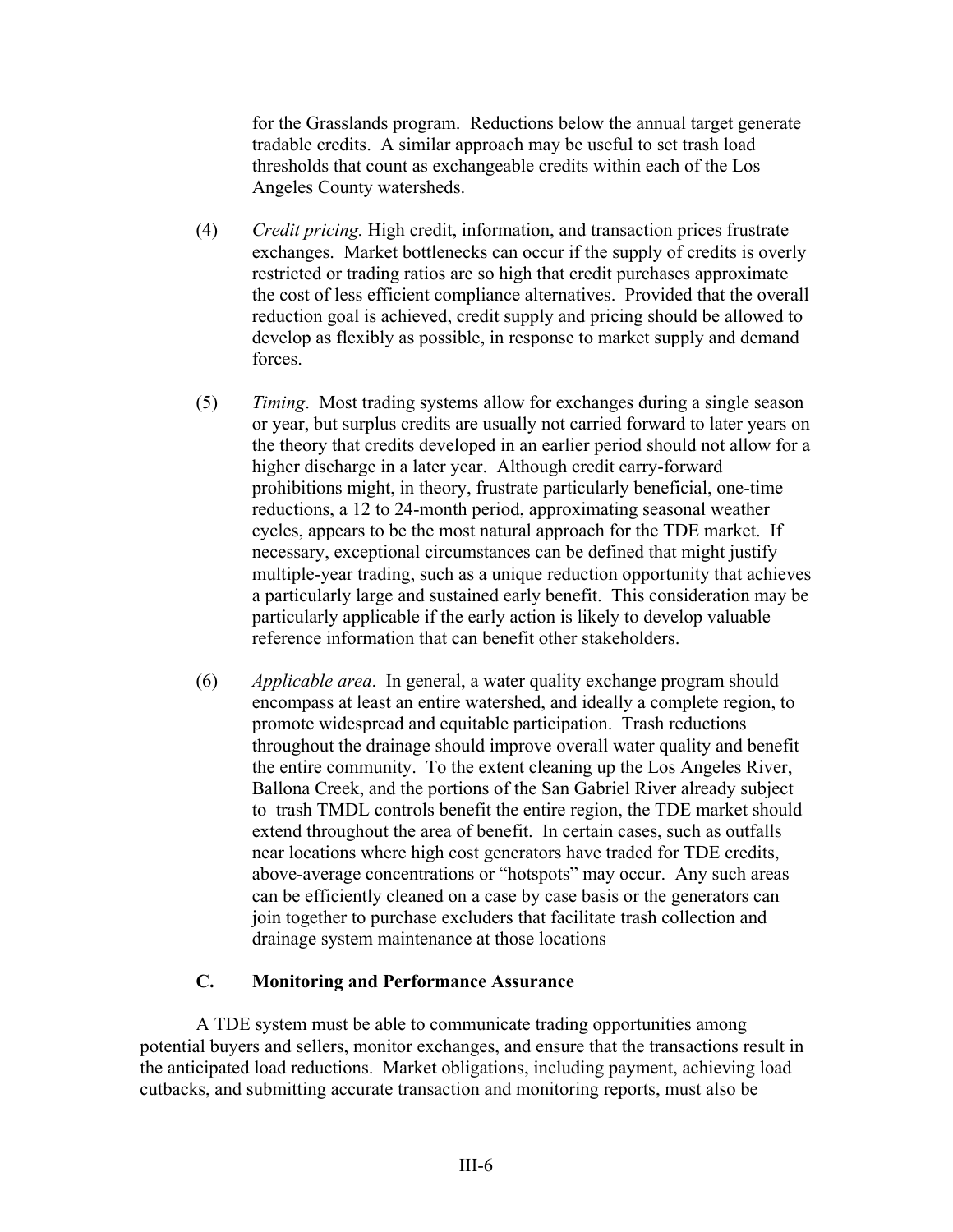enforced. These transactional overhead and enforcement requirements, however, must not be so excessive that they substantially reduce incentives to participate in a TDE market. Key elements of a monitoring, enforcement and transactional management system include the following:

- *(1) Trade system management.* In current practice, trading programs have been managed by public entities, dedicated non-profit corporations and stakeholder groups. The Grasslands system, for example, is managed by the Grassland Basin Drainage Steering Committee, a management entity established by area farmers. The RECLAIM program is primarily coordinated by the South Coast Air Quality Management District, a regional air quality oversight agency. As initially proposed, the lower Boise River exchange program would be managed by a non-governmental entity that contracts with private sector participants. In the Los Angeles watershed, TDE market coordination functions might be most easily accomplished by either a unit of a regional storm system management agency or a special purpose, private or public/private non-profit. A special purpose entity is often desirable to induce voluntary private sector market participation. Management entity costs would be incorporated into the credit pricing structure and recovered from each completed trade.
- *(2) Transactional information and reporting.* Many trading programs depend on a notification system administered by the management entity to communicate between buyers and sellers and track exchanges. Sellers provide information regarding the extent of their available credits. Credit information is then distributed to potential buyers. If an exchange is completed, the management entity receives a transaction summary that is logged for future monitoring. This approach is similar to the selfmonitoring report (SMR) system that is often used to document CWA and Porter-Cologne compliance throughout California. TDE market participants would be required to submit a trading SMR to the management entity at regular intervals. The SMRs would include information about: (a) the load level for the reporting entity during the reporting period; (b) actions taken to reduce the load to the applicable level; (c) surplus load reductions available for credit; (d) excess loads for which credits must be obtained; and (e) any transactions between a credit seller and buyer during the applicable reporting period. The SMR information can be obtained in an electronic format and posted on an internet-based exchange. Credit exchanges would be reported to the monitoring entity within a fixed period and the exchange would be regularly updated to identify current credit availability. During TDE market development, stakeholders should be consulted to identify the most convenient and accurate information reporting system.
- *(3) Audits and remedial action.* The TDE market management entity would be empowered to enforce reporting obligations and to audit and verify the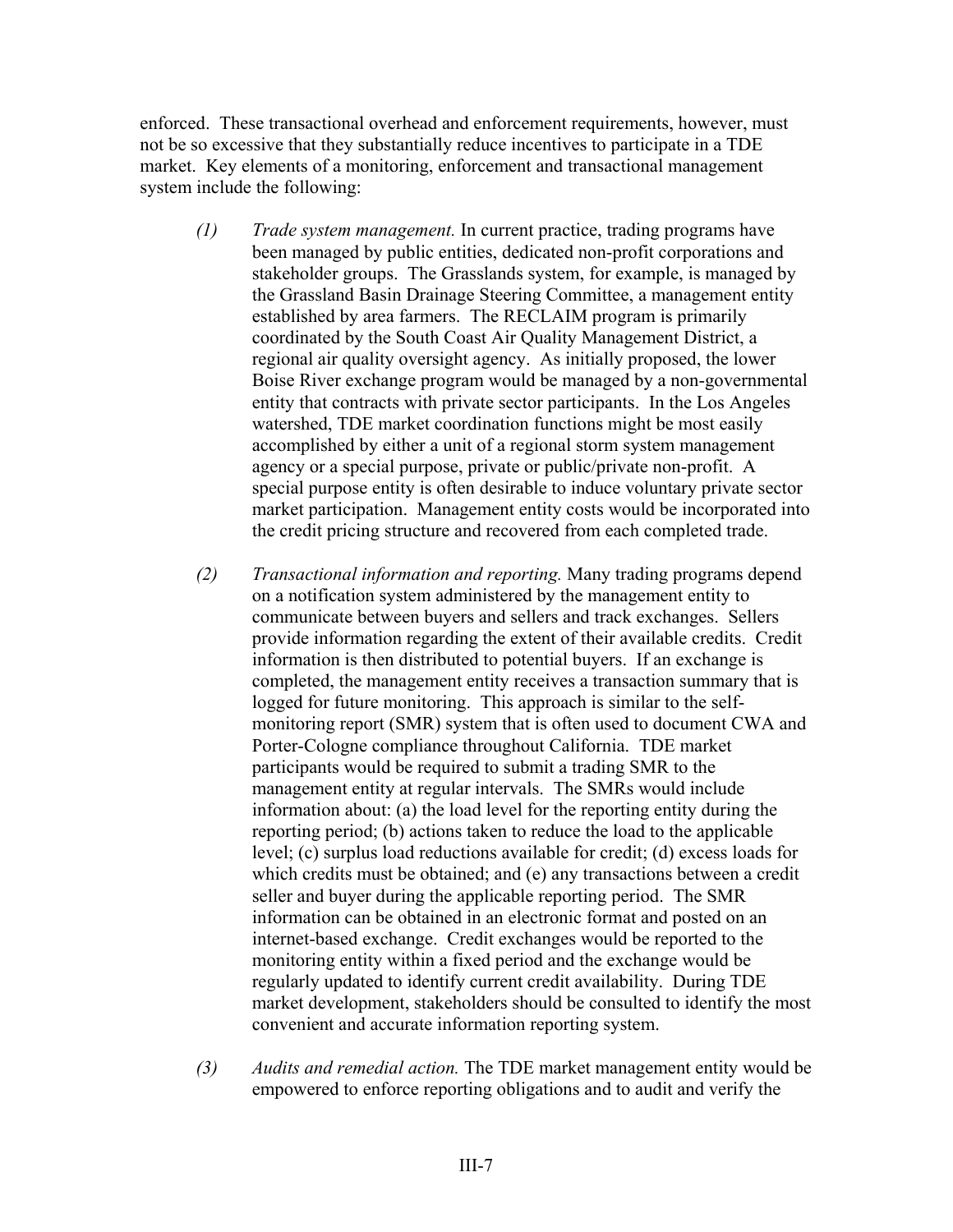substance of any information provided in an SMR. Consistent with other non-point source markets, enforcement functions could be defined by contracts between market participants and the management entity, or potentially supplemented with procedures to delegate enforcement in certain circumstances to water quality oversight agencies. Credit sellers and buyers would be liable for actually implementing the credit reductions and meeting offset requirements. Compliance and SMR liability should extend for a specific period of time. A system of penalties or specific performance procedures (e.g., steps taken to achieve the actual trash load reductions represented by a credit transaction) could be established to allow for the rapid remediation of discharge exceedances and to provide for long-term compliance incentives.

*(4) Flow reduction monitoring.* A TDE market must be able to document the water quality benefits it achieves. As discussed in Section 2.A-C, trash load monitoring protocols are still being refined by the City, County and other storm system operators. In general, market monitoring must: (a) verify the baseline, pre-program load subject to reduction; (b) accurately measure the increment of load reduction achieved by market efforts; and (c) account for land use, population, demographics and weather (rainfall) variations that affect monitored flows. The development of monitoring protocols sufficient to support a TDE market should be integrated with the Los Angeles region's ongoing effort to assess baseline flows in conjunction with the trash TMDLs.

#### **D. Summary**

A TDE market-based approach requires an effective operational infrastructure and regulatory accommodation. A coordinated set of market drivers must be established to stimulate and sustain stakeholder interest. Appropriate information must be developed to establish equivalent trading units, terms, and geographical extent of the trading activity. A system for accomplishing transactional information exchanges and monitoring must be implemented, and market rights and obligations must be allocated and enforced in accordance with a simple, effective legal framework. TDE market contributions to watershed trash reductions must be confirmed with monitoring protocols that accurately assess baseline and post-program implementation flows. Building a TDE market will require a substantial and sustained stakeholder and regulatory commitment.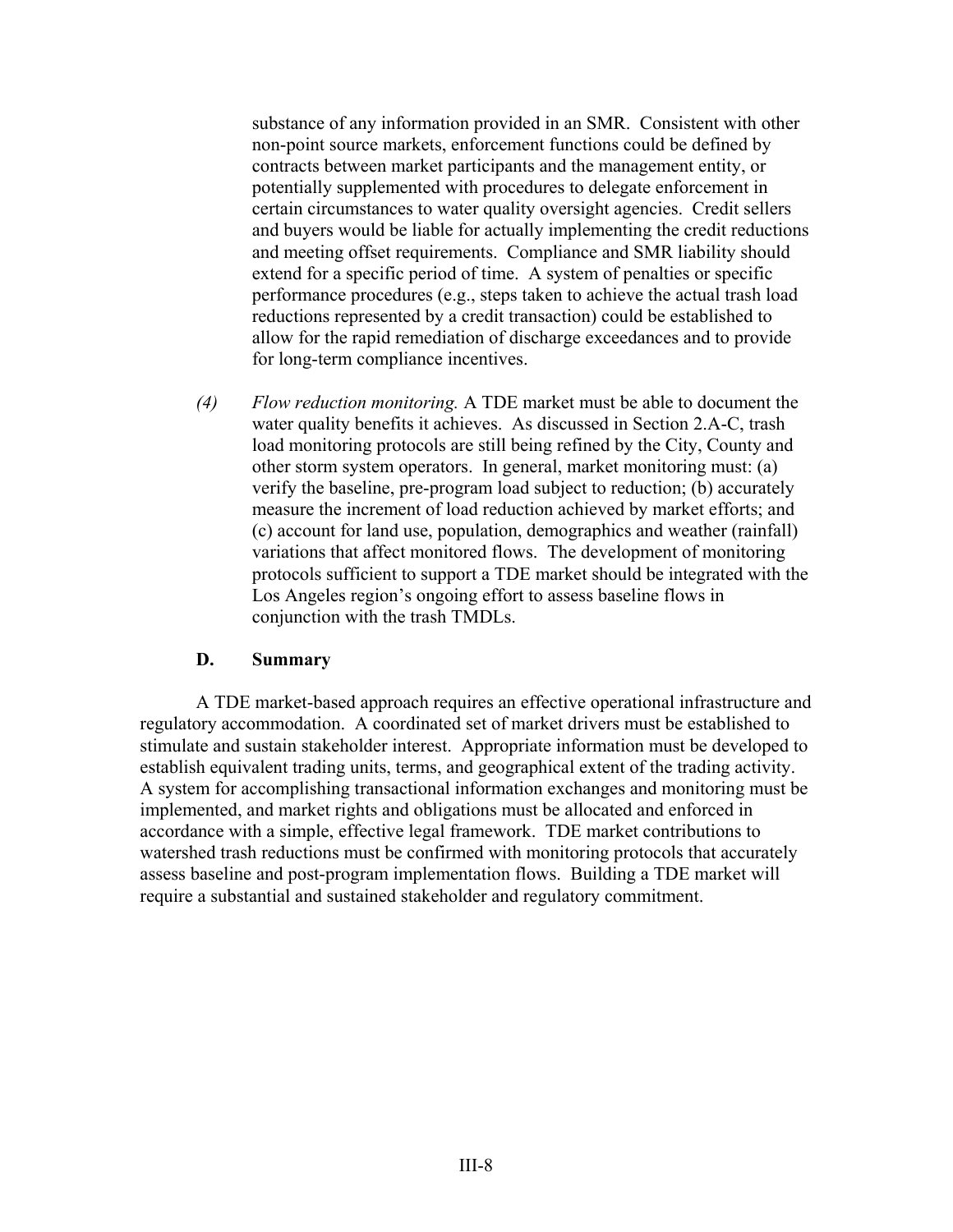### **IV. OTHER POTENTIAL MARKET-RELATED CONTROLS**

 Trash generation baselines are still being developed for the Los Angeles River and Ballona Creek watersheds and are subject to additional confirmation and refinement. Nevertheless, available data indicates that certain market system based approaches could efficiently reduce trash discharge volumes. These potential market-based measures include:

- (a) Initially prioritizing trash control efforts on high-volume basins;
- (b) Creating incentives to more effectively redeem high-volume consumer products and control their entry into the regional watershed trash stream;
- (c) Allowing public storm system operators, and possibly private entities, to sell trash compliance credits to trash sources in the watershed; and
- (d) Expanding public education and volunteer efforts to reduce the incidence of litter in area watersheds.

These options do not involve fully implemented markets, but each is based on using economic incentives and to reduce trash loads and watershed debris control costs.

### **A. Initially Focus on High-Volume Catch Basins**

As discussed in Sections 2.A-C, Los Angeles watershed trash discharges appear to be concentrated among a relatively small number of catch basins. Approximately 15% of the Los Angeles River basins monitored by the County, for example, accounted for 50% of the total measured loads during 2002-2004. Approximately 40% of all catch basins accounted for 80% of the measured loads over the same period. If a similar distribution of high-volume basins exists throughout the watershed, it may be possible to realize substantial compliance and cost savings by focusing initial controls efforts at these particular locations.

The potential cost savings can be illustrated by considering a purely hypothetical installation of approximately 45,000 full capture units over a ten year period within the Los Angeles watershed. For discussion purposes, this illustration assumes per unit procurement and installation costs are \$40,000 and O&M expenses are \$15,000.<sup>59</sup> If the total implementation effort is phased-in over ten years, without regard to location or trash volumes, (i.e., 4,500 units are installed per year to achieve until all units are operational), the total installation and O&M costs over that period would be \$5.5 billion (see Appendix A).

<sup>&</sup>lt;sup>59</sup>These assumed costs are hypothetical and used solely for illustration purposes. As discussed in Section II.E, above, full capture device installation costs do not yet appear to have been fully documented and the actual expenses will likely vary from preliminary estimates by a significant margin. The discussion in this section is applicable to any per-unit installation and O&M parameters.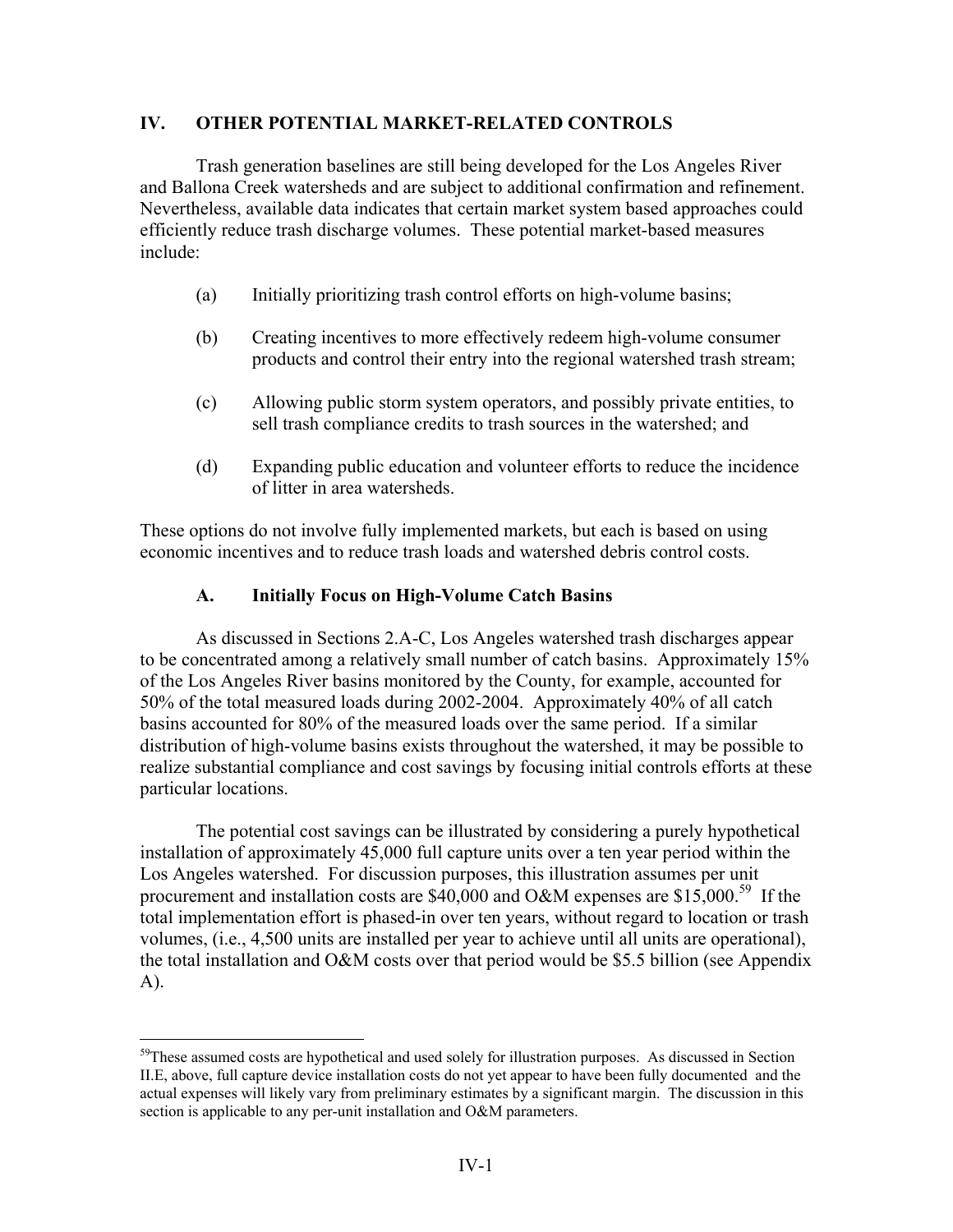A potentially more cost-effective method would be to initially place the hypothetical full capture units in the 15% of the total basins that, as indicated by County and City monitoring data, account for 50% of the trash. This approach would deploy the devices in high-trash areas in sufficient numbers to achieve a 10% annual trash reduction until year 5 of the ten-year phase-in process. In the illustration, the objective would be achieved by installing 1,350 units per year during years 1-5 (see Appendix A). During the next three years, the program would focus on the additional 25% of the areas that account for the next 30% of the load, and require installation of approximately 3,750 units per year until year 8 of the program. The remaining 60% of units would be installed in the lowest volume areas over the final two years of the phase-in (see Appendix A).

Due to reduced early period O&M expenses, the high-volume approach would install the same number of units, and achieve the same annual trash reduction levels as the annual percentage approach but reduce overall costs by approximately \$1.6 billion, a 30% savings. Adjusted for time, the net savings would be nearly 39% (see Table 4.1).

### **Table 4.1 Comparison of Annual Percentage and High-Volume Area Full Capture Installation Costs (Based on Hypothetical Unit Values)**

| <b>Annual Percentage Installation Approach</b> |                 |                        |  |  |  |  |  |  |
|------------------------------------------------|-----------------|------------------------|--|--|--|--|--|--|
|                                                | Cost            | <b>Percent Savings</b> |  |  |  |  |  |  |
| Number of Full Capture                         |                 |                        |  |  |  |  |  |  |
| Devices Installed                              | 45,000          |                        |  |  |  |  |  |  |
| <b>Capital Cost</b>                            | \$1,800,000,000 |                        |  |  |  |  |  |  |
| <b>O&amp;M Costs</b>                           | \$3,712,500,000 |                        |  |  |  |  |  |  |
| <b>Total</b>                                   | \$5,512,500,000 |                        |  |  |  |  |  |  |
| NPV @ 10%                                      | \$3,065,945,951 |                        |  |  |  |  |  |  |
| <b>High-Volume Basin Approach</b>              |                 |                        |  |  |  |  |  |  |
| Number of Full Capture                         |                 |                        |  |  |  |  |  |  |
| Devices Installed                              | 45,000          |                        |  |  |  |  |  |  |
| <b>Capital Cost</b>                            | \$1,800,000,000 |                        |  |  |  |  |  |  |
| <b>O&amp;M Costs</b>                           | \$2,092,500,000 |                        |  |  |  |  |  |  |
| <b>Total</b>                                   | \$3,892,500,000 | $-30%$                 |  |  |  |  |  |  |
| NPV @ 10%                                      | \$1,874,421,433 | $-39%$                 |  |  |  |  |  |  |

### *For Illustration Purposes Only*

"NPV" means "net present value," a measure of the time value of money. In general, programs that require larger early-year investments cost more than those that defer expenditures to later periods.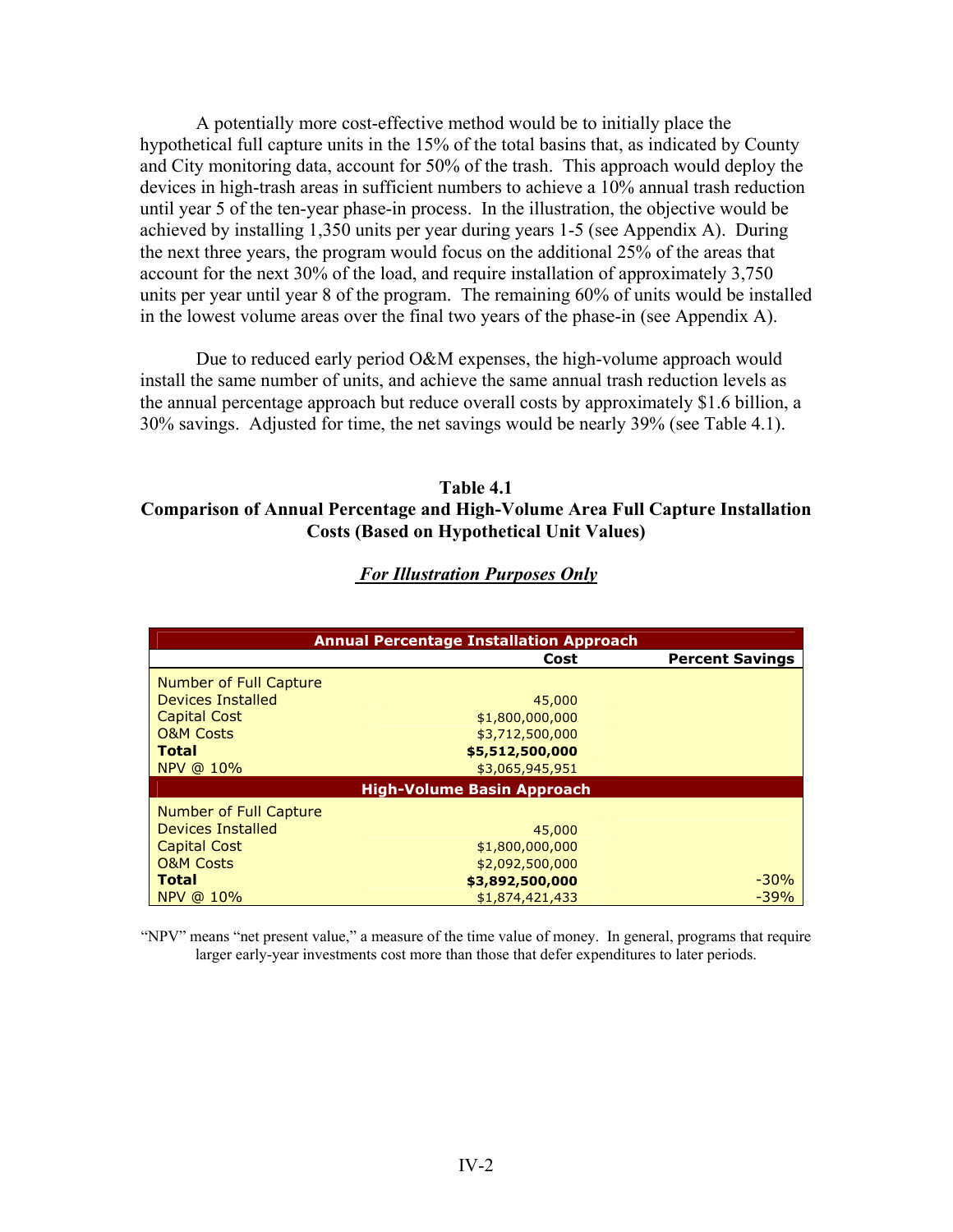The potential cost savings are more substantial over the first five years of the compliance period. By focusing on high-volume basins, the compliance costs required to reach a 50% load reduction can be reduced by 70% (see Table 4.2).

### **Table 4.2**

# **Comparison of Annual Percentage and High-Volume Area Full Capture Installation Costs (Based on Hypothetical Unit Values) to 50% Reduction Level**

# **Annual Percentage Installation Approach Cost Percent**  Number of Full Capture Devices Installed 22,500 **Capital Cost 1900,000,000** O&M Costs \$1,012,500,000 Total \$1,912,500,000 NPV @ 10% \$1,401,391,329 **High-Volume Basin Approach**  Number of Full Capture Devices Installed 6,750 **Capital Cost** 6 (270,000,000) O&M Costs \$303,750,000 Total 573,750,000 -70% NPV @ 10% 6420,417,399 -70%

# *For Illustration Purposes Only*

"NPV" means "net present value," a measure of the time value of money. In general, programs that require larger early-year investments cost more than those that defer expenditures to later periods.

Irrespective of the remedial approach, trash TMDL costs can generally be reduced in both nominal and real terms by focusing on high-volume entry points early in the compliance process. This approach helps assure that significant load reductions will be realized with lower costs early in the reduction program and affords provides greater flexibility in subsequent periods. Current trash collection efforts should confirm the extent and persistence of high-volume basins in the Los Angeles watersheds for compliance prioritization.

# **B. Enhancing High-Volume Trash Redemption Rates**

Available data regarding trash flow composition (see Section 2.D) indicates that certain consumer products, including paper and plastic bags, beverage cups and food containers, comprise a substantial portion of Los Angeles watershed debris. This result may reflect the fact that, unlike the majority of aluminum, glass and plastic beverage bottles, relatively few of these products are redeemed after use. Also plastic products do not degrade or assimilate in comparison to other materials, such as paper, in area waterways.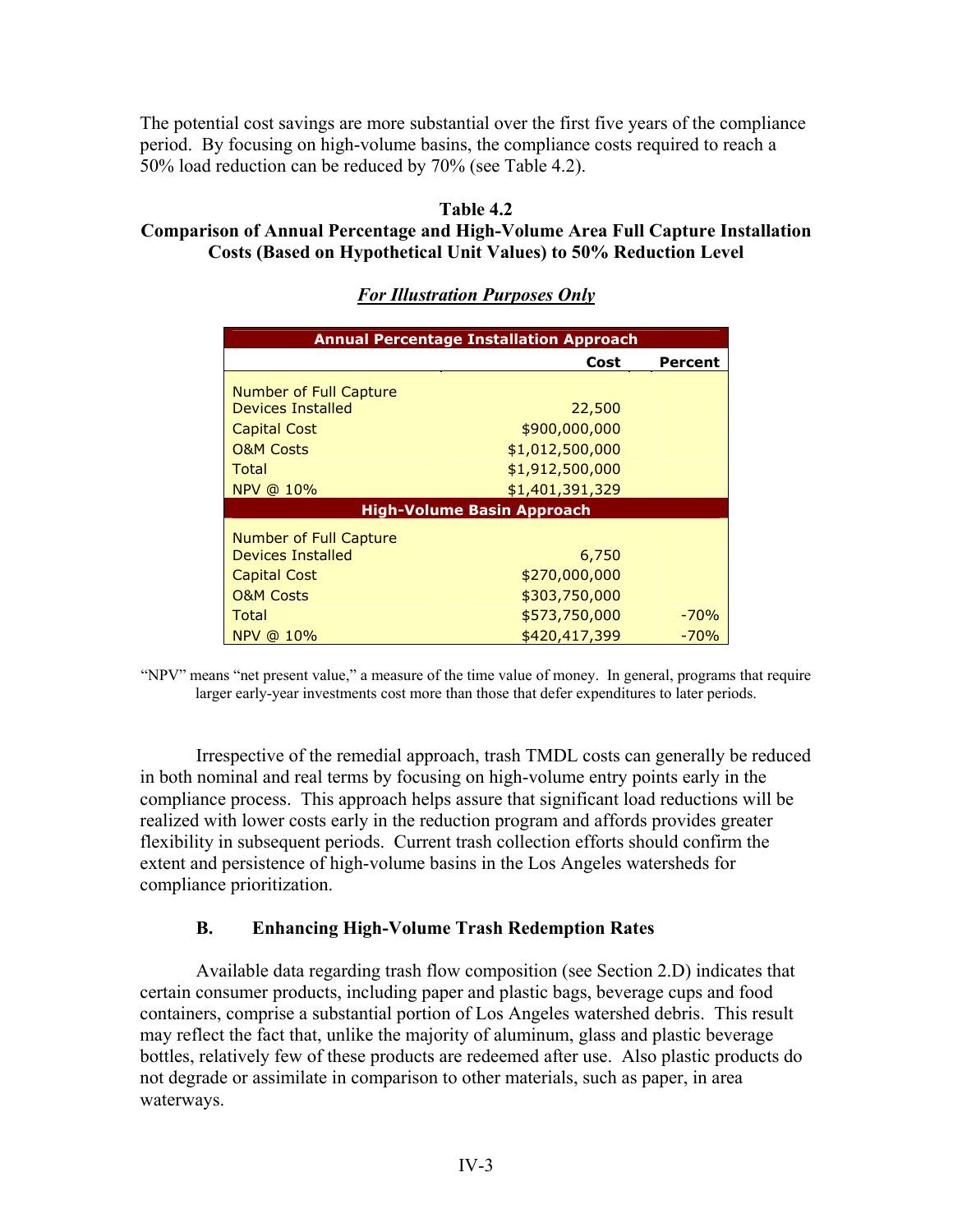Most consumer containers, other than glass, aluminum and certain plastic beverage bottles, appear to be discarded rather than reused or recycled. The California Plastics White Paper, for example, indicates that in 2000 approximately 77%-88% of all plastic (PET and HDPE) containers were discarded, rather than recovered, while glass bottle discard rates were 56% and a relatively low 42% for aluminum cans.<sup>60</sup> More recent data suggests that the redemption rates for plastic containers rose from 2000, but are still substantially lower than redemption rates for aluminum and glass. CIWMB data for 2004 show that the California redemption rate for aluminum cans was 80% and 67% for glass containers. In contrast, the redemption rate for all forms of plastic containers tracked in the state data was 47%, and reported redemption rates were below 1% for certain plastic product categories.<sup>61</sup> State Division of Recycling 2003 data indicates that most plastic products—many of which contribute to the reported debris volumes identified in watershed surveys (see Section II.D, above)—were redeemed at rates substantially below the overall average value (see Table 4.3).

|                 |              |                | <b>Percent</b>  |
|-----------------|--------------|----------------|-----------------|
| <b>Material</b> | <b>Sales</b> | <b>Returns</b> | <b>Returned</b> |
| Aluminum        | 9,595        | 6,682          | 69.64%          |
| Glass           | 3,389        | 1,723          | 50.84%          |
| <b>Bimetal</b>  | 68           | 4              | 6.00%           |
| #1 PETE         | 5,554        | 1,947          | 35.06%          |
| #2 HDPE         | 525          | 176            | 33.57%          |
| #3 PVC          | 1.20         | 0.05           | 4.17%           |
| #4 LDPE         | 7.30         |                | 0.00%           |
| #5 PP           | 1.80         | 0.01           | 0.56%           |
| #6 PS           | 74.40        | 0.03           | 0.04%           |
| #7 Other        | 25.50        | 0.29           | 1.14%           |
| <b>Total</b>    | 19,242       | 10,533         | 55%             |

**Table 4.3 2003 Container Return Rates by Material** 

Source: California Department of Conservation, Division of Recycling, "California's Beverage Container Recycling and Litter Reduction Program Fact Sheet" (July 1, 2004) at 2.

The redemption rate disparities among various consumer product groups may reflect California's incomplete redemption incentive program coverage. Several products that appear to comprise a significant proportion of water-borne waste, including fast food containers, plastic bags, coffee cups, and non-potable liquid containers, are not included in current deposit and redemption programs. In contrast with aluminum, glass and the most popular plastic drink containers, consumers or third parties within the watershed

<sup>&</sup>lt;sup>60</sup> California Integrated Solid Waste Management Board, "Plastics White Paper," (May 2003) at 11.

<sup>&</sup>lt;sup>61</sup> California Department of Conservation, "Biannual Report of Beverage Container Sales, Returns, Redemption, and Recycling Rates," (November 10, 2004). "Plastics" includes plastic container codes 1-7, including HDPE, PET, PS, PP and "other" plastics.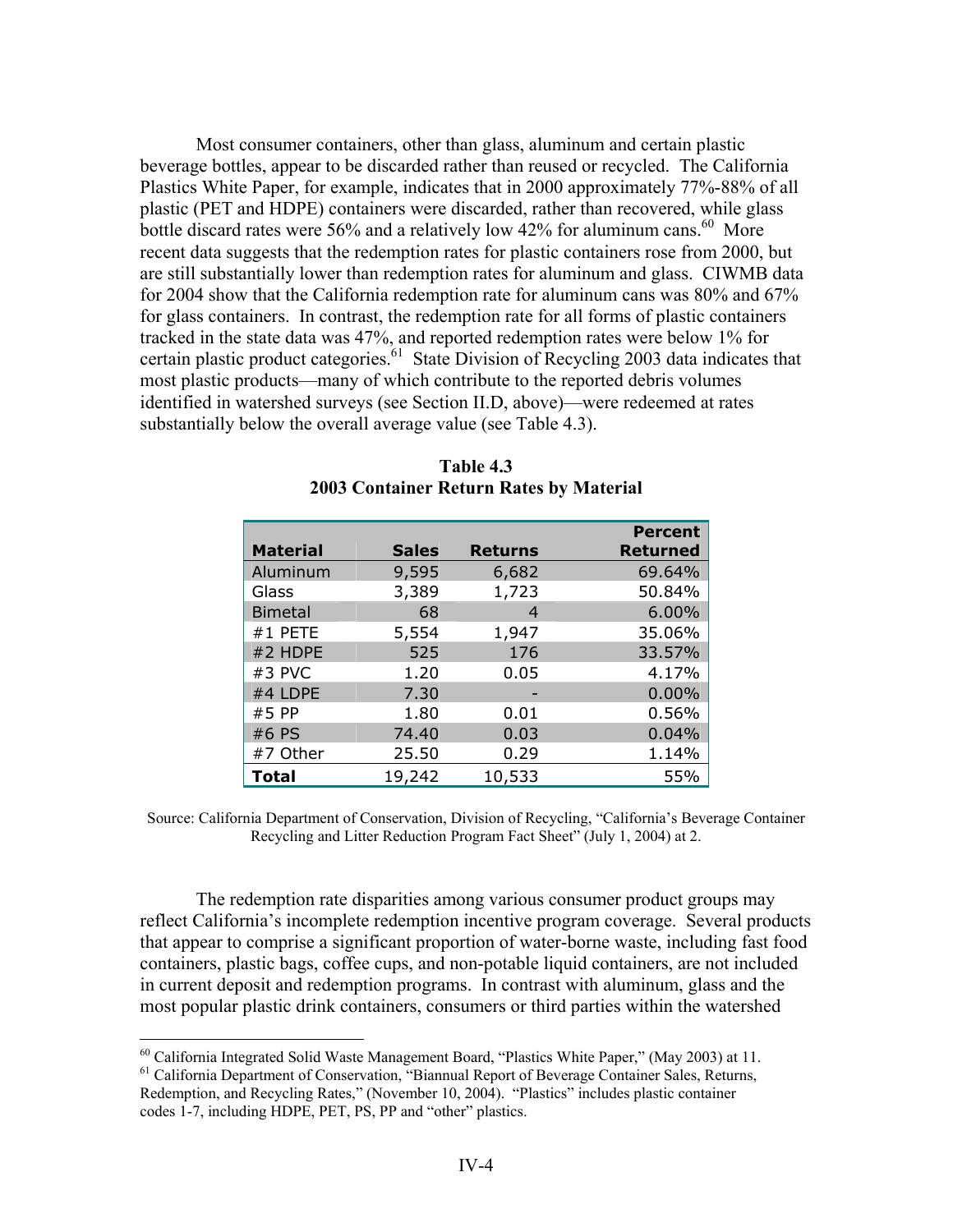have few economic incentives to collect and redeem these items. Residual redemption amounts held by the state could be used to initiate new incentive programs for these other materials or to encourage the use of materials that are redeemed at higher rates.

If the watershed trash composition data is reasonably accurate, a program that created more comprehensive product redemption incentives, such as a point-of-purchase deposit based on existing California practice, might significantly reduce the volume of debris that enters the region's storm drain system.<sup>62</sup> As is common practice in jurisdictions that have implemented deposit incentive programs, revenue collected on the sale of high-volume items would be placed in a revolving fund and paid out in successive sales and product redemptions. Program overhead expenses would be defrayed from deposit interest payments and the difference between redemption program collections and payouts. California bottle bill data from 2003, for instance, indicates that such a program would likely generate a 30% spread between revenues and deposit payouts. The residual funds would be available for a variety of programs that could help reduce water-borne trash loads. $63$ 

Research suggests that point-of-purchase deposits ranging from 5-10 cents per item can stimulate redemption rates exceeding  $90\%$  of product sales.<sup>64</sup> These redemption incentives would also motivate third parties to collect and redeem items improperly discarded in regional drainages or appropriate solid waste collection devices. If a highvolume redemption program could achieve a 20%-40% reduction in watershed waste conveyance, trash interception compliance costs would be reduced by hundreds of millions of dollars per year. $65$ 

1

 $62$  It is possible that increased redemption rates could stimulate recycling, but this function is often costly and reduce incentives to establish a redemption program. Reference, see 57?

 $63$  Data for 2003-2004 shows that California beverage container deposits generated \$669 million of which \$440 million was paid out in redemptions. The balance funded program overhead (approximately \$30) million), grants and other services. See, California Department of Conservation, Division of Recycling, "California's Beverage Container Recycling and Litter Reduction Program Fact Sheet" (July 1, 2004) at 2. 64 See Oregon Department of Environmental Quality, "Bottle Bill Turns 30," available at http://www.deq.state.or.us/wmc/solwaste/BottleBill30.HTML, (February 2005) ("There is some evidence

that the size of deposits does affect the return rate of containers. Michigan, which has a minimum 10-cent deposit, has the highest return rate of all the states with bottle bills. California's redemption value per container is only 2 1⁄2 cents. While California's redemption rate is much higher than the national recycling rate for beer and soft drink containers, it is lower than the rate for states with 5 cent and 10 cent deposits.")

<sup>&</sup>lt;sup>65</sup> An alternative approach is to impose a use tax on high-volume trash items. The San Francisco environmental quality committee has proposed, for example, a 17 cent tax on plastic bag use within the city. See City of San Francisco, San Francisco Commission on the Environment November 18, 2004 Bag Fee Resolution, Resolution No. 007-04-COE (available at

http://sfgov.org/site/sfenvironment\_page.asp?id=28305, accessed January 2005). A redemption program is likely to produce greater benefits than a use tax because deposits both reduce demand for high-trash item and generate significant incentives for post-use redemption and third party cleanups. As result, the volume of on-the-ground trash subject to watershed entry appears more likely to be reduced by redemption incentives than use taxes. Use taxes are also generally regressive; they consume a greater portion of a lower income person's resources than a wealthier individual. Since redemption programs allow for full deposit recoveries, it generates far less disparities among different income groups.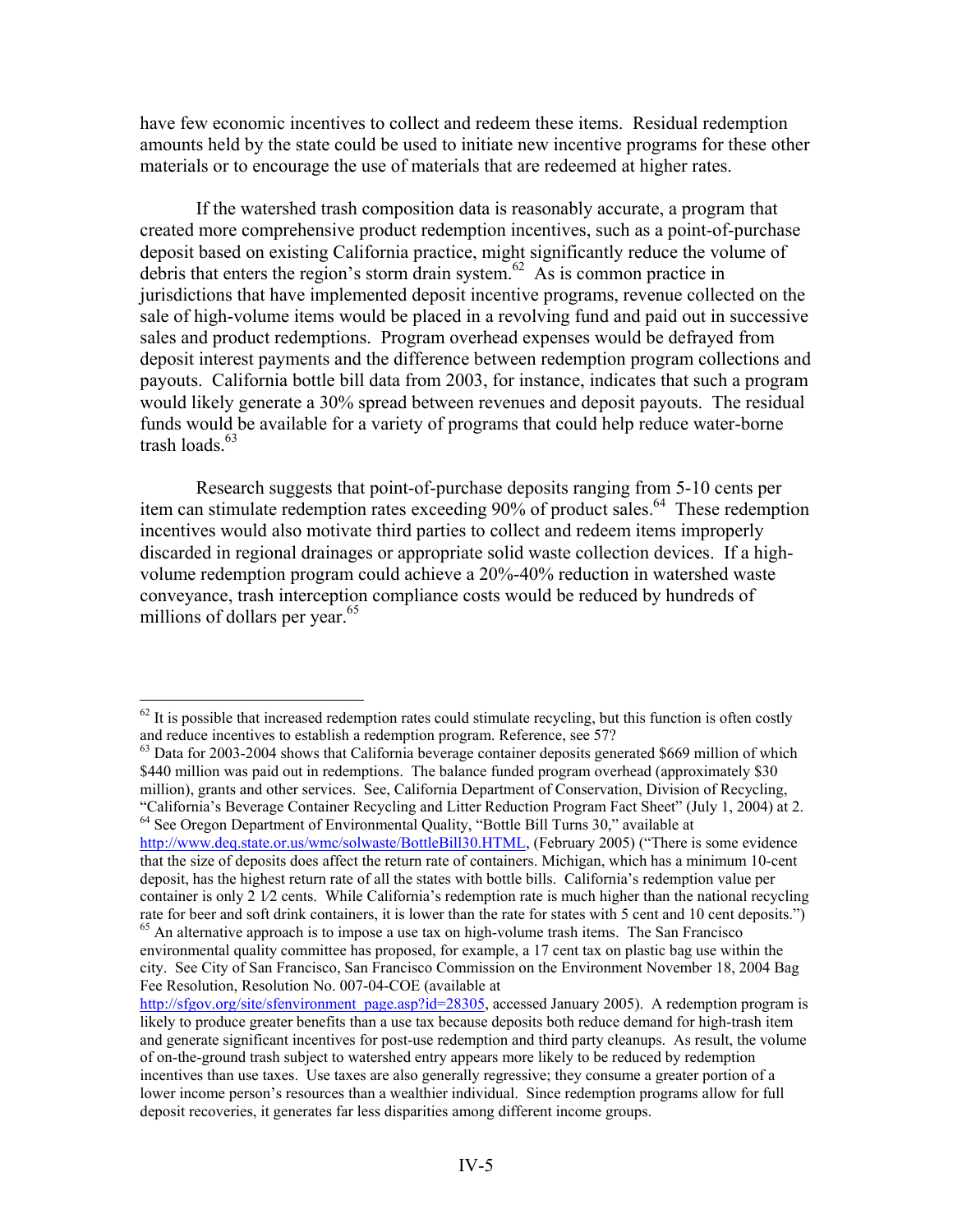Redemption programs are not costless, and many question their overall effectiveness. California's recycling program is reported to cost from \$20-\$30 million per year and require 200 State employees to administer.<sup>66</sup> Furthermore, deposits can reduce the value of scrap recovered by municipalities from curbside and waste recovery programs, and may shift consumption to jurisdictions that do not require point-of-sale redemption fees.<sup>67</sup> If products are redeemed in locations other where redemption deposits are collected, communities might be required to divert resources that could support a local TDE market or other trash control measures. Data collected by the American Beverage Association indicates that states with "comprehensive litter controls," including curbside recycling, are better able to control roadside litter than those that rely on container deposits.<sup>68</sup> However, as public service program budgets, including those dedicated to litter enforcement, continue to face fiscal challenges and there is little expectation that additional nuisance control funding will become available within the greater Los Angeles region, or other areas of the state.

Deposit programs may also shift consumer use from targeted items to other products that are not subject to redemption fees, but which contribute a similar, or even more difficult to control, trash load to the watershed. After rainfall events foamed plastics and plastic-coated coffee cups can predictably be observed along the banks of the Los Angeles River and Ballona Creek. A deposit fee that specifically focused on foamed coffee cups and food containers would create incentives for manufacturers to substitute new products, such as reinforced paper goods, that would not be subject to deposit requirements, but are still covered by the applicable regulations. If consumers were just as likely to improperly dispose of the new containers, then the deposit program would not meaningfully or efficiently contribute to watershed trash reduction.<sup>69</sup> The altered trash load might also not be as efficiently intercepted, since some significant fraction of floatable materials are now captured by trash booms, and these devices might be less effective in collecting saturated paper goods.

Several issues should be examined to address these concerns prior to implementing a high-volume product deposit program:

> • *TMDL based coverage.* A watershed based deposit program should be applied to all forms of the consumer products that have been found to

 $\overline{a}$ 

(administrative expenses for 20003 recycling program listed at \$30 million).<br><sup>67</sup> See, American Beverage Association, "Why Forced Deposits Don't Work,"<br>http://www.ameribev.org/environment/bottlebills.asp (accessed March,

 $\frac{68}{68}$  See, American Beverage Association, "Why Forced Deposits Don't Work," http://www.ameribev.org/environment/bottlebills.asp (accessed March, 2005).

<sup>66</sup> See, American Beverage Association, "Why Forced Deposits Don't Work,"

http://www.ameribev.org/environment/bottlebills.asp (accessed March, 2005) ("Operating costs of deposit programs are at least four times the cost of comprehensive recycling and newer programs such as those in California and Hawaii have high state costs as well. California's bureaucracy has 200 workers and costs \$20 million per year just for oversight"); California Department of Conservation, Division of Recycling, "California's Beverage Container Recycling and Litter Reduction Program Fact Sheet" (July 1, 2004) at 2

 $\frac{69}{69}$  See, e.g., California Integrated Waste Management Board, "Plastics White Paper," (May 2003) at 16 (" Attributing the litter issue to one particular packaging material does not solve the litter problem, because another type of packaging will take its place as litter unless human behavior changes").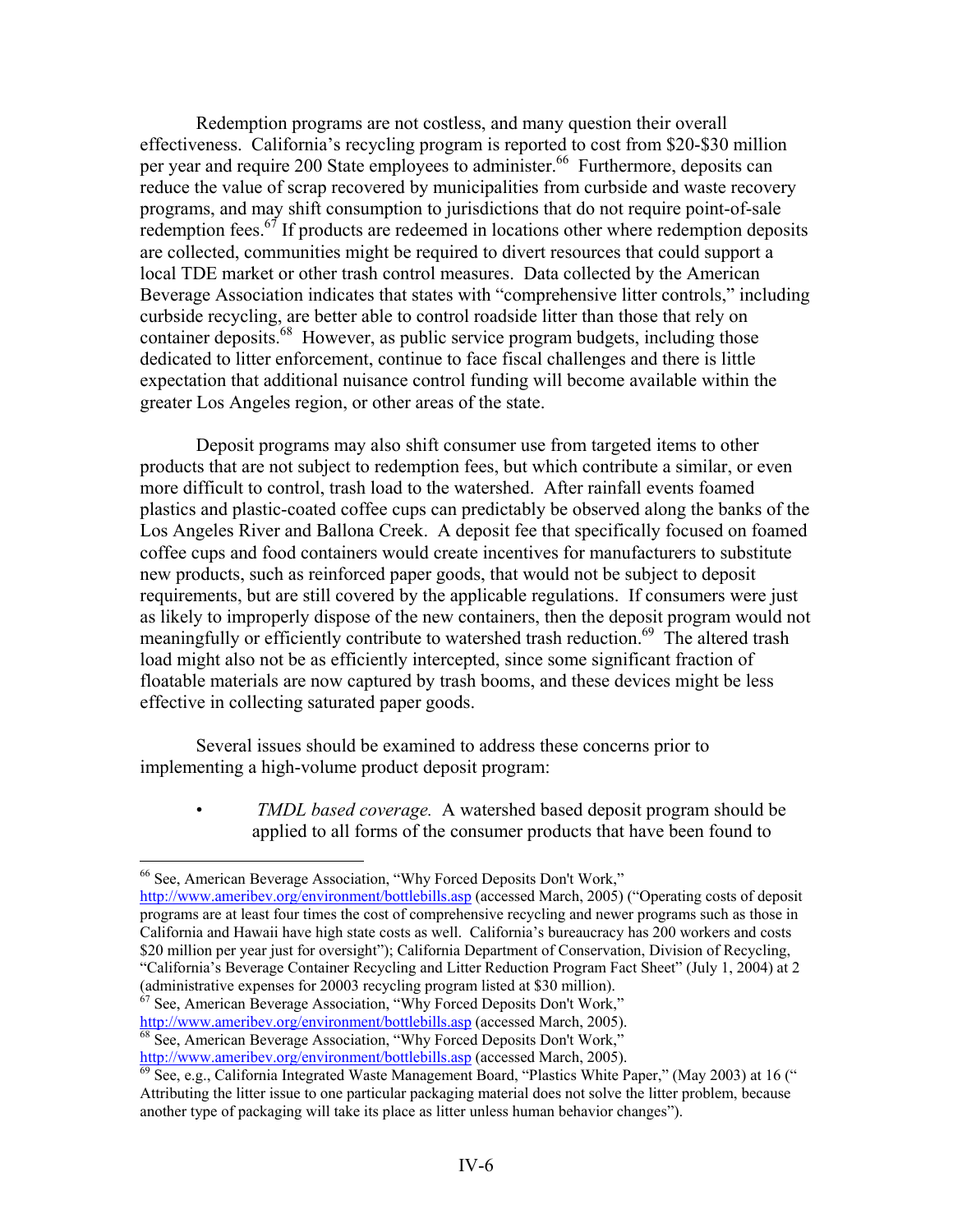generate a high proportion of the regulated trash, rather than focus on specific materials. Beverage cups, for example, appear to comprise a significant proportion of the watershed trash load and the deposit incentive should be applied to any form of retail coffee container, including plastics, paper, or other materials. The redemption program can be adjusted to address the possibility that TMDL compliance monitoring may identify certain products that have significantly greater assimilative rates and to possibly focus deposits on low-assimilative trash sources. At present, however, the TMDLs assume that all water-borne debris has the same inherently limited assimilative capacity.

• *Assess program costs relative to alternative approaches.* Expenses associated with reducing improperly disposed trash by means of deposit incentives should be estimated and compared with alternative measures. The net trash reduction achieved by a deposit program may be less than allocating the same level of funds to catch basin controls or enhanced curbside recycling. A pilot program focused on high-priority consumer items could be implemented to estimate the anticipated effectiveness and expenses associated with a deposit approach relative to other trash control options. These alternative programs or trash control grants could be funded from unclaimed redemption values or consumption taxes.

As noted above, redemption program reviews have generally identified several practical issues regarding administrative costs, program infrastructure needs (such as the number and location of redemption centers) and other concerns related to feasibility and effectiveness. These issues must be further analyzed before the potential utility and costeffectiveness of a trash-load reduction redemption effort can be adequately assessed.

# **C. Trash Reduction Credit Banking**

 Market-like efficiencies may be obtained without developing a full market infrastructure by allowing public (or certain private) entities that make significant investments in trash reduction measures to package and sell "credits" to generators that benefit from these activities. Costs associated with identifying and implementing specific source reduction measures may be prohibitive in the case of diverse constituent flows such as water-borne debris. To avoid these expenses, storm drain system operators could allow generators to buy credits as part of their regional trash interception efforts. This approach could be most effective as a compliance option that generators may elect in lieu of site-specific or other regulatory obligations (see, e.g. Section 3.A). In turn, credit sales would help defray storm system trash TMDL compliance costs and reduce public financing burdens.

 The banking entity would be responsible for achieving the reductions each credit represents, and credit buyers would be insulated from monitoring and compliance risks. Credit purchase requirements could be scaled to the volume of high-flow items placed into commercial use by a given activity. If the number of credit buyers is large, and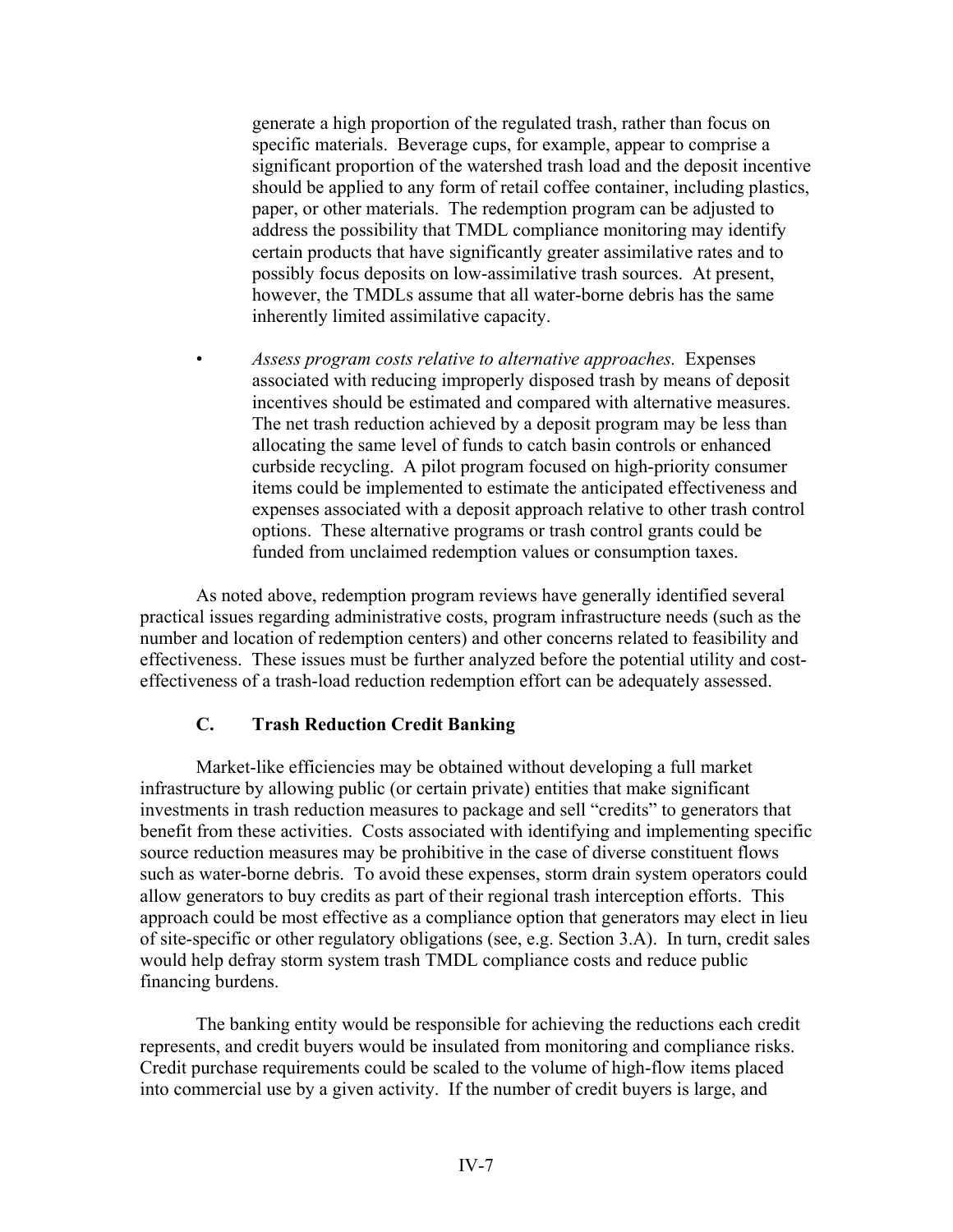pricing is allowed to reflect demand, the credit market could realize substantial efficiencies. A banking concept has been specifically proposed as a potentially effective strategy for controlling constituents and managing trash reduction programs for non-point constituents.70

 Banking and credit sales could also be extended to private interests that achieve significant watershed load reductions. Trash composition surveys, for example suggests that retail coffee shops, supermarkets, and fast food retailers utilize products that may significantly contribute to watershed loads. Many of these entities are global businesses that operate a large number of outlets in the Los Angeles watershed. It is possible that certain of these businesses may voluntarily discover particularly effective means for reducing water-borne trash on a large scale. The regional trash TMDL compliance effort should include incentives that would reward private sector trash control innovators, including the opportunity for such firms to bank and sell TMDL compliance credits.

#### **D. Educational and Voluntary Cleanup Initiatives**

 High-volume trash manufacturers and commercial users frequently contend that interception and redemption programs are less desirable than educational or voluntary efforts that modify consumer behavior. Surveys suggest that about 25% of the population never litters, while another 25% will always improperly discard trash in places that are tributary to the watershed. Data further indicates that the remaining half of all consumers can be persuaded to be more careful with their trash. The Texas highway department, for example, is generally credited with significantly reducing roadside litter by means of advertisements aimed at the "persuadable" portion of the populace. Other reportedly successful strategies include volunteer "adoption" and cleanup of certain portions of the watershed, such as roads or parks. $<sup>71</sup>$ </sup>

 Many of these measures are presently considered as BMPs to be implemented by regulated public agencies or local governments. To the extent they significantly reduce trash loads, educational and volunteer cleanup efforts also provide opportunities for trash generators to fund educational outreach and adopt and manage high-volume catch basins. These activities could be coupled with the provision of regulatory compliance credits for participants (see Section 3.A.(3), above) or integrated with drainage management agency trash control banking programs (see Section 4.C, above), to provide generators with further financial and legal incentives. Popular "adopt-a-highway" programs throughout the country, and in California, provide participants with small signs that allow for public recognition.<sup>72</sup> A similar recognition system could be implemented at each storm drain

 $70$  For an excellent discussion of a possible bank structure to control nitrogen, see National Association of Conservation Districts, *Report of the Conservation Innovations Task Force (CITF)- Appendix III—Water* 

*Quality Trading—Nonpoint Credit Bank Model* (December 2003).<br><sup>71</sup>See, e.g., the sources and studies cited in the American Beverage Association, "Effective Litter Prevention," http://www.ameribev.org/environment/litter.as

<sup>&</sup>lt;sup>72</sup>The California Department of Transportation "recognizes donations made through the Adopt-A-Highway Program by identifying contributors via Adopt-Highway courtesy signs." See, California Department of Transportation, *Adopt-A-Highway Program Guidelines and Coordinators Handbook* (August 2003) at 4-1.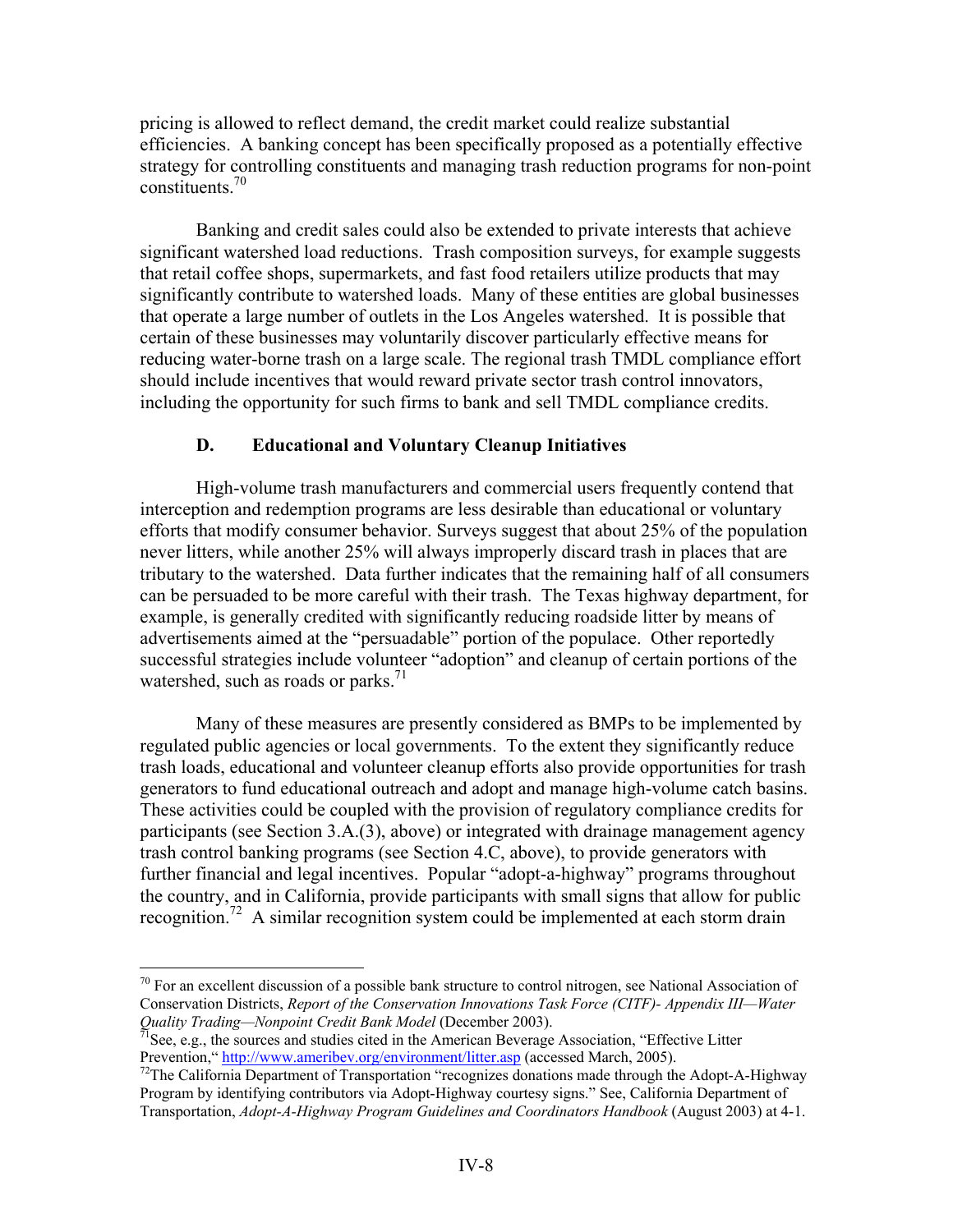location subject to adoption by a trash generator. The relative costs and benefits of educational and voluntary cleanup activities should be assessed and compared with other options to determine the most effective program options for the watershed.

A similar program of recognition at adopted catch basins or other high-volume cleanup locations may significantly enhance the desirability of generator participation in source control programs.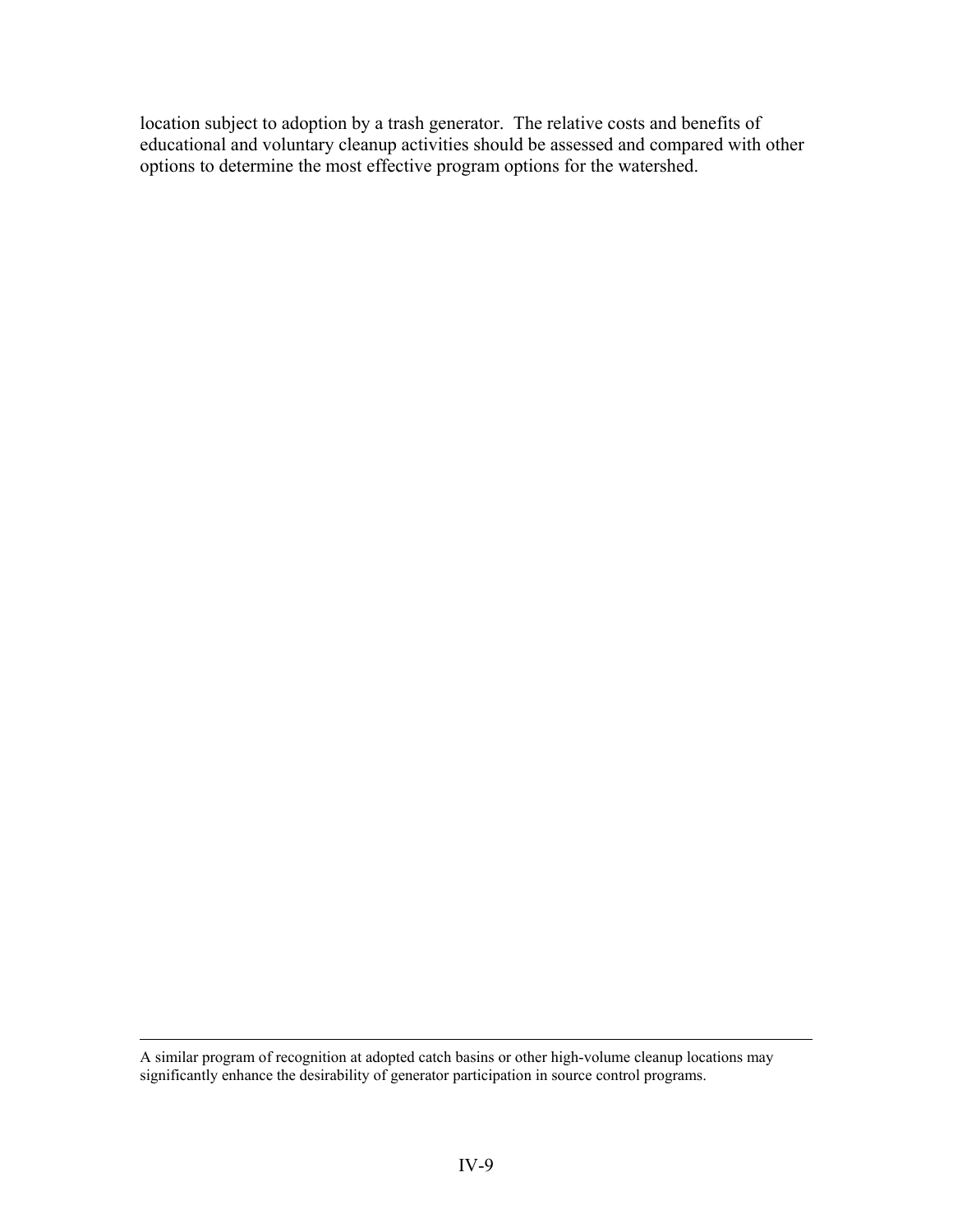# **V. RECOMMENDATIONS FOR FUTURE ACTION**

This report provides an initial assessment of the potential use of market-based mechanisms to achieve trash TMDL compliance objectives in Los Angeles region. It is also designed to help provide an initial analytical template that can be adapted to assess the utility of market-based approaches to control other regulated constituents. Fully operational examples and models do not exist in substantial numbers. With the exception of the air-oriented RECLAIM programs, no other significant market-based pollution control system is being currently implemented in Southern California.

As noted in this report and in other published materials, regional and local governments face significant fiscal, technical and legal challenges in achieving source reduction requirements. As a result, the identification of more cost effective strategies is a significant priority. Potential subsequent efforts consistent with this report include, but are not necessarily limited to, the following:

- (1) Expand the stakeholder base of the current project to include the League of California Cities, the City of Los Angeles and private sector representatives of grocery, restaurant and petroleum marketing businesses;
- (2) Obtain the support of environmental regulatory and recycling agencies, including, but not necessarily limited to, the US Environmental Protection Agency, Cal-EPA, the California Integrated Waste Management Board, the Department of Conservation, the Los Angeles Regional Water Quality Control Board, the State Resources Agency and the State Water Resource Control Board
- (3) Identify area(s) within the Los Angeles region where a pilot markets based program for litter and trash reduction may be implemented;
- (4) Develop recommendations for the potential structure, operational framework, budget and financing mechanisms for this pilot project; and
- (5) If indicated, secure necessary funding commitments to implement a pilot markets based mechanism to reduce the flow of improperly disposed consumer products.

 Markets based approaches have often been controversial in environmental regulatory contexts. However, the Los Angeles region will incur very significant costs to develop and implement TMDLs as required by the 2001 federal consent decree. The analysis of market-based options has, at the least, repeatedly proven useful in the identification of the most cost effective methods to achieve compliance goals throughout the country. In the final analysis, given the increasing demands placed on the public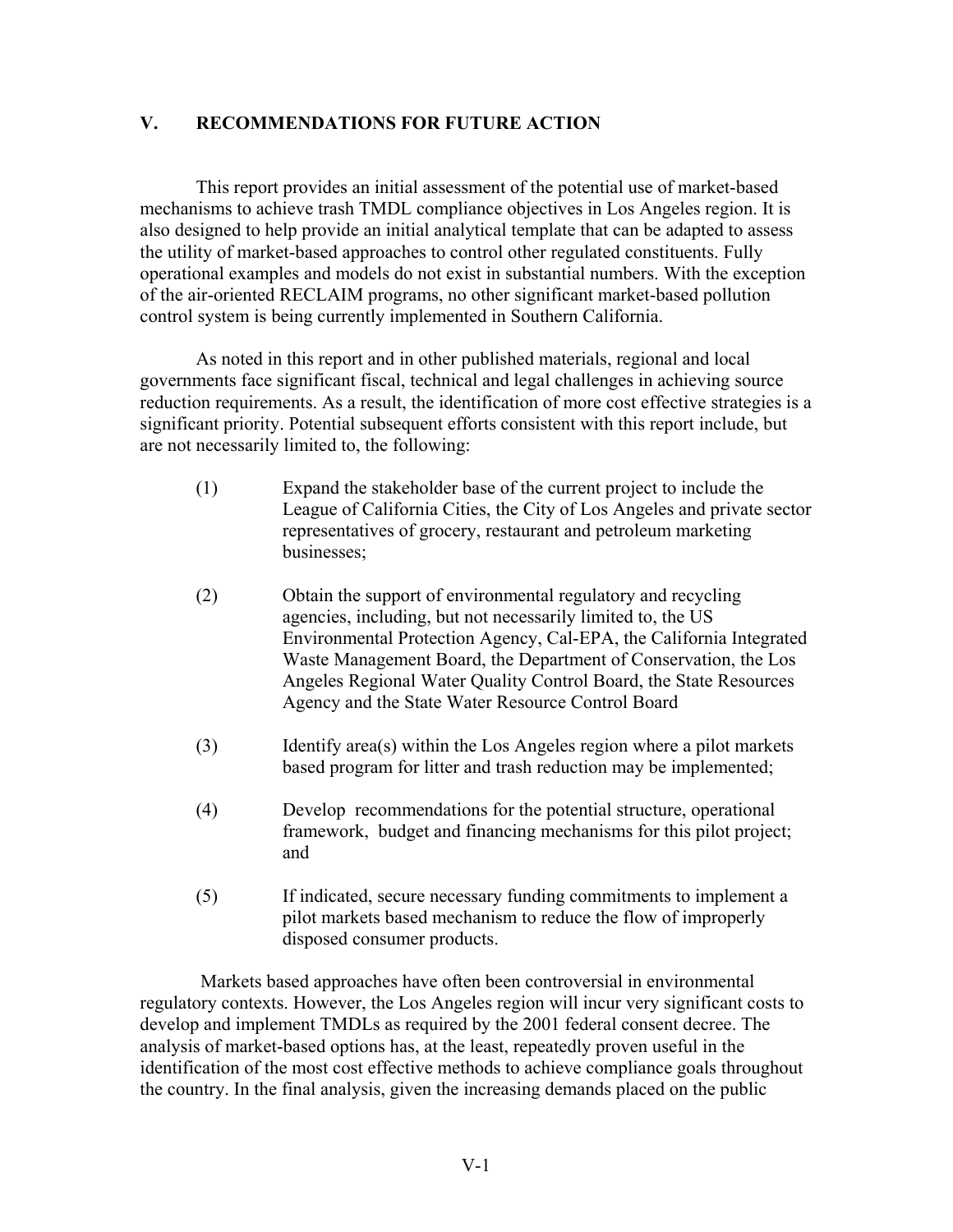sector, all regulatory programs must be able to show that every effort was expended to achieve program goals as efficiently as possible. Exploring market-based approaches may significantly help regulated localities and regional governments meet this challenge.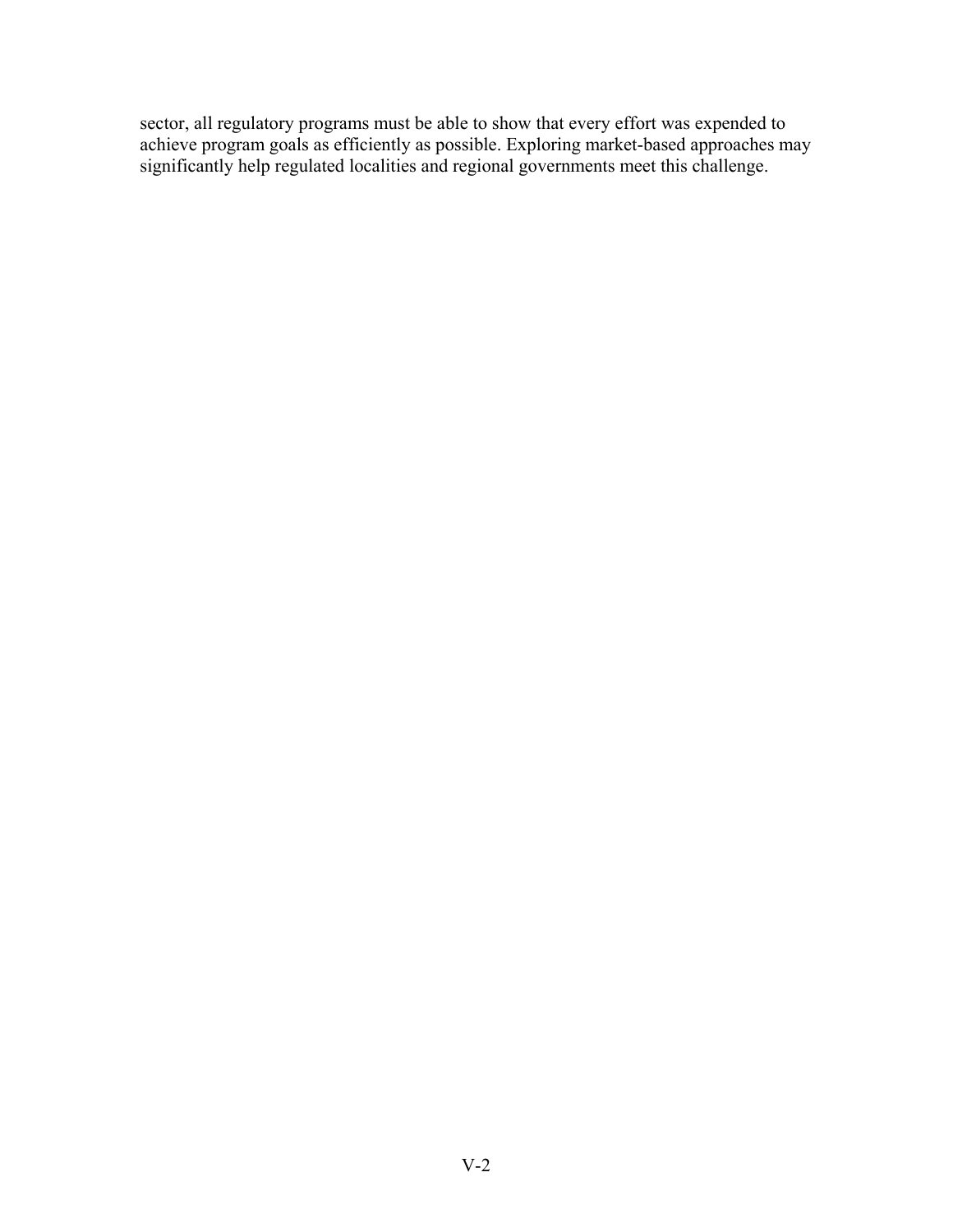# **APPENDIX A FINANCIAL COMPARISON OF FULL CAPTURE DEVICE DEPLOYMENT OPTIONS**

#### *FOR ILLUSTRATION AND DISCUSSION PURPOSES ONLY ALL COST AND INSTALLATION PARAMETERS HYPOTHETICAL*

|                                                | Total    | Year 1    | Year 2    | Year 3    | Year 4    | Year 5    | Year 6    | Year 7    | Year 8    | Year 9    | Year 10                         |
|------------------------------------------------|----------|-----------|-----------|-----------|-----------|-----------|-----------|-----------|-----------|-----------|---------------------------------|
| <b>ANNUAL PERCENTAGE INSTALLATION APPROACH</b> |          |           |           |           |           |           |           |           |           |           |                                 |
| Number of Full<br>Capture Devices              |          |           |           |           |           |           |           |           |           |           |                                 |
| Installed                                      | 45,000   | 4,500     | 9,000     | 13,500    | 18,000    | 22,500    | 27,000    | 31,500    | 36,000    | 40,500    | 45,000                          |
| Capital Cost                                   | \$1,800M | \$180.00M | \$180.00M | \$180.00M | \$180.00M | \$180.00M | \$180.00M | \$180.00M | \$180.00M | \$180.00M | \$180.00M                       |
| <b>O&amp;M Costs</b>                           | \$3,713M | \$67.50M  | \$135,00M | \$202.50M | \$270,00M | \$337.50M | \$405.00M | \$472.50M | \$540,00M | \$607.50M | \$675.00M                       |
| Total                                          | \$5,513M | \$247.50M | \$315.00M | \$382.50M | \$450.00M | \$517.50M | \$585.00M | \$652.50M | \$720.00M | \$787.50M | \$855.00M                       |
| <b>Trash Reduction</b>                         | 100%     | 10%       | 20%       | 30%       | 40%       | 50%       | 60%       | 70%       | 80%       | 90%       | 100%                            |
| Net Present Value                              | \$3,066M |           |           |           |           |           |           |           |           |           |                                 |
| <b>HIGH VOLUME BASIN APPROACH</b>              |          |           |           |           |           |           |           |           |           |           |                                 |
| Number of Full                                 |          |           |           |           |           |           |           |           |           |           |                                 |
| Capture Devices                                |          |           |           |           |           |           |           |           |           |           |                                 |
| Installed                                      | 45,000   | 1,350     | 2,700     | 4,050     | 5,400     | 6,750     | 10,500    | 14,250    | 18,000    | 31,500    | 45,000                          |
| Capital Cost                                   | \$1,800M | \$54.00M  | \$54.00M  | \$54.00M  | \$54.00M  | \$54.00M  | \$150.00M | \$150.00M | \$150.00M | \$540.00M | \$540.00M                       |
| <b>O&amp;M Costs</b>                           | \$2,093M | \$20.25M  | \$40.50M  | \$60.75M  | \$81.00M  | \$101.25M | \$157.50M | \$213.75M | \$270,00M | \$472.50M | \$675.00M                       |
| Total                                          | \$3,893M | \$74.25M  | \$94.50M  | \$114.75M | \$135.00M | \$155.25M | \$307.50M | \$363.75M |           |           | \$420.00M \$1012.50M \$1215.00M |
| Trash Reduction                                | 100%     | 10%       | 20%       | 30%       | 40%       | 50%       | 60%       | 70%       | 80%       | 90%       | 100%                            |

Note: "Capital Cost" includes hypothetical procurement and installation expenses.

Net Present Value \$1,874M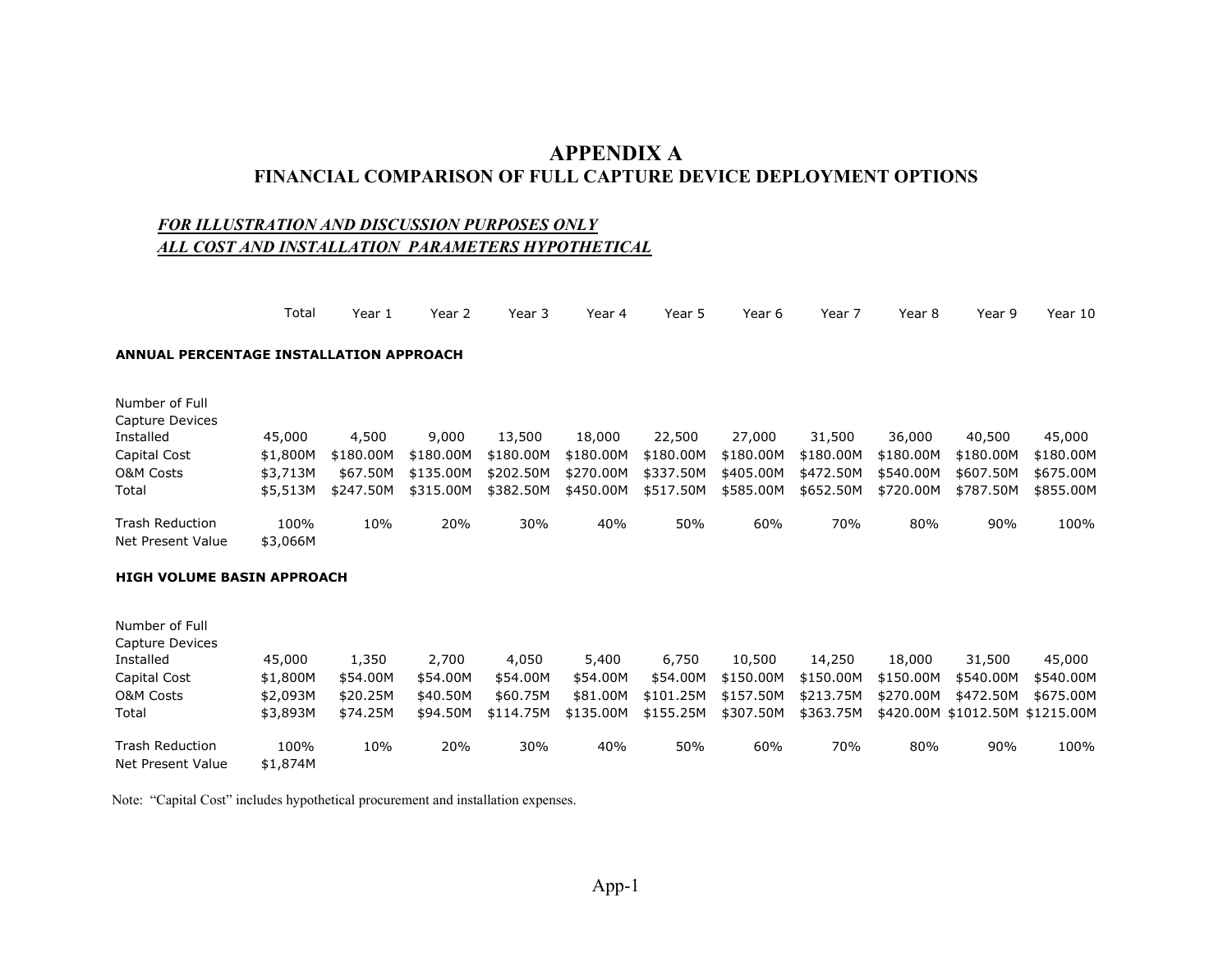# **BIBLIOGRAPHY**

\_\_\_\_\_, "Best Management Practice (BMP) List For The Lower Boise River Pollution Trading Program," (May 2002)

Algalita Marine Research, "California State Water Resources Control Board Project," http://www.algalita.org/state\_water\_project.html (accessed March, 2005)

American Beverage Association, "Effective Litter Prevention," http://www.ameribev.org/environment/litter.asp (accessed March, 2005)

American Beverage Association, "Why Forced Deposits Don't Work," http://www.ameribev.org/environment/bottlebills.asp (accessed March, 2005)

American Water Works Company, "Great Rivers Land Trust, Illinois-American Water Co. Win Governor's "2002 Pollution Prevention Award" For Piasa Creek Watershed Project," (November 13, 2002)

Berck et al, "California Beverage Container Recycling and Litter Reduction Study" powerpoint presentation (circa 2001)

Bowman Cutter, "On-Site Stormwater BMPs and Financing Update" Southern California Council of Governments Water Quality Task Force agenda attachment (September 9, 2004)

Breetz, et al. "Water Quality Trading and Offset Initiatives in the U.S.: A Comprehensive Survey," Dartmouth College, (August 5, 2004)

Burke, et al., "Developments in Clean Water Law Seminar: Selected Cases of Importance," Association of Metropolitan Sewerage Agencies, powerpoint presentation (November 10, 2004)

California Department of Conservation, "Biannual Report of Beverage Container Sales, Returns, Redemption & Recycling Rates, Table 1" (May 23, 2002)

California Department of Conservation, "Biannual Report of Beverage Container Sales, Returns, Redemption, and Recycling Rates," (November 10, 2004)

California Department of Conservation, Division of Recycling, "California's Beverage Container Recycling and Litter Reduction Program Fact Sheet" (July 1, 2004)

California Department of Transportation, "LA Trash TMDL – Judge Rejects Suit" *Water Quality News Flash* (May 26, 2003)

California Department of Transportation, "LA Trash TMDL – Settlement Agreement Eases Requirements; Other Court Action Still Scheduled," *Water Quality News Flash*  (September 15, 2003)

California Department of Transportation, "Sign Restrictions and Controls," Adopt-A-Highway Program Guidelines and Coordinators Handbook (2003)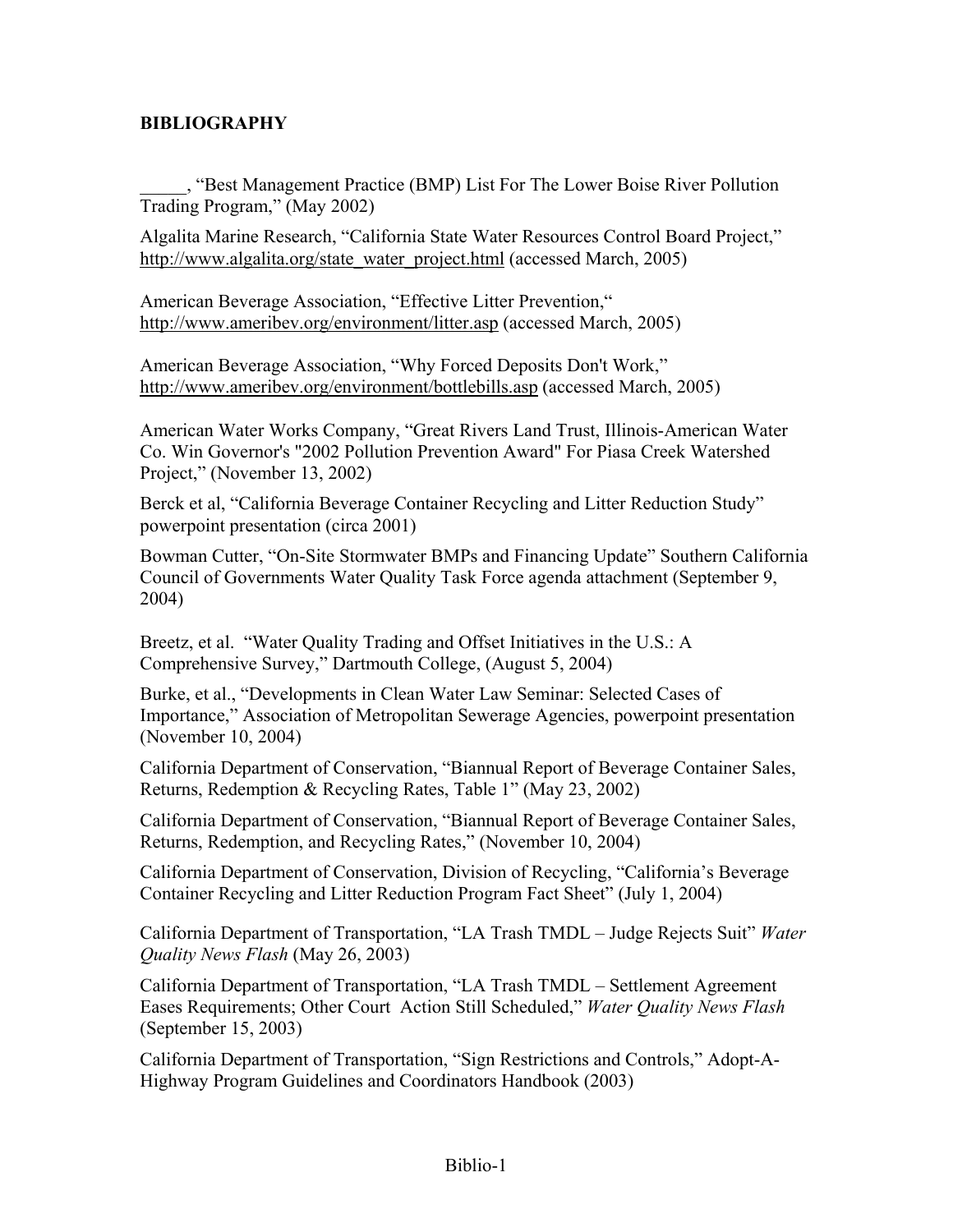California Department of Transportation, *Adopt-A-Highway Program Guidelines and Coordinators Handbook* (August 2003)

California Integrated Solid Waste Management Board, "Board Meeting, Agenda Item 14- Revised," (June 2004)

California Integrated Solid Waste Management Board, "Plastics White Paper," May 2003

California Integrated Solid Waste Management Board, "Use and Disposal of Polystyrene in California," draft report to the California Legislature, March 2004 (available on-line but marked not for citation or quote)

California Integrated Waste Management Board, "Board Meeting, Agenda Item 14- Revised," (June 2004)

City of Los Angeles, "Compliance Monitoring for the Trash TMDL in the Los Angeles River and Ballona Creek Watershed," Letter and data summary provided to he Los Angeles Regional Water Quality Control Board (April 8, 2004)

City of Los Angeles, "Compliance Monitoring Update for the Trash TMDL in the Los Angeles River and Ballona Creek Watershed," Letter and supplemental data summary provided to he Los Angeles Regional Water Quality Control Board (June 2, 2004)

City of Los Angeles, "High Trash-Generation Areas And Control Measures," (January 2002)

City of Los Angeles, "L.A. River Trash Capture Screens," http://www.lacity.org/SAN/wpd/WPD/program/poll\_abate/chanbaskets.htm (January 2005)

City of Los Angeles, "Trash Reduction Pilot Study #A1 End-of-Pipe Trash Systems," (August 22, 2002)

City of Los Angeles, *Technical Report: Best Management Practices for Implementing the Trash Total Maximum Daily Loads,* (January 2004)

Coalition for Practical Regulation, "Court Says Regulators Must Consider Economic Factors And Cost Benefit Analysis For New Trash Rules," News release (December 31, 2003)

Connecticut Department Of Environmental Protection, "Connecticut's Nitrogen Control Program: Nitrogen Credit Exchange, (April 2001)

County of Los Angeles Department of Public Works, "Los Angeles River And Ballona Creek Trash TMDL BMP Compliance Plan," Two-part report (undated circa 2003)

County of Los Angeles Department of Public Works, "Stormwater/Urban Runoff Public Education Program Pilot Program Year I Evaluation ," (March 2004)

County of Los Angeles Department of Public Works, "Trash BMP Technical Report, Part 2," powerpoint presentation (January 2005)

County of Los Angeles Department of Public Works, *Technical Report On Trash Best Management Practices,* (August 5, 2004)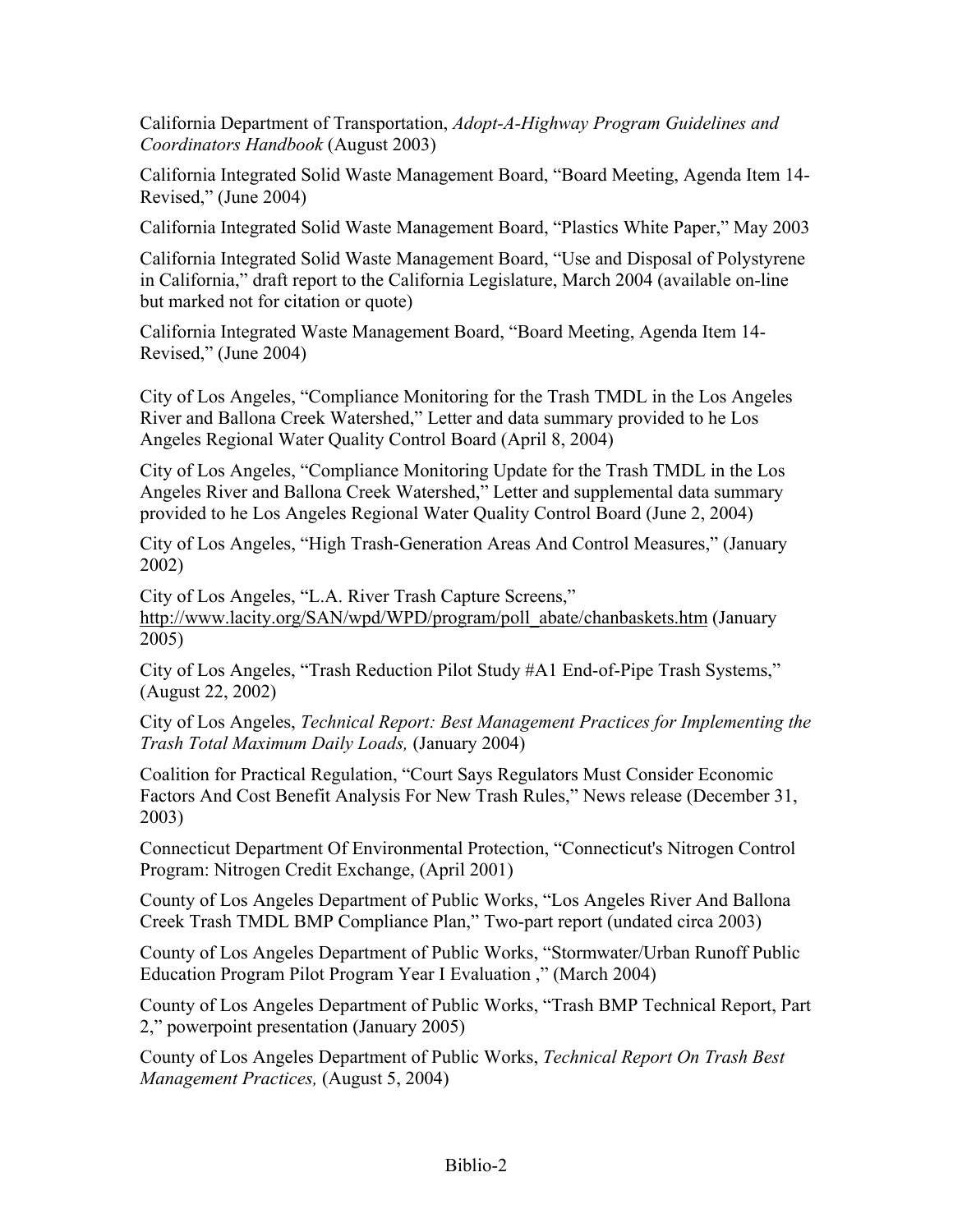County of Los Angeles Department of Public Works, *Trash Baseline Monitoring Results: Los Angeles River And Ballona Creek Watersheds,* Supplemental Report (May 3, 2004)

County of Los Angeles Department of Public Works, *Trash Baseline Monitoring Results: Los Angeles River And Ballona Creek Watersheds,* (February 17, 2004)

Daniel Griset, "The Los Angeles River Trash TMDL and New Opportunities for Innovative and Cost-Effective Pollution Control Measures," Southern California Council of Governments Water Quality Task Force agenda attachment (February 12, 2004)

Dennis Collentin, "Including Non-Point Sources In A Water Quality Trading Permit Program," (Diffuse Pollution Conference, Dublin 2003)

Environmental Defense, "Nonpoint Source Pollution Control: Breaking the Regulatory Stalemate," (Undated report, circa 2000)

Environmental Trading Network, *Great Lakes Protection Fund - Final Report, Great Lakes Protection Fund*, (Undated; circa 2004)

Friends of the Los Angeles River, "Characterization of Urban Litter," (summary of April 30 and June 10, 2004 catch basin and river cleaning events, 2004)

Idaho Division of Environmental Quality, "Lower Boise River Effluent Trading Demonstration Project: Summary of Participant Recommendations For a Trading Framework," (September 2000)

Joseph Kramer, "Lessons from the Trading Pilots: Applications for Wisconsin Water Quality Trading Policy" Fox-Wolf Watershed Alliance (July 8, 2003)

Kieser & Associates, *Ecosystem Multiple Markets, A White Paper,* Environmental Trading Network, (DRAFT—April, 2004)

Kieser & Associates, *Preliminary Economic Analysis of Water Quality Trading Opportunities in the Great Miami River Watershed, Ohio*, The Miami Conservancy District (July 2004)

Leatherwood, et al., "An Introduction to Water Quality Trading," Kansas University Department of Agricultural Economics' Risk & Profit Conference (August 19-20, 2004)

Longwood University, Department of Natural Resources, "Are Cigarette Butts Biodegradable?" http://www.longwood.edu/cleanva/cigbuttbiodegradable.htm (accessed February 2005)

Los Angeles County Sanitation Districts, "CPR supports extension of landfill permit," Letter from City of Signal Hill dated January 7, 2002, http://www.lacsd.org/MagAds/MagAdsPdf/CivicPg2.pdf (January 2005)

Los Angeles Regional Water Quality Control Board, "Certification of Hamilton Bowl Fish Nets" Letter to Wolf and Farfsing (April 29, 2004)

Los Angeles Regional Water Quality Control Board, "Regional Water Board Approves "Zero" Limit for Trash in East Fork of San Gabriel River" press release, November 2, 1999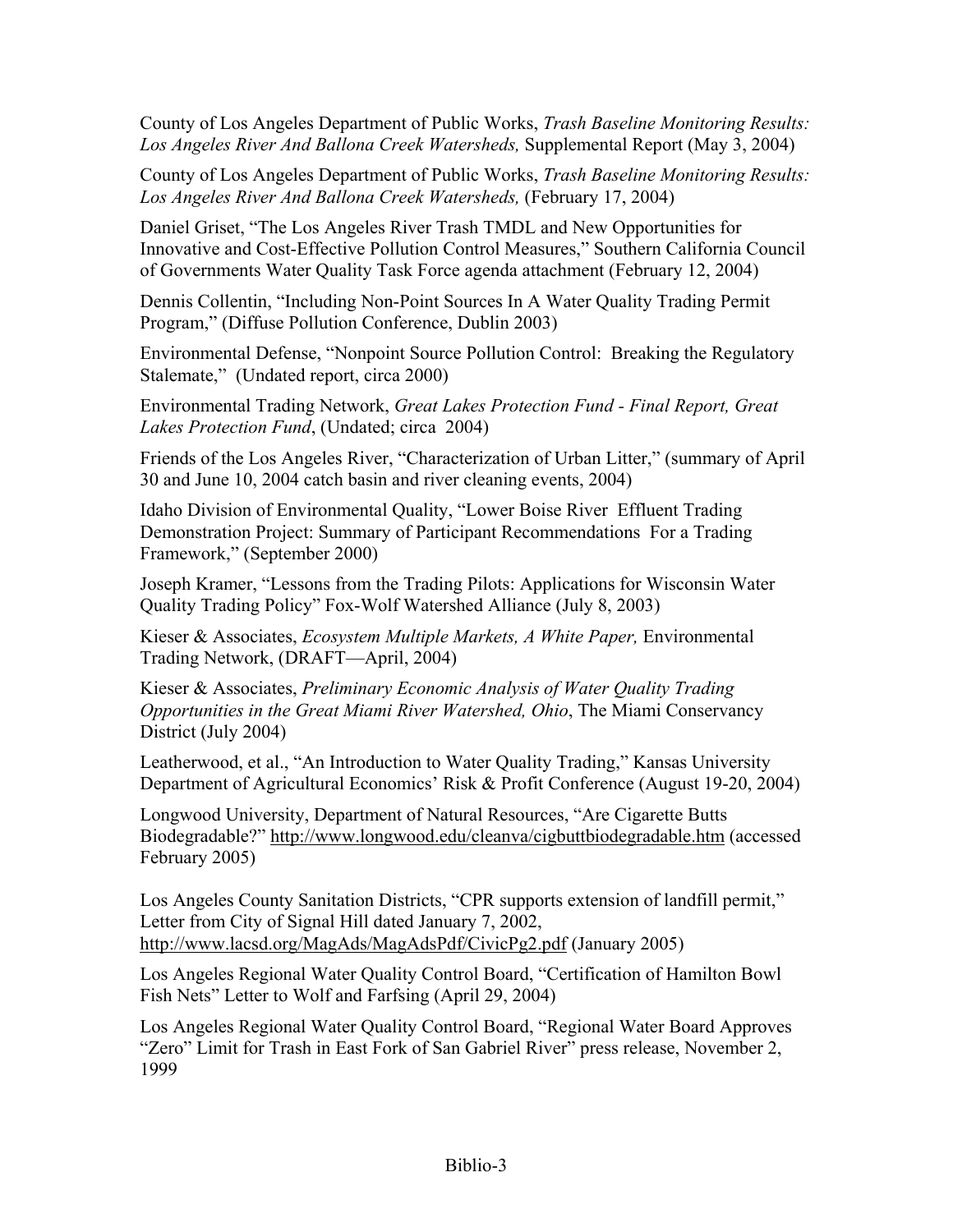Los Angeles Regional Water Quality Control Board, "Request for Technical Information," Letter to County of Los Angeles Department of Public Works (October 22, 2003)

Los Angeles Regional Water Quality Control Board, "Trash Total Maximum Daily Loads for the Ballona Creek and Wetland" (January 16, 2004)

Los Angeles Regional Water Quality Control Board, "Trash Total Maximum Daily Loads for the Los Angeles River Watershed," (September 19, 2001)

Michael Bloom, "Total Maximum Daily Loads: Potential Impacts To MS4 Permit Holders," 3rd Annual EPA Region 6 Municipal Storm Water Conference (June 7 2001)

National Association of Conservation Districts, "The Conservation Marketplace," (http://www.nacdnet.org/special/market.htm, (January 2005)

National Association of Conservation Districts, *Report of the Conservation Innovations Task Force (CITF)- Appendix III—Water Quality Trading—Nonpoint Credit Bank Model* (December 2003)

National Association of Conservation Districts, *Report of the Conservation Innovations Task Force (CITF)- Appendix IV—An Introduction to Water Quality Trading* (December 2003)

Nicholas, et al, "Market Based Approaches To Environmental Preservation: Environmental Mitigation Fees And Beyond," Natural Resources Journal, Vol. 43, (2003) (manuscript available at www.law.ufl.edu/faculty/pdf/nich.pdf)

Paul Faeth, *Fertile Ground: Nutrient Trading's Potential to Cost-Effectively Improve Water Quality*, World Resources Institute (2000)

Paul Portney, "Market-Based Environmental Policies" Resources for the Future (2003)

Shahram Kharaghani, "Stormwater Program Funding Challenges," City of Los Angeles powerpoint presentation (May 9, 2003)

Shelly L. Moore, et al., *Composition And Distribution Of Beach Debris In Orange County, California,* Center for Marine Conservation (undated reprint circa 2000)

State of Oregon, Department of Environmental Quality, "Water Quality Credit Trading: Frequently Asked Questions" (March 11, 2004)

The Ocean Conservancy, "International Coastal Cleanup 2003: California Summary Report" (2004)

U.S. EPA, "Water Quality Trading," (http://www.epa.gov/owow/watershed/trading.htm, January 2005)

U.S. EPA, "Water Quality Trading: Summary information on current trading efforts in the U.S.," http://www.epa.gov/owow/watershed/trading/tradingactivities.html (January 2005)

U.S. EPA, Office of Water, *Water Quality Trading Policy,* (January 13, 2003)